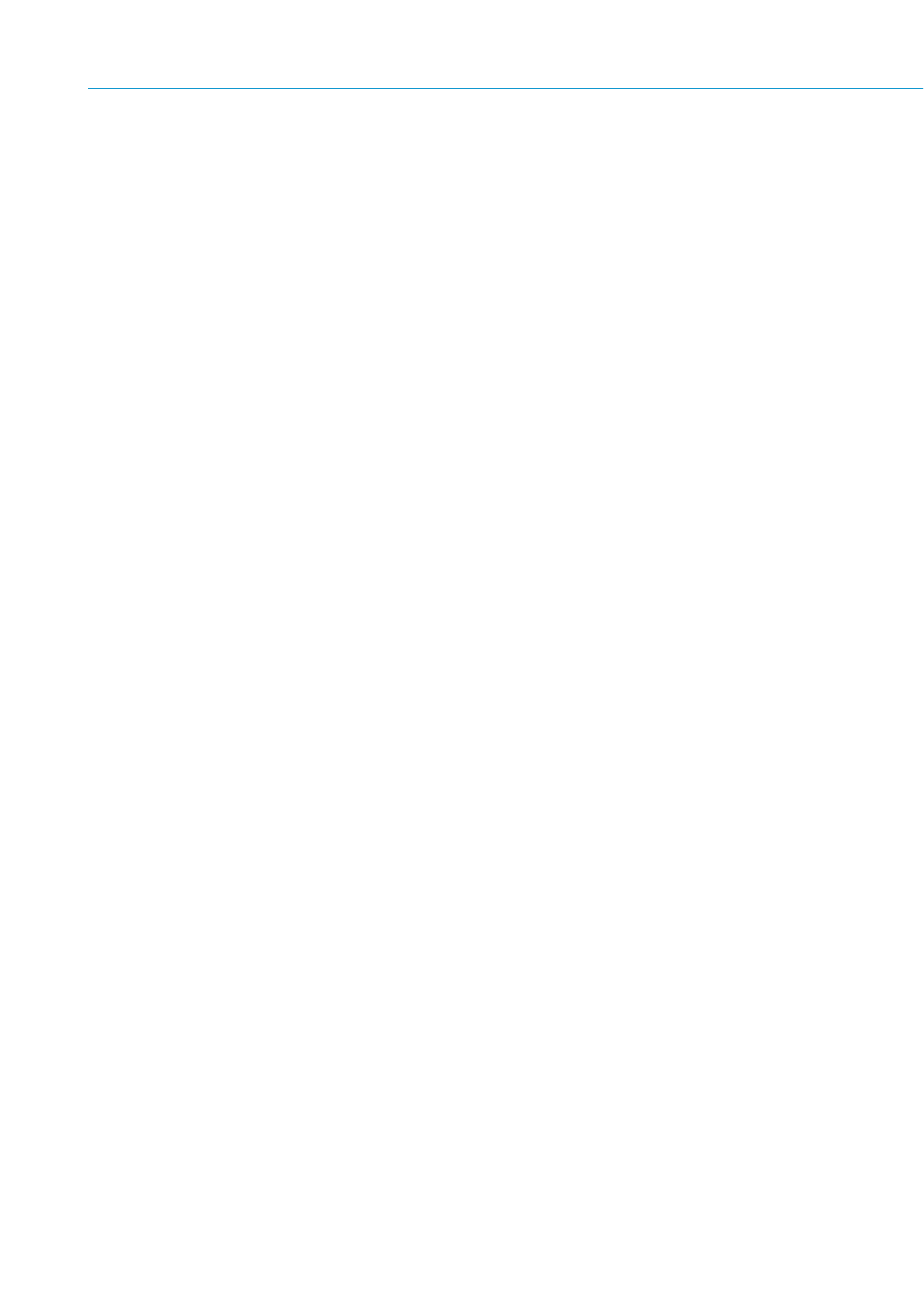## **Contents**

| <b>Contents</b>                                 | 1  |
|-------------------------------------------------|----|
| <b>Executive Summary</b>                        | 3  |
| <b>Introduction</b>                             | 5  |
| <b>1. Trends and Challenges</b>                 | 7  |
| <b>Societal Challenges for ICT</b>              | 8  |
| Energy                                          | 8  |
| Transport and Mobility                          | 8  |
| Health                                          | 9  |
| Aging population                                | 9  |
| Environment                                     | 9  |
| Productivity                                    | 9  |
| Safety                                          | 9  |
| <b>Application trends</b>                       | 10 |
| Future ICT trends                               | 10 |
| Ubiquitous access                               | 10 |
| Personalized services                           | 10 |
| Delocalized computing and storage               | 10 |
| Massive data processing systems                 | 11 |
| High-quality virtual reality                    | 11 |
| Intelligent sensing                             | 11 |
| High-performance real-time embedded computing   | 11 |
| Innovative example applications                 | 12 |
| Domestic robot                                  | 12 |
| The car of the future                           | 12 |
| Telepresence                                    | 12 |
| Aerospace and avionics                          | 13 |
| $Human++$                                       | 13 |
| Computational science                           | 13 |
| Smart camera networks                           | 14 |
| Realistic games                                 | 14 |
| <b>Business trends</b>                          | 15 |
| Industry de-verticalization                     | 15 |
| More than Moore                                 | 16 |
| Less is Moore                                   | 17 |
| Convergence                                     | 17 |
| The economics of collaboration                  | 18 |
| Infrastructure as a service - cloud computing   | 18 |
| <b>Technological constraints</b>                | 20 |
| Hardware has become more flexible than software | 20 |
| Power defines performance                       | 21 |
| Communication defines performance               | 21 |
| ASICs are becoming unaffordable                 | 22 |
| Worst-case design for ASICs leads to bankruptcy | 22 |
| Systems will rely on unreliable components      | 23 |
| Time is relevant                                | 23 |
| Computing systems are continuously under attack | 24 |
| Parallelism seems to be too complex for humans  | 24 |
| One day, Moore's law will end                   | 25 |

| <b>Technical challenges</b>                                                     | 26 |
|---------------------------------------------------------------------------------|----|
| Performance                                                                     | 27 |
| Performance/€, performance/Watt/€                                               | 27 |
| Power and energy                                                                | 28 |
| Managing system complexity                                                      | 28 |
| Security                                                                        | 29 |
| Reliability                                                                     | 29 |
| Timing predictability                                                           | 30 |
| <b>2. HiPEAC vision</b>                                                         | 31 |
| Keep it simple for humans                                                       | 32 |
| Keep it simple for the software developer                                       | 32 |
| Keep it simple for the hardware developer                                       | 35 |
| Keep it simple for the system engineer                                          | 37 |
| Let the computer do the hard work                                               | 38 |
| <b>Electronic Design Automation</b>                                             | 39 |
| Automatic Design Space Exploration                                              | 40 |
| Effective automatic parallelization                                             | 40 |
| Self-adaptation                                                                 | 41 |
| If all above is not enough it is probably time<br>to start thinking differently | 41 |
| Impact on the applications                                                      | 42 |
| Domestic robots                                                                 | 42 |
| The car of the future                                                           | 43 |
| Telepresence                                                                    | 44 |
| Aerospace and avionics                                                          | 44 |
| $Human++$                                                                       | 45 |
| Computational science                                                           | 45 |
| Smart camera networks                                                           | 46 |
| Realistic games                                                                 | 46 |
| <b>3. Recommendations</b>                                                       | 47 |
| <b>Strengths</b>                                                                | 48 |
| Weaknesses                                                                      | 48 |
| <b>Opportunities</b>                                                            | 49 |
| <b>Threats</b>                                                                  | 50 |
| <b>Research objectives</b>                                                      | 50 |
| Design space exploration                                                        | 51 |
| Concurrent programming models and auto-parallelization                          | 52 |
| <b>Electronic Design Automation</b>                                             | 52 |
| Design of optimized components                                                  | 52 |
| Self-adaptive systems                                                           | 53 |
| Virtualization                                                                  | 53 |
| <b>Conclusion</b>                                                               | 54 |
| <b>References</b>                                                               | 55 |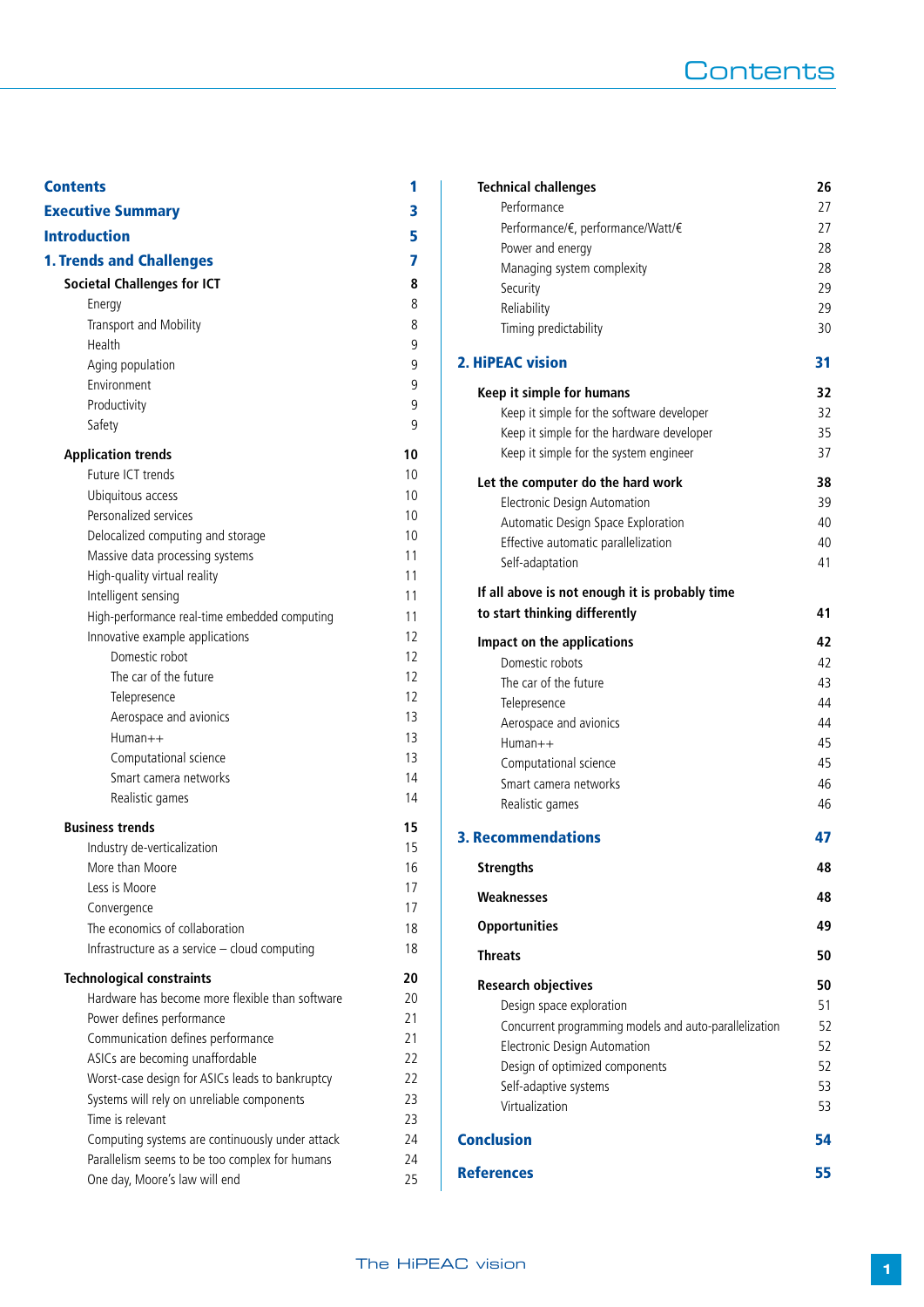Project Acronym: HiPEAC Project full title: High Performance and Embedded Architecture and Compilation Grant agreement no: ICT- 217068

DELIVERABLE 3.5

#### The Authors

Marc Duranton, NXP, The Netherlands Sami Yehia, THALES Research & Technology, France Bjorn De Sutter, Ghent University, Belgium Koen De Bosschere, Ghent University, Belgium Albert Cohen, INRIA Saclay, France Babak Falsafi, EFPL, Switzerland Georgi Gaydadjiev, TU Delft, The Netherlands Manolis Katevenis, Forth, Greece Jonas Maebe, Ghent University, Belgium Harm Munk, NXP, The Netherlands Nacho Navarro, UPC & BCS, Spain Alex Ramirez, UPC & BCS, Spain, Olivier Temam, INRIA Saclay, France Mateo Valero, UPC & BCS, Spain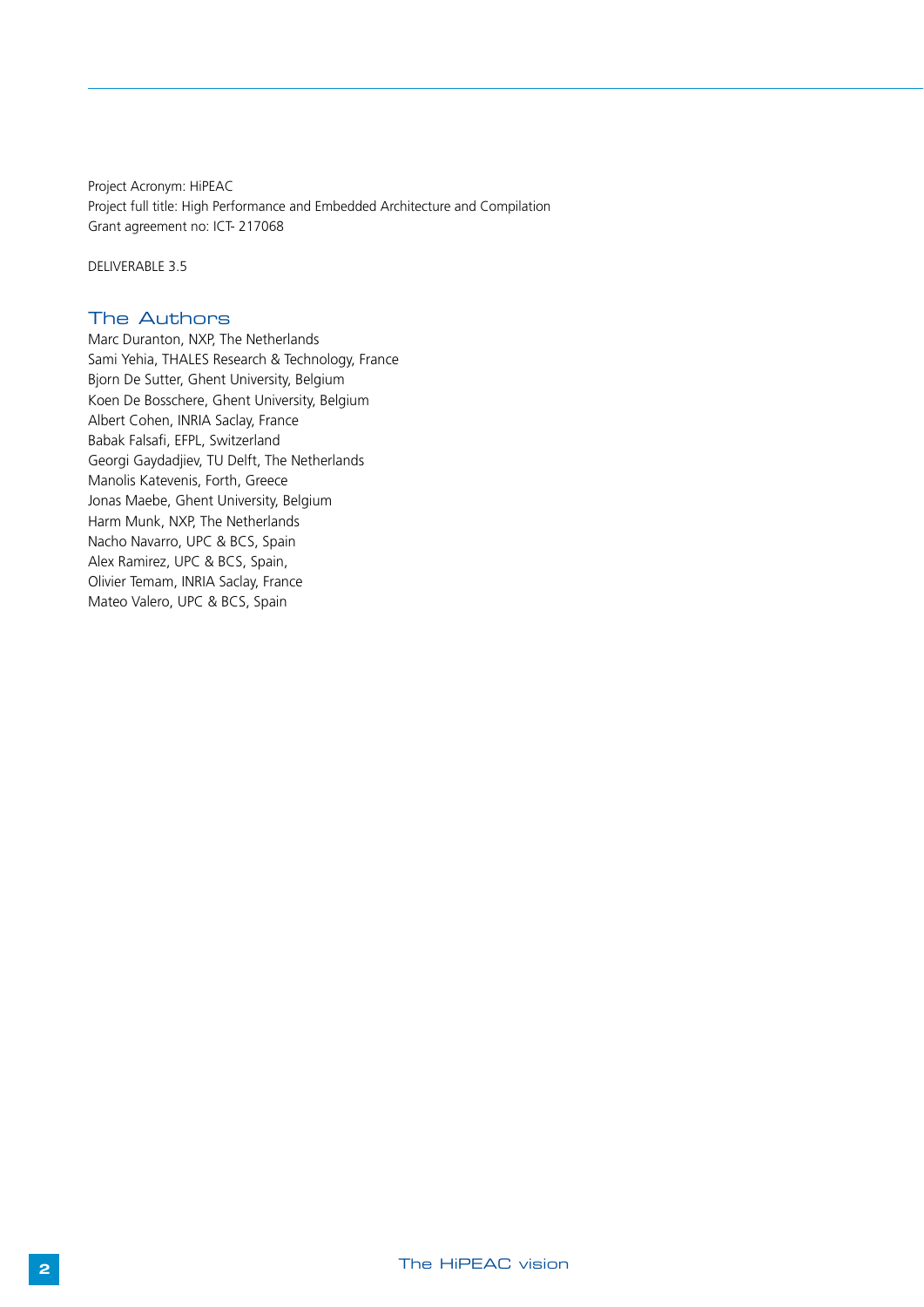Information & Communication Technology had a tremendous impact on everyday life over the past decades. In the future it will undoubtedly remain one of the major technologies for taking on societal challenges shaping Europe, its values, and its global competitiveness. The aim of the HiPEAC vision is to establish a bridge between these societal challenges and major paradigm shifts accompanied by technical challenges that the computing industry needs to tackle.

The HiPEAC vision is based on seven grand challenges facing our society in decades to come, as put forward by the European Commission: energy, transport and mobility, health, aging population, environment, productivity, and safety. In order to address these challenges, several technologies and applications will have to be pushed beyond their existing state-of-the-art, or even be reinvented completely.

Information Technology application trends and innovative applications evolve in parallel with societal challenges. The trends include the seemingly unstoppable demand for ubiquitous access, personalized services, and high-quality virtual reality. At the same time, we observe the decoupling of computing and storage together with an exponential growth of massive data processing centers. In terms of applications domestic robots, autonomous transportation vehicles, computational science, aerospace and avionics, smart camera networks, realistic games, telepresence systems, and the Human++ are all examples of solutions that aim to address future societal challenges.

The development of these applications is influenced by business trends such as cost pressure, restructuring of the industry, service-oriented business models and offloading the customer's hardware via "cloud computing". Other important aspects are the converging of functionality on devices of various sizes and shapes, and collaborative "free" development.

However, several technological obstacles block the path the computing industry has to take in order for these applications to become drivers of the 21st century. The following statements summarize major obstacles our industry needs to overcome:

- 1. Hardware has become more flexible than software;
- 2. Power defines performance;
- 3. Communication defines performance;
- 4. Application-specific integrated circuits (ASIC) are becoming unaffordable;
- 5. Worst-case design for ASICs leads to bankruptcy;
- 6. Systems will have to rely on unreliable components;
- 7. Time is relevant;
- 8. Computing systems are continuously under attack;
- 9. Parallelism seems to be too complex for humans;
- 10. One day, Moore's law will end.

These technological roadblocks or constraints lead to technical challenges that can be summarized as improvements in seven key areas: performance, performance/€ and performance/ Watt/€, power and energy, managing system complexity, security, reliability, and timing predictability.

The HiPEAC vision explains how the HiPEAC community can work on these challenges.

The central creed of the HiPEAC vision is: keep it simple for humans, and let the computer do the hard work. This leads to a world in which end users do not have to worry about platform technicalities, where 90% of the programmers are only concerned with programming productivity and can use the most appropriate domain-specific languages for application development, and where only 10% of the trained computer scientists have to worry about efficiency and performance.

Similarly, a majority of hardware developers will use a component-based hardware design approach by composing functional blocks with standardized interfaces, some of them possibly automatically generated. Such blocks include various processor and memory organizations, domain-specific accelerators and flexible low-cost interconnects. Analogous to the software community, a small group of architects will design and optimize these basic components. Systems built from these components will be heterogeneous for performance and power efficiency reasons.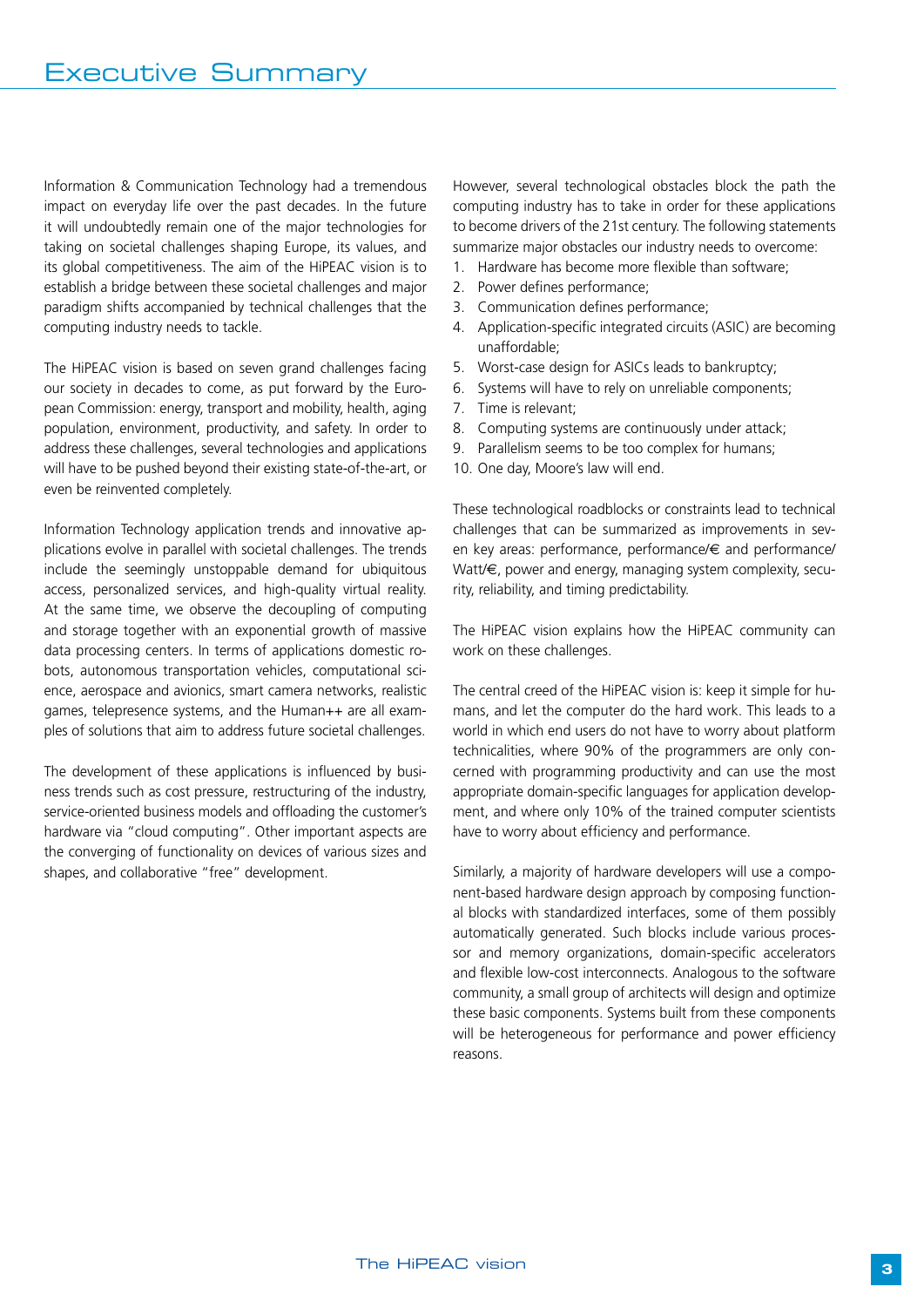Finally, system engineers will be able to depend on a virtualization layer between software and physical hardware, helping them to transparently combine legacy software with heterogeneous and quickly changing hardware.

In tandem with these human efforts, computers will do the hard work of (i) exploring the design space in search of an appropriate system architecture; of (ii) generating that system architecture automatically with electronic design automation tools; of (iii) automatically parallelizing the applications written in domain-specific languages; and of (iv) dynamically adapting the hardware and software to varying environmental conditions such as temperature, varying workloads, and dynamic faults. Systems will monitor their operation at run time in order to repair and heal themselves where possible.

The HiPEAC vision also reminds us of the fact that one day the past and current technology scaling trends will come to an end, and when that day arrives we should be ready to continue advancing the computing systems domain in other ways. Therefore our vision suggests the exploration of emerging alternatives to traditional CMOS technology and novel system architectures based on them.

Finally this document presents a Strengths, Weaknesses, Opportunities, and Threats (SWOT) analysis of computing systems in Europe, and makes six recommendations for research objectives that will help to bring to fruition the HiPEAC vision. These are:

- 1. Design of optimized components;
- 2. Electronic Design Automation (EDA);
- 3. Design Space Exploration (DSE);
- 4. Concurrent programming models and auto-parallelization;
- 5. Self-adaptive systems;
- 6. Virtualization.

This vision document has been created by and for the HiPEAC community. Furthermore it is based on traditional European strengths in embedded systems. It offers a number of directions in which European computing systems research can generate impact on the computing systems industry in Europe.

### Target audience of this document

ing industry, the European Commission, public authorities and all

The executive summary of this document targets decision makers and summarizes the major factors and trends that shape evolutions in the HiPEAC areas. It describes the societal and economic challenges ahead that affect or can be affected by the computing industry. It is essential for all decision makers to understand the implications of the different paradigm shifts in the field, including multi-core processors, parallelism, increasing complexity, and mobile convergence, and how they relate to the upcoming challenges and future application constraints and requirements.

get all industrials, academics and political actors, and in general all readers interested in the subject. The goal of these sections is to detail the challenges facing society and this particular sector emerging key developments.

The last part of this document consists of recommendations for realizing the objectives of the vision, both for the HiPEAC community and for Europe. It therefore focuses on the gaps between the current developments and the directions proposed by the vision section. This part is mainly targeted at policy makers and the whole HiPEAC community.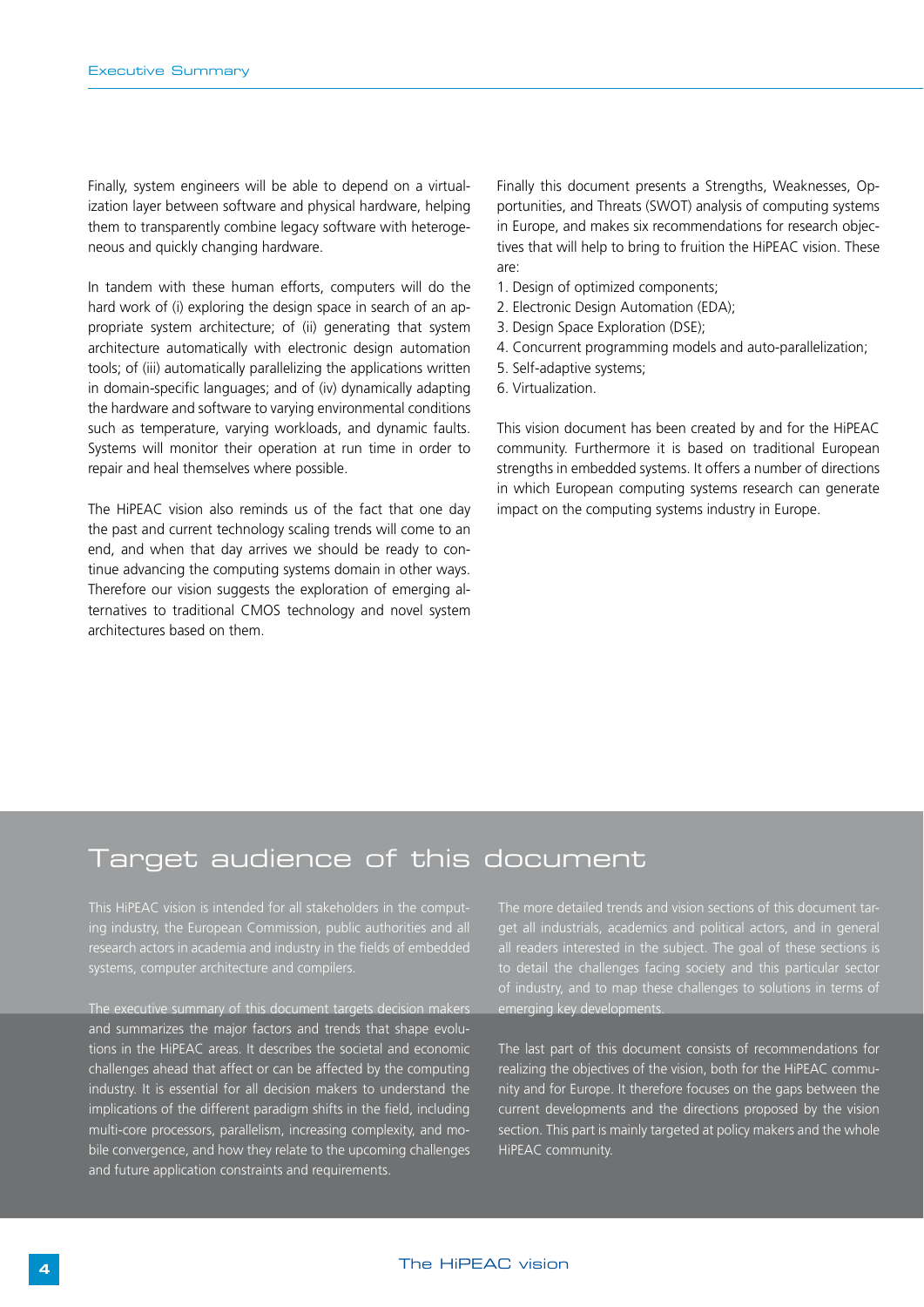European Information & Communication Technology (ICT) research and development helped to solve many societal challenges by providing ever more computing power together with new applications that exploited these increasing processing capabilities. Numerous examples of the profound impact the computing industry had can be seen in medical imaging, chemical modeling for the development of new drugs, the Internet, business process automation, mobile communication, computer-aided design, computer-aided manufacturing, climate simulation and weather prediction, automotive safety, and many more.

Advances in these areas were only possible because of the exponential growth in computing performance and power efficiency over the last decades. By comparison, if the aviation industry had made the same progress between 1982 and 2008, we would now fly from Brussels to New York in less than a second. Unfortunately, several evolutions are now threatening to bring an end to the exponential growth path of the computer industry.

Until the early 90s, the computer industry's progress was mainly driven by a steadily improving process technology. It enabled significant speed as well as area improvements and on-die transistor budget growth at manageable power and power density costs. As a result, easily programmable uniprocessor architectures and the associated sequential execution model utilized by applications dominated the vast majority of the semiconductor industry.

One notable exception was the embedded systems domain, where the combination of multiple computing engines in consumer electronic devices was already common practice. Another exception was the high-performance computing domain, where large scale parallel processing made use of dedicated and costly supercomputer centers. Of course, both of these domains also enjoyed the advantages offered by an improving process technology.

From the late 90s on, however, two significant evolutions led to a major paradigm shift in the computing industry. In the first place the relative improvements resulting from shrinking process technology became gradually smaller, and fundamental laws of physics applicable to process technology started to constrain the frequency increases and indicate that any future increase in frequency or transistor density will necessarily result in prohibitive power consumption and power density.

Secondly, consumer electronic markets, and therefore industries, started to converge. Digital watches and pagers evolved into powerful personal digital assistants (PDA) and smartphones, and desktop and laptop computers were recently reduced to netbooks. The resulting devices demand ever more computational capabilities at decreasing power budgets and within stricter thermal constraints. In pursuit of the continued exponential performance increase that the markets expect, these conflicting trends led all major processor designers to embrace the traditionally embedded paradigm of multi-core devices and special-purpose computational engines for generalpurpose computing platforms.

In the past decade, industrial developments were driven by mobile applications such as cell phones and by connectivity to the Internet. These were the applications that appealed the most to the general public and fueled the growth of the ICT industry. In the future, however, we expect to see less and less of such "killer applications": ICT will become as common in everyday life as, e.g., electrical energy and kitchen appliances. Today, most people already spend a lot of time with their PDAs, MP3 players and smartphones. This will intensify competition on a global scale and will drive a trend towards specialization. Even though globalization is supposed to break down borders, we expect to see clear demographic divisions, each with its own area of expertise. Europe has to capitalize on its own strengths in this global economy.

Today, Europe is facing many new challenges with respect to energy consumption, mobility, health, aging population, environment, productivity, safety, and, more recently, the worldwide economic crisis. The role of the ICT industry in addressing these challenges is as crucial as it was ever before. The aforementioned trends have, however, made this role much more challenging to fulfill. The two major trends, multi-core parallelism and mobile convergence, have pushed the semiconductor industry to revise several previously established research areas and priorities.

In particular, parallelism and power dissipation have to become first class citizens in the design flow and design tools, from the application level down to the hardware. This in turn requires that we completely rethink current design tools and methods, especially in the light of the ever-increasing complexity of devices. Additionally, these concerns now both span the entire computing spectrum, from the mobile segment up to the data centers.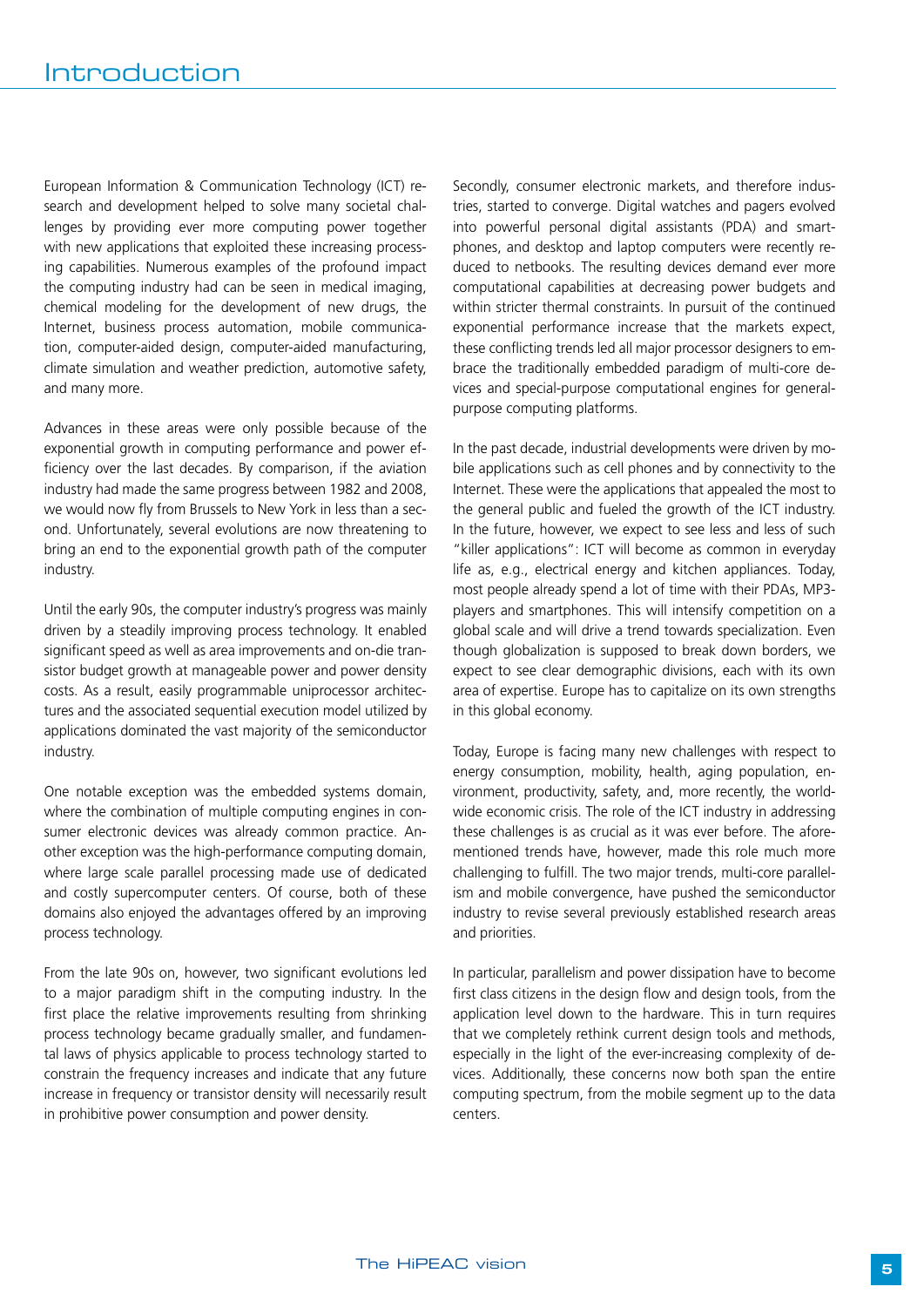The challenges arising from this paradigm shift, along with others such as reliability and the design space explosion, are exacerbated by the increasing industrial and application requirements. We nevertheless see them as opportunities for the European industry, especially given our historical leadership in the domains of embedded systems and low power electronics. However, to take advantage of these opportunities in the decade ahead, we require a vision to drive actions.

The HiPEAC Network of Excellence groups the leading European industrial enterprises and academic institutions in the domain of high-performance and embedded architectures and compilers. The network has 348 members affiliated to 74 leading European universities and 37 multinational and European companies. This group of experts is therefore ideally positioned to identify the challenges and to mobilize the efforts required to tackle them.

The goal of this document is to discern the major societal challenges together with technical constraints as well as application and business trends, in order to relate them to technical challenges in computing systems. The vision then explains how to tackle the technical challenges in a global framework. This framework then leads to concrete recommendations on research areas where more effort is required.

### Approach taken

The HiPEAC community produced a first technical roadmap docuglobal integrated vision, taking into account societal challenges, business trends, application trends and technological constraints. This activity was kicked off during the HiPEAC 2008 conference in January 2008.

meeting, and produced their report by the end of June 2008.

- 
- 
- 
- 
- Reconfigurable computing;
- Design methodology and tools;
- Binary translation and virtualization;
- Simulation platform;
- Compilation platform;
- Task force low power;
- Task force applications;
- Task force reliability and availability;
- Task force education and training.

During the ACACES 2008 summer school, the industrial participants and the teachers of the school held a brainstorming session based on this report. This material was further supplemented by in about 100 pages of raw material.

shaped during several workshops and teleconferences, and through numerous email exchanges and updates of the document an editorial board.

The ACACES Summer School 2009 gave the opportunity to the industrial participants and the teachers to brainstorm about the Strengths, Weaknesses, Opportunities and Threats (SWOT) that Technology. The results were analyzed, complemented and included in the recommendations.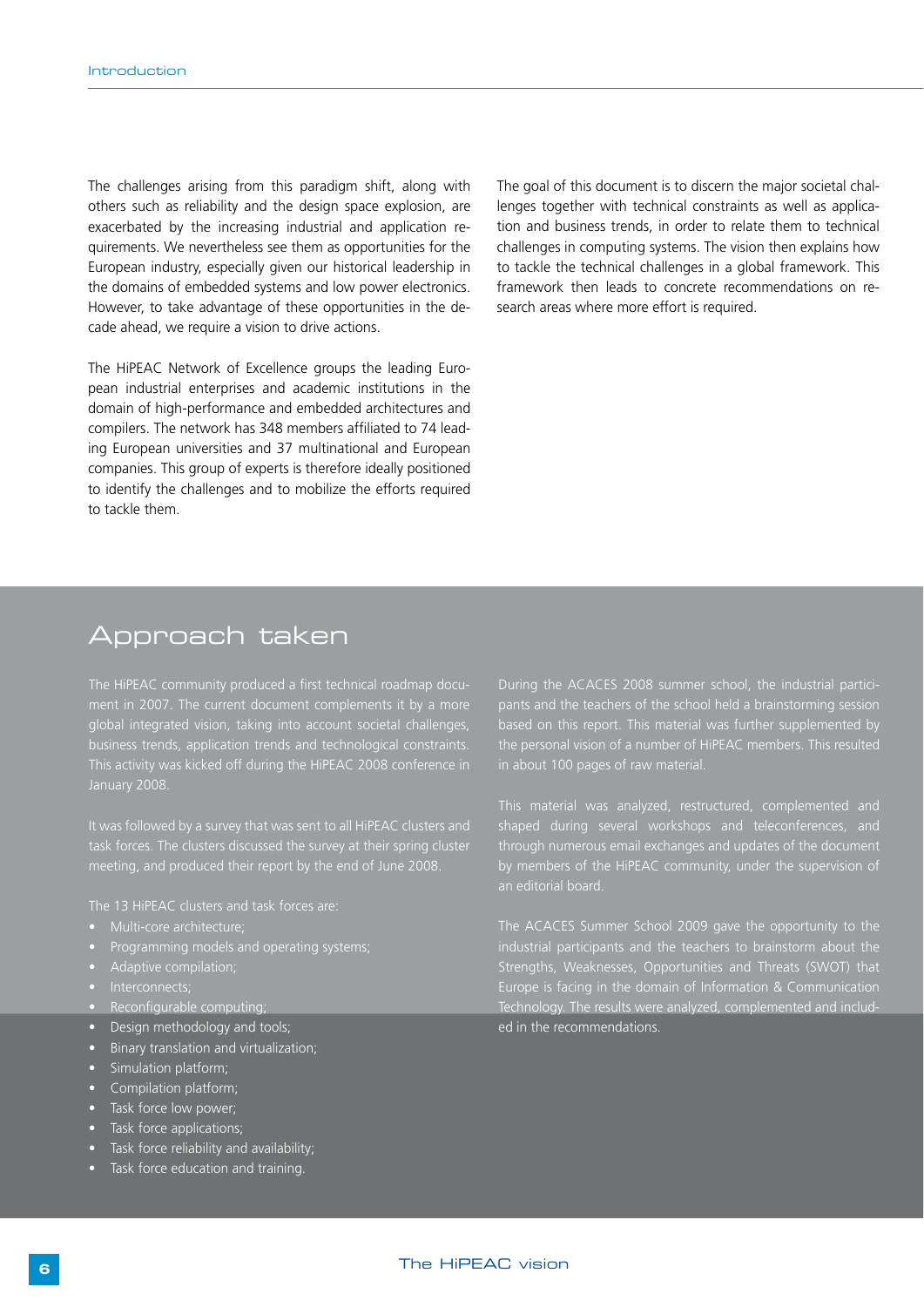## 1. Trends & Challenges



*The HiPEAC vision builds on several foundations in the form of challenges, trends, and constraints. The first foundation are the European grand societal challenges.*

*Secondly, we look into application trends and some future applications that can help in meeting these societal challenges.* 

*Both of these foundations are situated outside the core competences of the HiPEAC community, but they help in illustrating the larger context in which HiPEAC operates.*

*The third foundation are general business trends in the computing systems industry and their consequences.*

*Finally, we consider technological evolutions and constraints that pose challenges and limitations with which our community has to deal, leading to a list of core technical challenges.*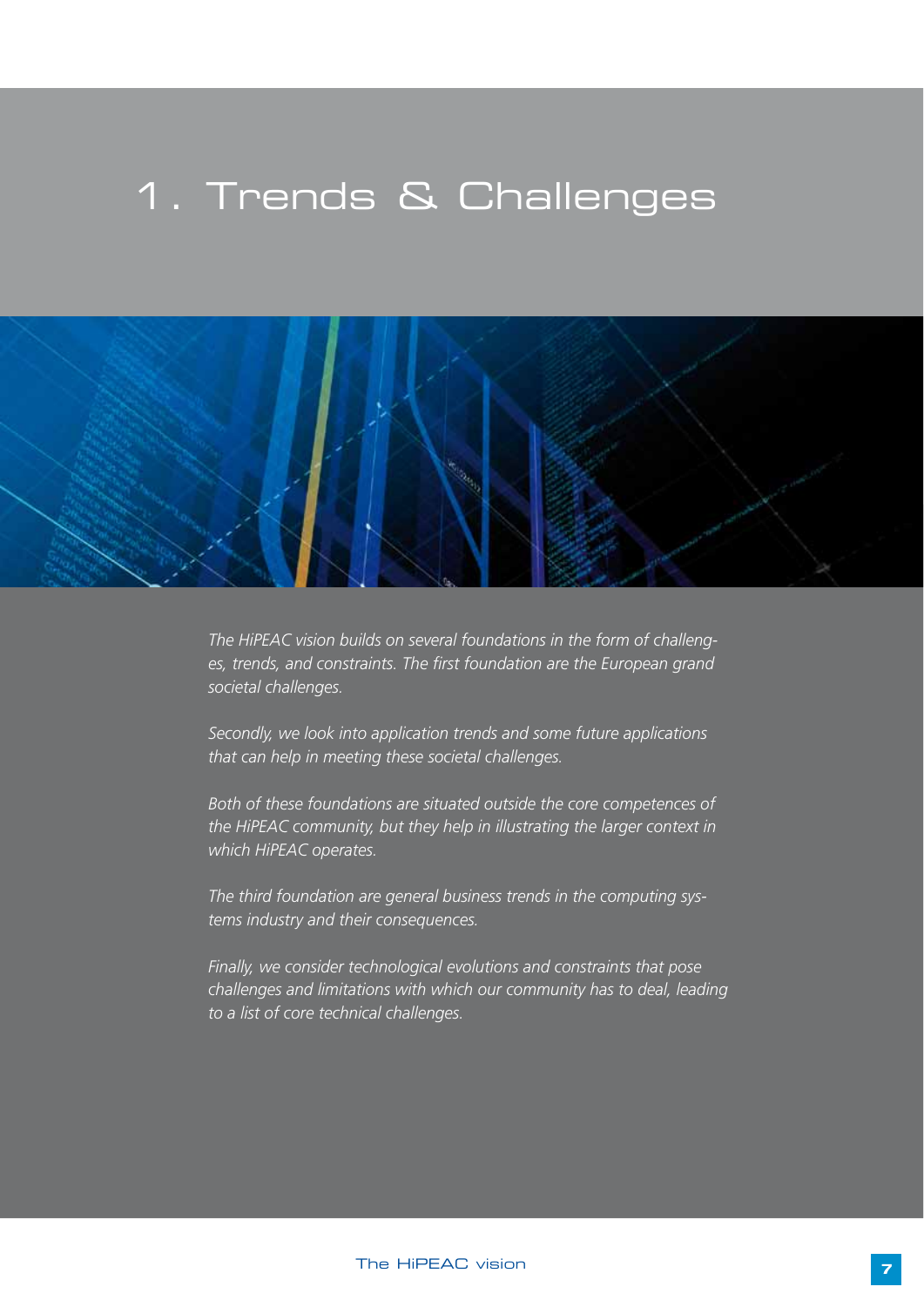#### **Societal Challenges for ICT**

The main purpose of Information and Communication Technologies (ICT) is to make the world a better place to live in for everyone. For decades to come, we consider the following seven essential societal grand challenges [ISTAG], which have deep implications for ICT.



#### **Energy**

Our society is using more energy than ever before, with the majority of our current energy sources being non-renewable. Moreover, their use has a significant and detrimental impact on the environment. Solving the energy challenge depends on a two-pronged approach. On the one hand, we need research into safe, sustainable alternatives to our current energy sources. On the other hand, we also have to significantly reduce our overall energy consumption.

Currently computing is estimated to consume the same amount of energy as civil aviation, which is about 2% of the global energy consumption. This energy consumption corresponds to a production of, for example, 60g CO2 per hour a desktop computer is turned on. Along similar lines, a single Google query is said to produce 7g of CO2. Making computing itself more energy-efficient will therefore already contribute to the energy challenge.

Even though computers consume a lot of power, in particular in the data centers, some reports [Wehner2008] state that they globally contribute to energy saving (up to 4x their CO2 emission) due to on-line media, e-commerce, video conferencing and teleworking. Teleworking reduces physical transport, and therefore energy. Similarly, videoconferencing reduces business trips. E-commerce also has a significant impact. Electronic forms and administrative documents reduce the volume of postal mail.

An even greater indirect impact can be expected from energy optimizations in other aspects of life and economy, by introducing electronic alternatives for other energy-consuming physical activities, and by enabling the optimization of energy-hungry processes of all sorts.

#### Transport and Mobility

Modern society critically depends on inexpensive, safe and fast modes of transportation. In many industrialized areas of the world mobility is a real nightmare: it is an environmental hazard, the average speed is very low, and it kills thousands of people every year.

ICT can help with solving the mobility challenge by optimizing and controlling traffic flows, by making them safer through more active safety features, or by avoiding them altogether, e.g., through the creation of virtual meeting places.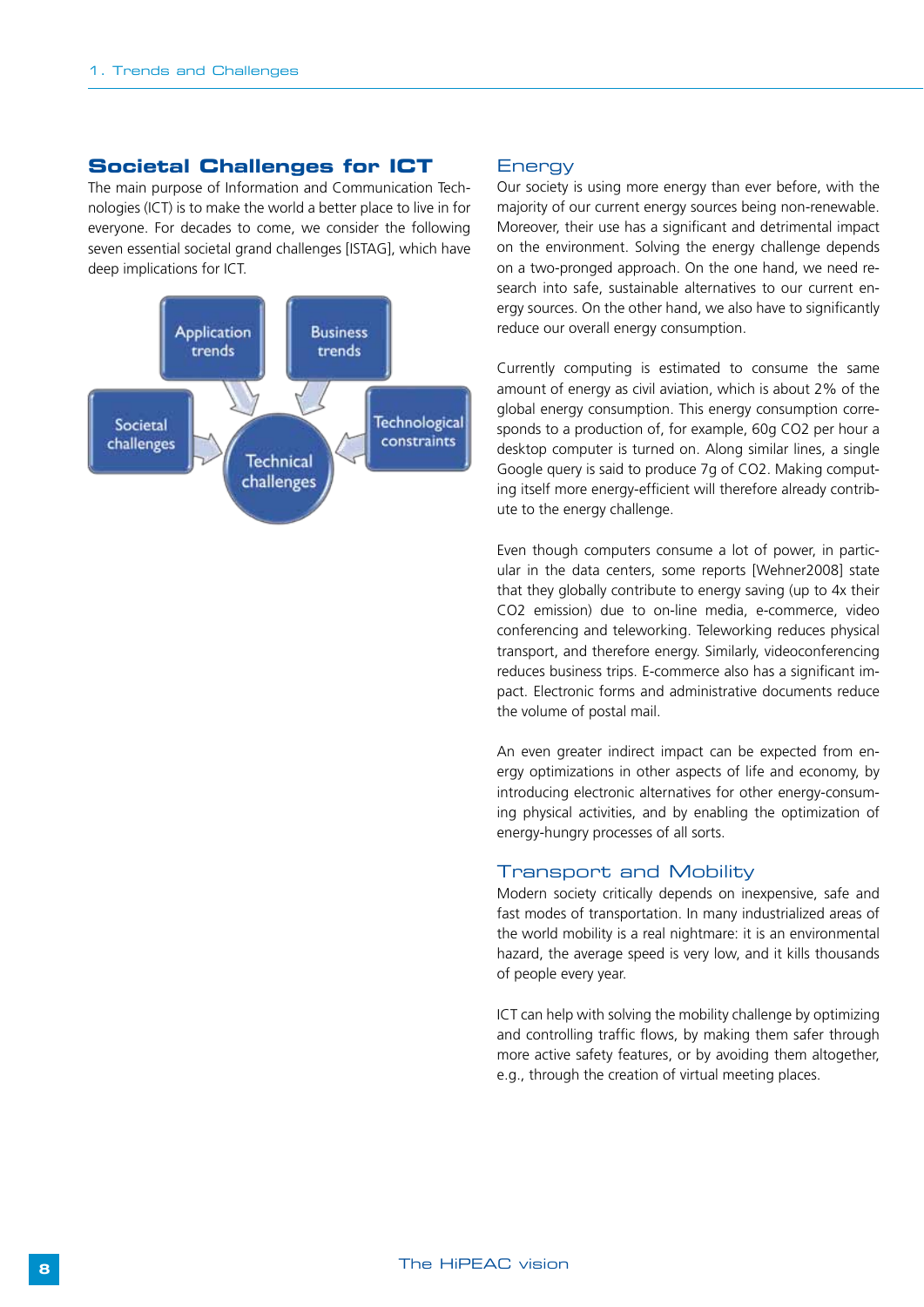#### Health

The use of advanced technologies is essential to further improve health care. There is a great need for devices that monitor the health and assist healing processes, for equipment to effectively identify diseases in an early stage, and for advanced research into new cures and improving existing treatments.

ICT is indispensable in this process, e.g., by speeding up the design of new drugs such as personalized drugs, by enabling personal genome mapping, by controlling global pandemics and by enabling economically viable health monitoring.

#### Aging population

Thanks to advances in health care, life expectancy has increased considerably over the last century, and continues to do so even today. As a result, the need for health care and independent living support, such as household robots and advanced home automation, is growing significantly. ICT is at the heart of progress in these areas.

#### Environment

The modern way of living, combined with the size of the world population, creates an ecological footprint that is larger than what the Earth can sustain. Since it is unlikely that the first world population will want to give up their living standard or that the world's population will soon shrink spontaneously, we have to find ways to reduce the ecological footprint of humans.

ICT can assist in protecting the environment by controlling and optimizing our impact, for example by using camera networks to monitor crops and to apply pesticides only on those specific plants that need them, by continuously monitoring environmental parameters, by optimizing the efficiency of engines, by reducing or optimizing the traffic, by enabling faster research into more environment-friendly plastics, and in numerous other ways.

#### **Productivity**

In order to produce more goods at a lower price or in order to produce them more quickly, economies have to continuously improve the productivity of their industrial and non-industrial processes. In doing so, they can also remain at the forefront of global competition. ICT enables productivity enhancements in all sectors of the economy and will continue to do so in the foreseeable future.

#### **Safety**

Many safety-critical systems are or will be controlled by information systems. Creating such systems requires effective dealing with failing components, with timing constraints and with the correctness of functional specifications at design time.

Advancements in ICT also enable society at large to protect itself in an ever more connected world, by empowering individuals to better protect their privacy and personal life from incursions, and by providing law enforcement with sophisticated analysis and forensic means. The same applies to national defense.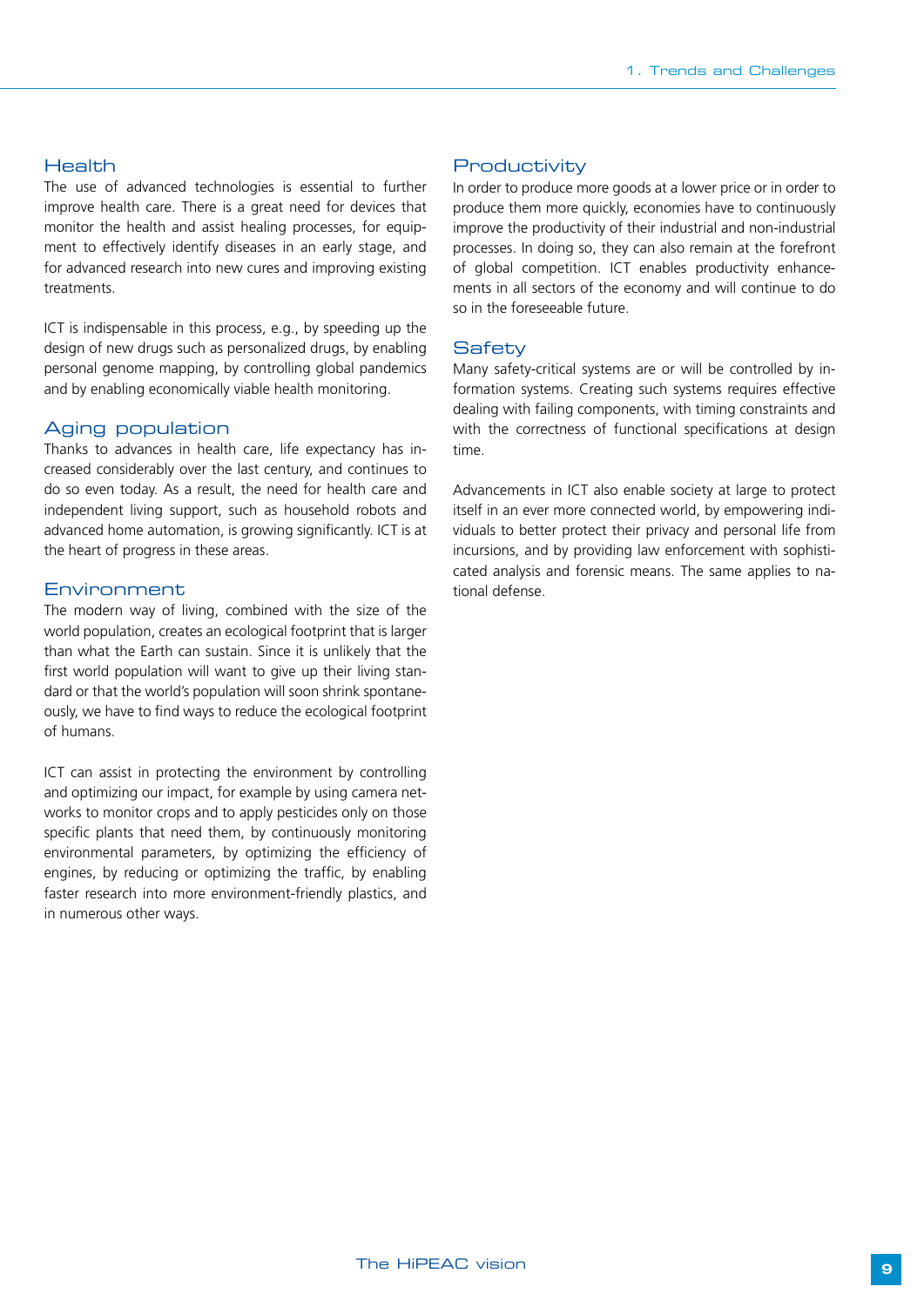#### **Application trends**

The continued high-speed evolution of ICT enables new applications and helps creating new business opportunities. One of the key aspects of these future applications, from a user perspective, is the way in which the user interacts with computing systems. Essentially, the interfaces with the computers become richer and much more implicit, in the sense that the user is often not aware of the fact that he is interacting with a computer. This is known as "the disappearing computer" [Streit2005].

This second part of our vision lists a number of application trends that we envision for the next decade. This list is by no means exhaustive. Its main purpose is to establish a list of technical application requirements for future applications. We start with an outline of potential future ICT trends continued with a list of innovative future applications.



#### Future ICT trends

We envision at least the following major trends in the use of ICT during the following decade.

#### **Ubiquitous access**

Users want to have ubiquitous access to all of their data, both personal and professional. For example, music, video, blogs, documents, and messages must follow the users in their home from room to room and on the move in the car, at work, or when visiting friends. The way and user interface through which this data is accessed may however differ depending on the situation, and so may the devices used. These include, but are not limited to, desktop computers, laptops, netbooks, PDAs, cell phones, smart picture frames, Internet radios, and connected TV sets. Since these different platforms may be built using completely dissimilar technologies, such as different processors, operating systems, or applications, it is important to agree on high quality standards that will allow for information interchange and synchronization between all these devices.

#### **Personalized services**

We expect services to become more and more personalized, both in private and professional life. Our preferences will be taken into account when accessing remote web-based services. Other examples are personalized traffic advice, search engines that take our preferences and geographical location into account, music and video sources presenting media fitting our personal taste and in the format that best suits our mobile video device, and usability adaptations for disabled people.

Personalized video content distribution is another case of ever increasing importance. Video streams can be adapted to the viewer's point of view, to his or her personal taste, to a custom angle in case of a multi-camera recording, to the viewer's location, to the image quality of the display, or to his or her consumer profile with respect to the advertisements shown around a sports field.

#### **Delocalized computing and storage**

As explained in the previous sections, users want to access those personalized services everywhere and through a large diversity of hardware clients. Users thus request services that require access to both private and public data, but they are not interested to know from where the data is fetched and where the computations are performed. Quality of experience is the only criterion that counts. YouTube, Google GMail, Flickr and Second Life are good examples of this evolution. The user does not know the physical location of the data and computations anymore, which may be data centers, within access networks, client devices or still other locations.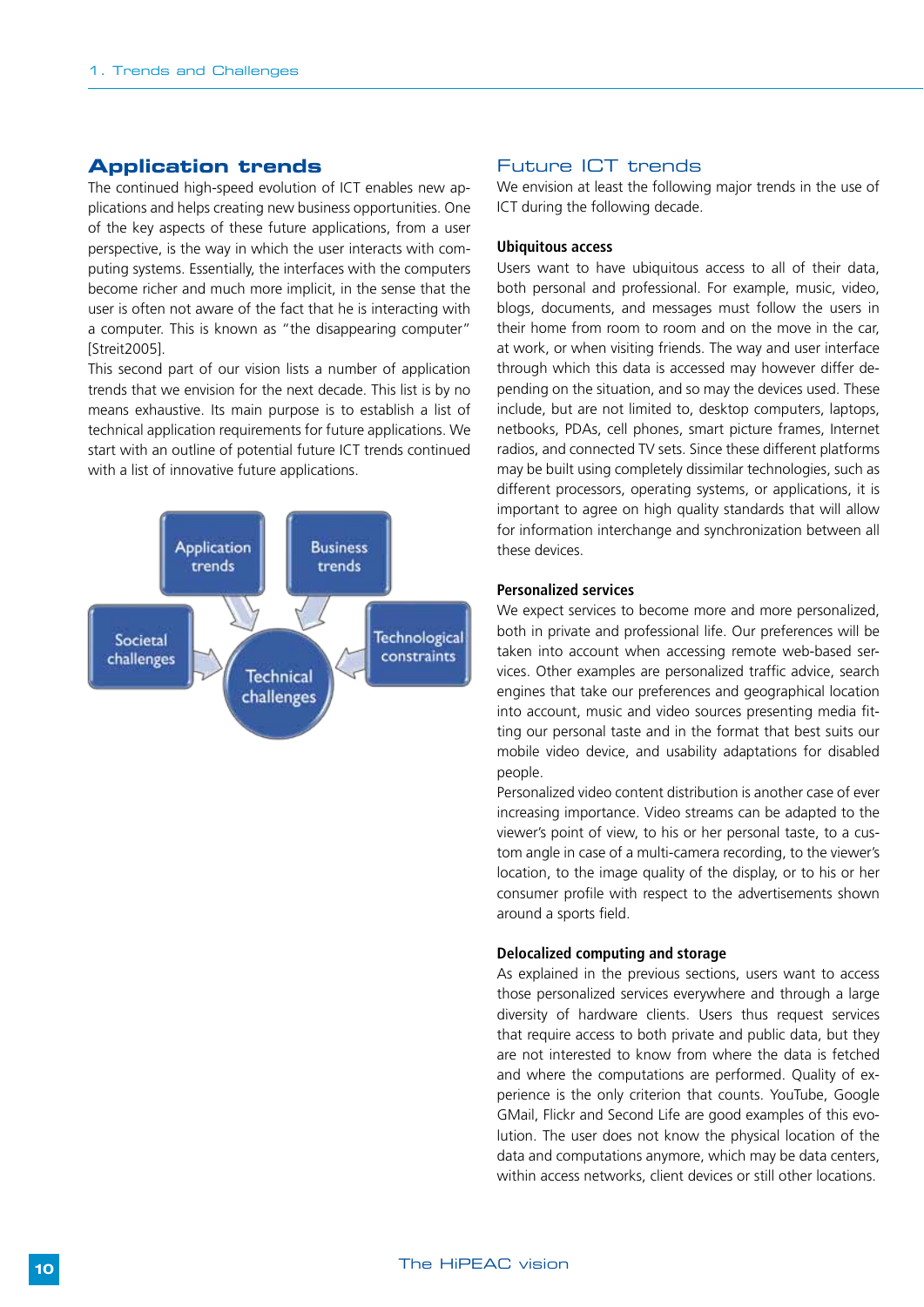#### **Massive data processing systems**

We envision that three important types of data processing systems will coexist:

- Centralized cloud computing is a natural evolution of current data centers and supercomputers. The computing and storage resources belong to companies that sell these services, or trade them for information, including private information such as a profile for advertisements. However, mounting energy-related concerns require investigating the use of "greener data centers". One promising approach, in which Europe can lead, is using large numbers of efficient embedded cores, as these may provide better performance/watt/ than traditional microprocessors [Asanovic2006, Katz2009].
- Peer-to-Peer (P2P) computing is a more distributed form of cloud computing, where most of the computing elements and storage belongs to individuals as opposed to large companies. Resources are located throughout a large network so as to distribute the load as evenly as possible. This model is very well suited to optimally exploit network bandwidth, and can also be used for harvesting unused computation cycles and storage space. It continues the decentralization trends initiated by the transition from centralized telephone switches to the Internet, but at a logical rather than at a physical level. Some companies already use this technique for TV distribution, in order to avoid overloading single servers and network connections.
- Personal computing follows from ICT trends that provide end users with increasingly more storage capacity, network bandwidth, and computation power in their personal devices and at home. These come in the form of large, networked hard drives, fiber-to-the-home, and massively parallel graphical processing units (GPUs). Hence many people may simply use their "personal supercomputers", accessible from anywhere, rather than some form of cloud computing. We might even envision a future where people convert their excess photovoltaic or other power into computing cycles instead of selling it to the power grid, and then sell these cycles as computation resources, while using the dissipated power to heat their houses.

#### **High-quality virtual reality**

In the near future, graphic processors will be able to render photorealistic views, even of people, in real time [CEATEC2008]. The latest generations of GPUs can already render virtual actors with almost photorealistic quality in real time, tracking the movements as captured by a webcam. These avatars, together with virtual actors, will enable new high-quality virtual reality (HQVR) applications, new ways to create content, and new forms of expression. This trend has already started in Japan, for example in the form of software that enables the creation of music videos with a virtual singer [Vocaloid].

It is obvious that these techniques will also allow new ways of communication, for example by reducing the need to travel for physical meetings.

#### **Intelligent sensing**

Many unmanned systems, security systems, robots, and monitoring devices are limited by their ability to sense, model or analyze their surrounding environment. Adding more intelligence to sensors and allowing embedded systems to autonomously analyze and react to surrounding events in real time, will enable building more services, comfort and secure systems and will minimize human risks in situations requiring dangerous manipulations in hard-to-access or hostile environments. As a result, we will see the emergence of "smart" cities, buildings, and homes. In the future we also envision advanced sensor networks or so-called "smart dusts", where clouds of tiny sensors will simply be dropped in locations of interest to perform a variety of monitoring and sensing applications.

Less automated, but at least equally important, are tele-manipulators or robots that enable remote manual tasks. Combined with high-quality haptic feedback, it opens the path to, e.g., telesurgery.

#### **High-performance real-time embedded computing**

Embedded computing has long ago outgrown simple microcontrollers and dedicated systems. Many embedded systems already employ high-performance multi-core systems, mostly in the consumer electronics domain (e.g. signal processing, multimedia).

Future control applications will continue this trend not just for typical consumer functionality, but also for safety and security applications. They will do so, for example, by performing complex analyses on data gathered with intelligent sensors, and by initiating appropriate responses to dangerous phenomena. Application domains for such systems are the automotive domain, as well as the aerospace and avionics domains. Future avionic systems will be equipped with sophisticated on-board radar systems, collision-detection, more intelligent navigation and mission control systems, and intelligent communication to better assist the pilots in difficult flight situations, and thus to increase safety. Manufacturing technology will also increasingly need high-end vision analysis and high-speed robot control.

In all cases, high performance and real time requirements are combined with requirements to low power, low temperature, high dependability, and low cost.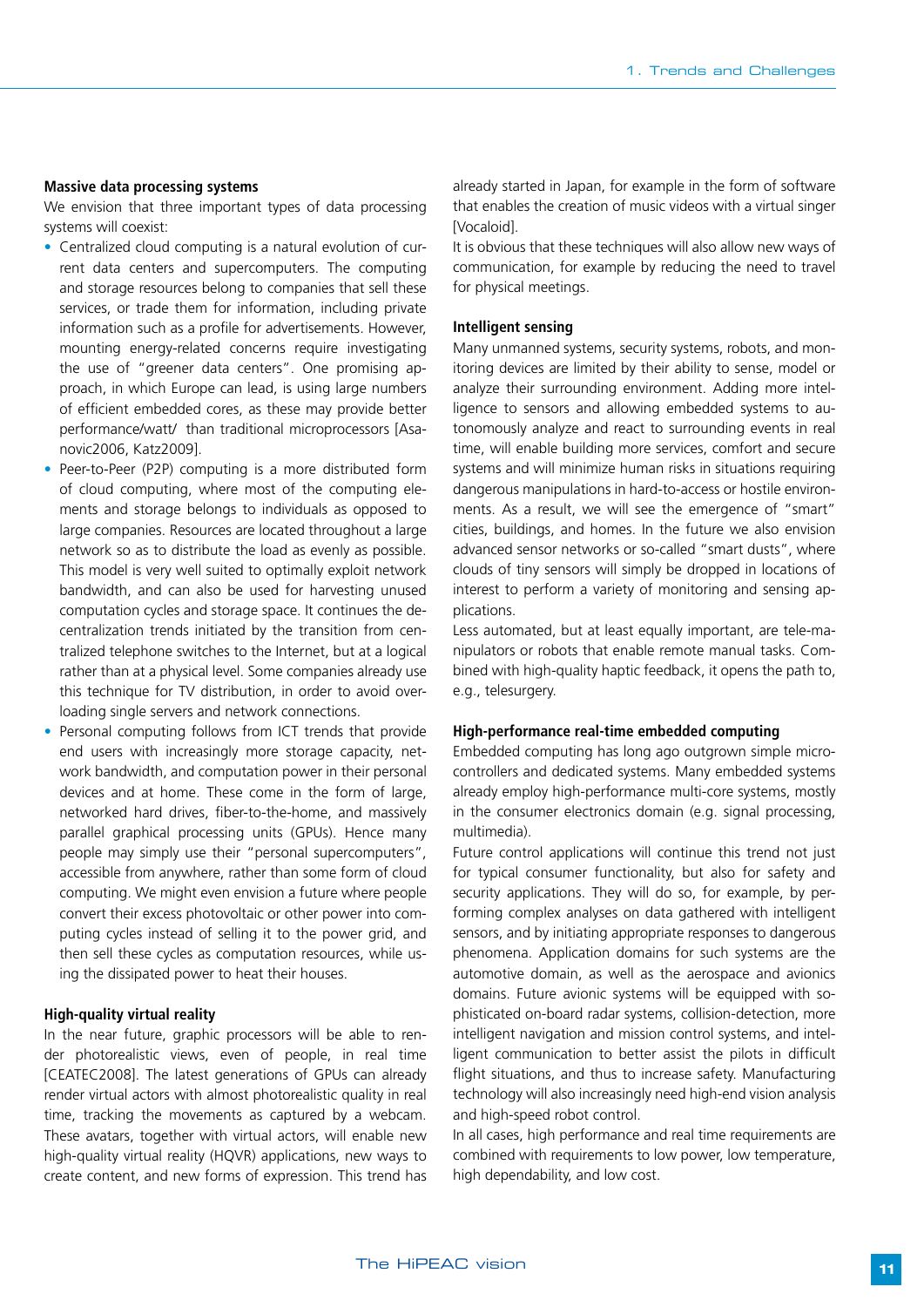#### Innovative example applications

The above trends manifest themselves in a number of concrete applications that clearly contribute to the societal challenges.

#### **Domestic robot**

An obvious application of the domestic robot would be taking care of routine housekeeping tasks. In case of elderly or disabled people, the domestic robot could even enable them to live independently, thereby increasing the availability of assisted living. A humanoid form seems to be the most appropriate for smooth integration into current houses without drastic changes in their structure or organization. This poses major challenges for sensors, processing and interfacing. It also requires the robots to run several radically different types of demanding computations, such as artificial intelligence and video image processing, many of which need to be performed in real time to guarantee safe operation.

Furthermore, the robots will have to continuously adapt to changes in their operating environment and the tasks at hand. For example, depending on the time of day and the room in which they operate, the lighting will be different, as will the tasks they have to carry out and potentially even the users they have to assist. Furthermore, the reliability and autonomy of the robots needs to be guaranteed, for example when for some reason the power socket cannot be reached or when there is a power outage. In that case, non-essential tasks such as house cleaning can be disabled to save energy for life-saving tasks that must remain available, such as administering drugs or food, and calling for aid.

As such, domestic robots can clearly play an important role in dealing with the aging population. The domestic robot is currently a priority for the Japanese government [Bekey2008] and we expect that a strong social demand for domestic robots will be a solid driver for computing systems research and business in the future.

#### **The car of the future**

Cars can be equipped with autopilots. In order to drive safely and quickly to their destination, cars can stay in touch with a central traffic control system that provides personalized traffic information for each car, such that, e.g., not all cars going from A to B will take the same route in case of congestion. Cars can also contact neighboring cars to negotiate local traffic decisions like who yields at a crossing. Autonomous vehicles can also be used by children, disabled people, the elderly or people that are otherwise not allowed to drive a car, or that are not willing to drive themselves because, e.g., they want to work/relax while traveling. Furthermore, autonomous vehicles can be used unmanned to transport goods.

Advanced Driver Assistance Systems (ADAS) that combine high-end sensors enable a new generation of active safety systems that can dramatically improve the safety of pedestrians. ADAS systems require extreme computation performance at low power and, at the same time, must adhere to high safety standards. Stereovision, sensor fusion, reliable object recognition and motion detection in complex scenes are just a few of the most demanding applications that can help to reduce the number of accidents. Similar requirements are found in aerospace safety systems.

Clearly the automation and optimization of traffic on our roads can help in saving energy, reducing air pollution, increasing productivity, and improving safety.

#### **Telepresence**

A killer application for HQVR could be realistic telepresence, creating the impression of being physically present in another place. This could be achieved with high-resolution displays, possibly in 3D, with multi-view camera systems, and with lowlatency connections. For example, at each participating site of a video-conference, a circle of participants around a meeting table can consist of some real participants and of a set of displays that show the remote participants from the point of view of the in situ participants. This way, participant A would see two participants B & C that participate from two different physical locations but are seated adjacent to each other in the virtual meeting as if they were facing each other when they have a conversation. At the same time, participants B & C will effectively face each other on their respective displays.

Such an application requires 3D modeling of all in situ participants, 3D rendering of all remote participants at all sites, and a communication and management infrastructure that manages the virtual world: who is sitting where, what background images are transmitted, the amount of detail to be transmitted, etc.

Typical applications of such systems are virtual meetings, advanced interactive simulators, virtual family gatherings, virtual travel, gaming, telesurgery, etc. In the future, these applications might be combined with, e.g., automated translation between different languages spoken during a telepresence session.

While relatively simple instances of such systems are currently designed and researched, many possible features and implementation options remain to be explored. For example, where will most of the processing take place? In centralized servers feeding images to thin set-top boxes? Or will fat set-top boxes at each participating site perform this task? What will the related business model of such systems look like? Are the participants displayed in a virtual environment or in a realistic environment? What happens if a participant stands up and walks out? Will he or she disappear in between two displays of the virtual meeting? How will the systems handle multiple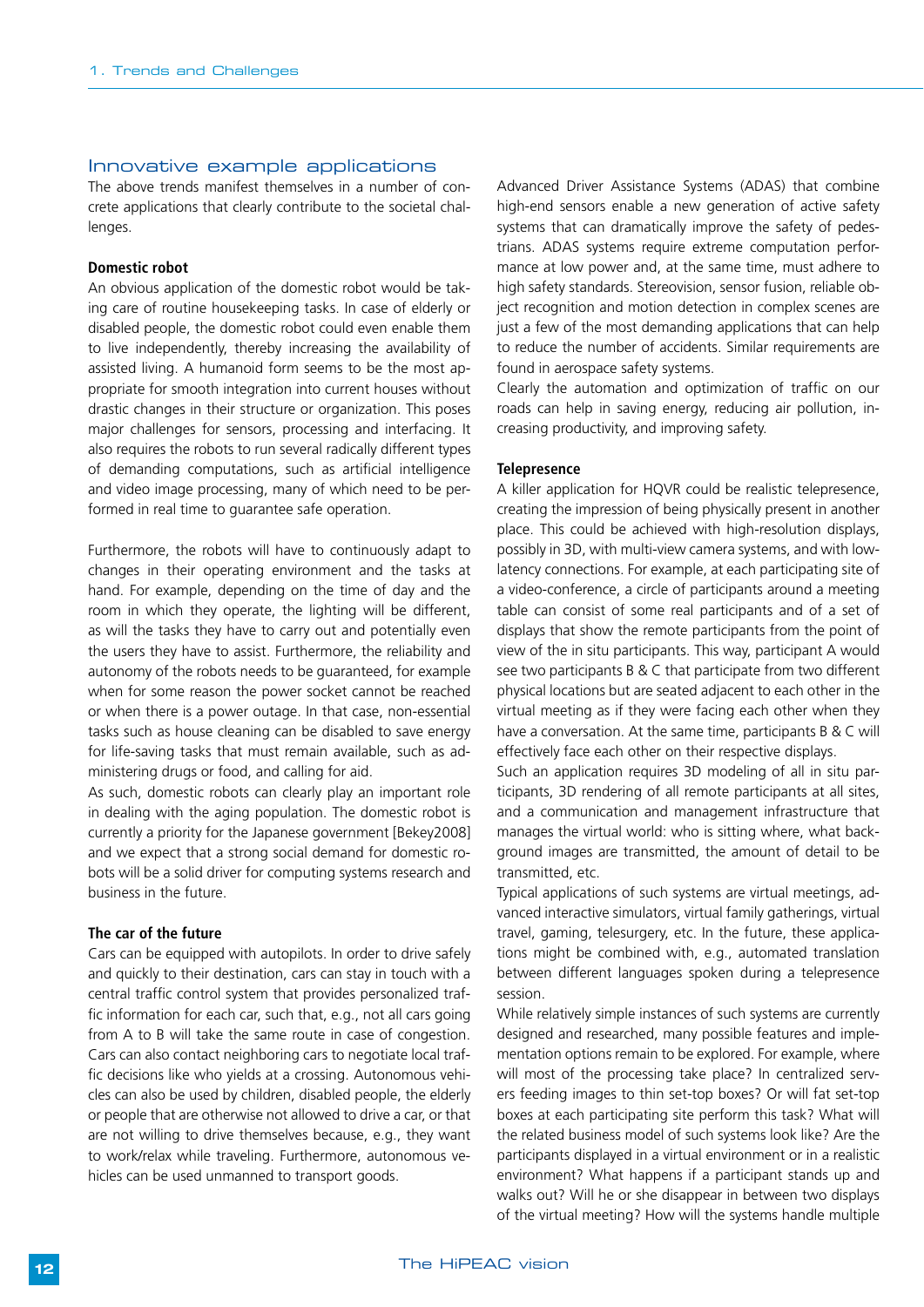participants at the same physical site? With multiple multiview cameras? With multiple display circles?

Telepresence applications clearly contribute to overcome the challenges of mobility, aging population, and productivity. By saving on physical transportation of the participants, telepresence can also reduce energy consumption [Cisco].

#### **Aerospace and avionics**

Aerospace and avionics systems will undergo a continued evolution towards tighter integration of electronics to increase safety and comfort. Future systems, both in the air and on the ground, will be equipped with sophisticated on-board radar systems, collision-detection, more intelligent navigation and mission control systems, and intelligent communication to better assist pilots in difficult flight situations in order to increase safety. Highly parallel on-board real-time computer systems will enable new classes of flight control systems that further increase safety in critical situations.

While on the one hand this is a continuation of ongoing automation in the aerospace and avionics industry, on the other hand it ushers in a new era in which many more decisions will be taken while airborne instead of before takeoff. This will lead to less strict a priori constraints, which will in turn lead to more efficient routes and procedures. As such, these new applications will help with the challenges of safety, the environment, and mobility.

Future space missions will be equipped with ever more complex on-board experiments and high-precision measurement equipment. Satellite-based systems will be getting more sophisticated sensors and communications systems, enabling new application domains, such as better surveillance and mobile terrestrial broadband communications.

To make this evolution economically viable, all devices that are launched should behave very reliably over a long period of time and should be light to limit launching costs. Achieving both goals will require new experimentation and application devices to include more reliability-enhancing features. By implementing those features in computing electronics themselves by means of adaptability and redundancy instead of using mechanical shields, we can save weight and thereby reduce launch costs. Furthermore, to increase the lifetime of devices and to optimize their use during their lifetime, their processing capabilities will become more flexible, enabling the uploading of new or updated applications.

#### **Human++**

A fascinating example of advanced intelligent sensing could be the augmented human, or the Human++. More and more, implants and body extensions will overcome limitations of the human body. For example, complex micro-electronic implants will restore senses for disabled people, as in case of cochlear implants or bionic eyes. Other implants will control internal body functions, for example by releasing hormones such as insulin precisely when they are needed, or by detecting epileptic seizures and releasing medicine in time to avoid the most dangerous stages of a seizure.

Exoskeletons will enable people to work more productively, for example by offering them finer gesture control. In order to steer the actuators in such exoskeletons, electronics will be connected to the human brain and nervous systems through interfaces that require no conscious interaction by the user [Velliste2008]. Augmented reality devices such as glasses and hearing aids, or recording and analyzing devices [GC3], can also help healthy people in their daily life.

Human++ can clearly help in meeting the challenges relating to health and the aging population. It can also help to improve productivity.

#### **Computational science**

Computational science is also called the third mode of science (in silico) [GC3]. It creates detailed mathematical models that simulate physical phenomena such as chemical reactions, seismic waves, nuclear reactions, and the behavior of biological systems, people and even financial markets. A common characteristic of all these applications is that the precision is mostly limited by the available computing power. More computing power allows using more detailed models leading to more precise results. E.g. in global climate modeling, results are more precise if not only the atmosphere and the oceans, but also the rainforests, deserts and cities are modeled. Computing all these coupled models, however, requires an insatiable amount of floating-point computing power.

Today's supercomputers offer petaflop-scale sustained performance but this is not yet sufficient to run the most advanced models in different disciplines, nor does it allow us to run the algorithms at the desired granularity. The next challenge is to develop exascale computing with exaflop-scale performance. Exascale computing differs from the cloud in the sense that exascale computing typically involves very large parallel applications, whereas the cloud typically refers to running many (often smaller) applications in parallel. Both types of computing will have to be supported by appropriate software and hardware, although large fractions of that software and hardware should be common.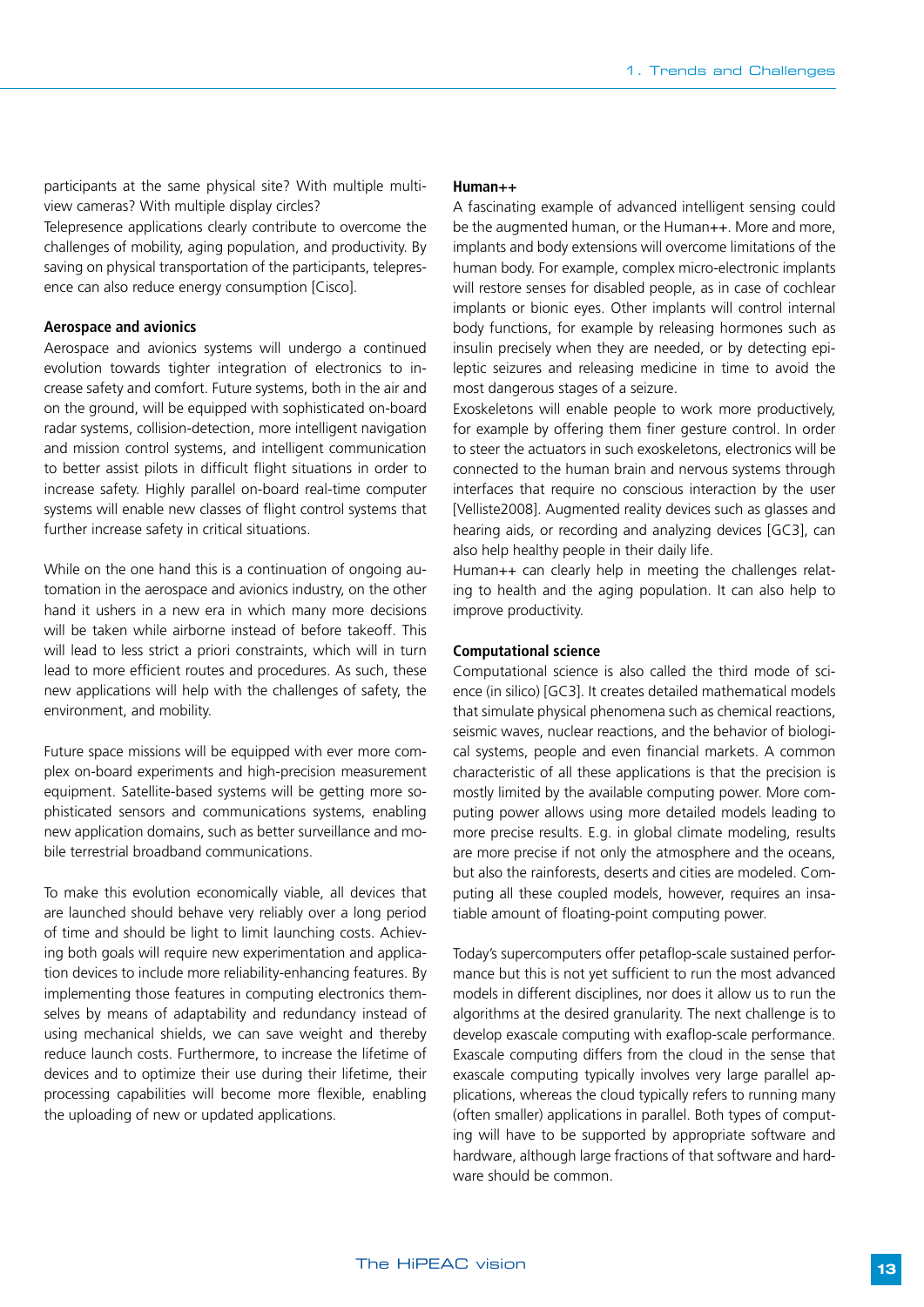The impact of computational science is huge. It enables the development of personalized drugs, limits the number of experiments on animals, allows for accurate long term weather predictions, helps us to better understand climate change, and it might pave the way to anticipate health care based on detailed DNA screening. Computers for computational science have always been at the forefront of computing in the sense that most high-performance techniques were first developed for supercomputers before they became available in commodity computing (vector processing, high speed interconnects, parallel and distributed processing).

Computational science definitely helps in solving the energy and health challenges.

#### **Smart camera networks**

Right now, camera networks involving dozens or even hundreds of cameras are being installed for improving security and safety in public spaces and buildings and for monitoring traffic. Companies are already envisaging "general purpose" home camera networks that could be used for a variety of purposes such as elderly care, home automation and of course security and safety. At the European level, there is a strong push to introduce cameras and other sensors into cars, for improving traffic safety through assisted driving. Finally, camera technology is introduced in a wide range of specialized applications, such as precision agriculture, where crops are monitored to limit the use of pesticides.

In many of these emerging applications, it is impossible for a human to inspect or interpret all available video streams. Instead, in the future computers will analyze the streams and present only relevant information to the operator or take appropriate actions autonomously.

When camera networks grow to hundreds of cameras, the classical paradigm of processing video streams on centralized dedicated servers will break down because the communication and processing bandwidth does not scale sufficiently with the size of the camera networks. Smart cameras cooperating in so-called distributed camera systems are the emerging solution to these problems. They analyze the video data and send condensed meta-data streams to servers and to each other, possibly along with a selection of useful video streams. This solution scales better because each new camera adds additional distributed processing power to the network. However, several challenges remain, e.g., the development of mechanisms for privacy protection, as well as the development of hardware/software platforms that enable both productive programming and power-efficient execution.

The latter is particularly important for wireless cameras that offer many advantages such as easier ad hoc installation.

Just like video processing in future cars and in future domestic robots will have to adapt to changing circumstances, so will the software that analyses video streams. An example is when the operation mode of a camera network monitoring a large crowd has to switch from statistical crowd motion detection to following individual suspects.

Clearly smart camera networks can help with societal challenges, including safety, productivity and the environment.

#### **Realistic games**

According to the European Software Association [ESA], the computer and video game industry's revenue topped \$22 billion in 2008. Gaming is a quickly growing industry and it is currently a huge driver for innovations in computing systems. GPUs now belong to the most powerful computing engines, already taking full advantage of the many-core roadmap. Gaming will definitely be one of the future "killer applications" for high-end multi-core processors, and we expect gaming to remain one of the driving forces for our industry.

It can be expected that at least some games will bridge the gap between virtual worlds and the real world. For example, at some point a player might be playing in front of his PC display, but at another point in the same game he might go searching for other players in this hometown, continuing some mode of the game on his PDA with Bluetooth and GPS support. Such games will need to support a very wide range of devices. This contrasts with existing games for which a large fraction of the implementation effort is spent on implementing device-specific features and optimizations.

Gaming does not directly address one of the societal challenges, but together with the entertainment industry it contributes to the cultural evolution of our society. It also helps people to enjoy their leisure time and improves their wellbeing.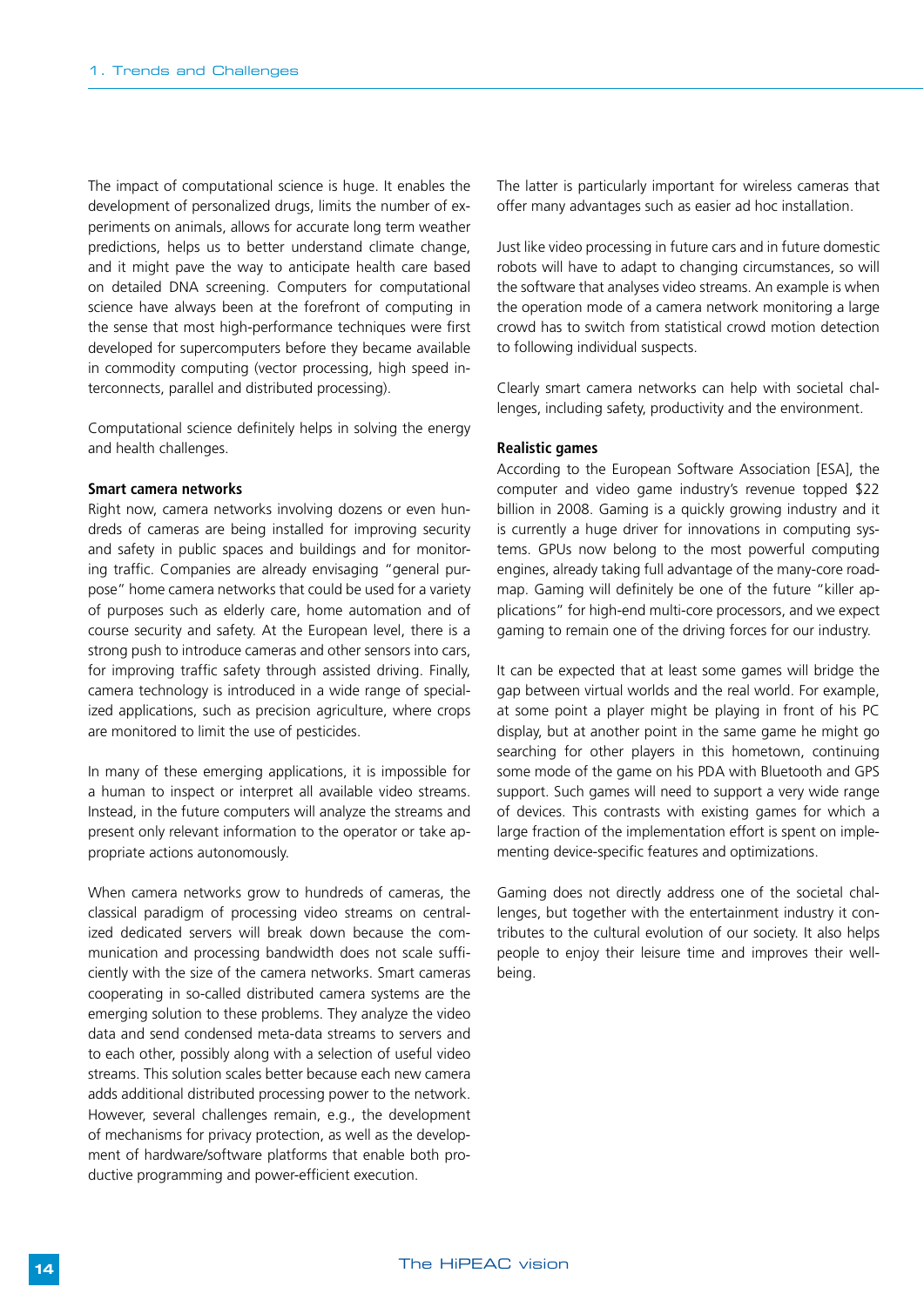#### **Business trends**

Current business trends, independent of the economic downturn, have a deep impact on ICT. The economic downturn only speeds up those trends, deepening the short-term and middleterm impact. This section describes the most important recent business trends in ICT.



#### Industry de-verticalization

The semiconductor industry is slowly changing from a high-tech into a commodity industry: chips and circuits are everywhere and need to be low cost. This will have wide raning implications, and what happened to the steel industry could repeat itself for the silicon industry. We observe industrial restructuring or "de-verticalization": instead of having companies controlling the complete product value chain, the trend is to split big conglomerates into smaller companies, each of them more specialized in their competence domain. For example, big companies are spinning off their semiconductor divisions, and the semiconductor divisions spin off the IP creation, integration and foundry, thus becoming "fabless" or "fablight". Examples are Siemens, Philips, and, in the past, Thomson.

Consolidation by merging and acquisition also allows companies to gain critical mass in their competence area, sometimes leading to quasi monopolies. One of the reasons is cost pressure: only the leader or the second in a market can really break even.

A horizontal market implies more exchanges between companies and more cost pressure for each of them. An ecosystem is required to come to a product. Sharing of IP, tools, software and foundries are driving an economy of scale. Standardization and cooperation on defining common interfaces is mandatory, such that different pieces can be integrated smoothly when building a final product.

At least two side effects can result from this approach: higher cost pressure offsets the advantages of the economy of scale, and final products are less optimized. Both side effects are caused by the same fundamental reason: each design level in a system is optimized to maximize benefits for all of its target uses, but not for any particular end product. In other words, all design levels are optimized locally rather than globally. In an integrated approach, not applying a local optimization to an isolated level or applying that optimization differently could lead to a better global optimization. Furthermore, interoperability and communication add extra layers, and therefore costs. Those costs can be of a financial nature, or they may come in the form of lower performance or lower power efficiency.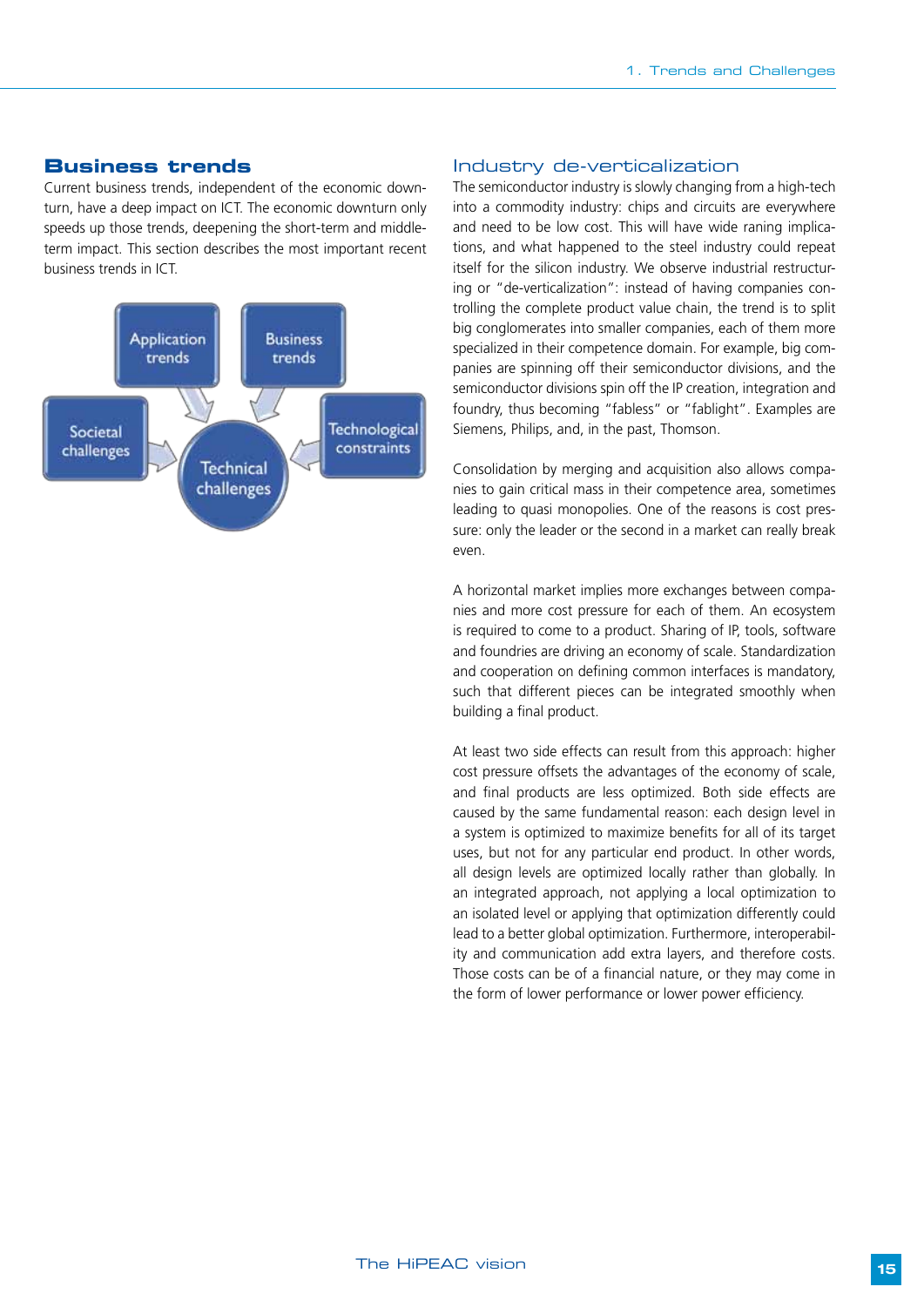#### More than Moore

Moore's Law has driven the semiconductor industry for decades, resulting in extremely fast processors, huge memory sizes and increasing communication bandwidth. During those decades, ever more demanding applications exploited these growing resources almost as soon as they arrived on the market. These applications were developed to do so because the International Technology Roadmap for Semiconductors (ITRS) and Moore's Law told them when those resources would become available. So during the last decades, computing systems were designed that reflected the CMOS technology push resulting from Moore's Law, as well as the application pull from ever more demanding applications. A major paradigm shift is taking place now, however, both in the technology push and in the application pull. The result of this paradigm shift has been called the "More than Moore" era by many authors; see for example [MtM].

From the point of view of the technology push, two observations have to be made. First of all, the cost levels for systemon-chip development in advanced CMOS technology are going through the roof, for reasons described in more detail in later sections. Secondly, the continuing miniaturization will have to end Moore's Law one day in the not so distant future.

From the application pull perspective, it has become clear that consumers and society have by and large lost interest in new generations of applications and devices that only feature more computational power than their previous generation. For improving the consumer experience, and for solving the societal challenges, radically new devices are needed that are more closely integrated in every-day life, and these require sensors, mechatronics, analog- and mixed-signal electronics, ultralow-power or high-voltage technologies to be integrated with CMOS technology.

Devices that embed multiple technologies are instances of the "More than Moore" approach: combining generic CMOStechnology with new technologies for building more innovative, dedicated, smarter and customer-tailored solutions. This new era of added-value systems will certainly trigger innovation, including new methodologies for architecting, modeling, designing, characterizing, and collaborating between the domains required for the various technologies combined in a "More than Moore" system.

The "More Moore" race towards ever-larger numbers of transistors per chip and the "More than Moore" trend to integrate multiple technologies on silicon are complementary to achieve common goals such as application-driven solutions, better system integration, cost optimization, and time to market. Some companies will continue to follow the "More Moore" approach, while others will shift towards the "More than Moore" approach. This will drive industry into a direction of more diversity and wider ecosystems.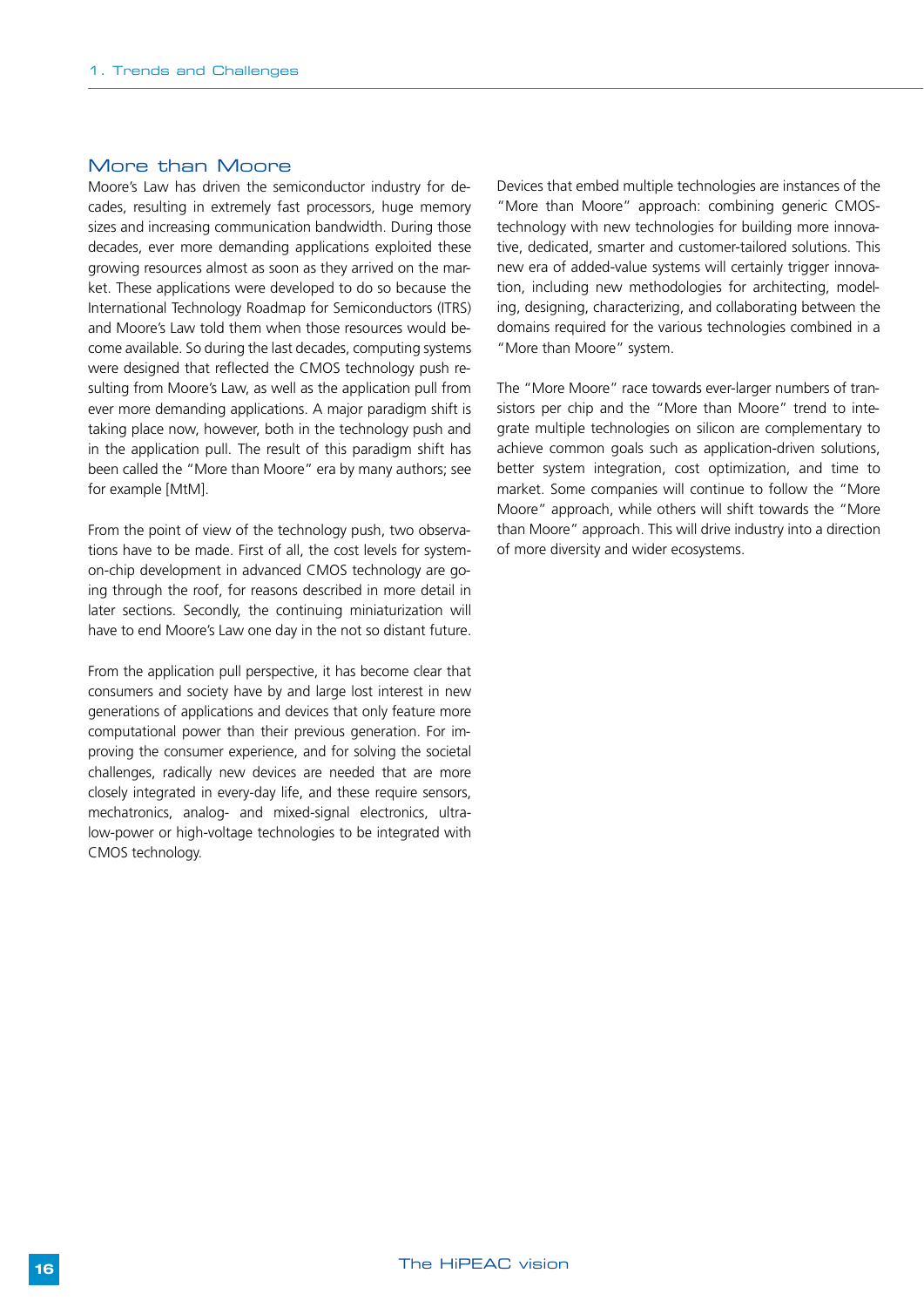#### Less is Moore

Together with the "More than Moore" trend, we observe another trend fueled by Moore's law: people no longer only want more features and better performance, but are increasingly interested in devices with the same performance level at a lower price. This is particularly true for personal computers. The sudden boom of netbooks, based on low cost and lower performance processors such as Intel Atom or ARM processors, is an example of this new direction. People notice that these devices offer enough performance for everyday tasks such as editing documents, listening to music and watching movies on the go.

The limited processor performance also reduces power consumption and therefore improves mobility. For example, netbooks have up to 12h autonomy, much better than laptops. Due to their lower price, they also open new markets, allowing better access to ICT for developing countries as was tried in the One Laptop Per Child project.

This trend also has an impact on software, as it now needs to be optimized to run smoothly on devices with less hardware resources. Contrary to previous versions, new operating system releases seem to be less compute-intensive. This can be seen in comparing the minimum requirements of Microsoft's Windows 7 to those of Microsoft's Vista, and Apple's Snow Leopard OS also claims improvements in the OS internals rather than new features. This trend extended the lifetime of Windows XP, and gave rise to a wider introduction of Linux on consumer notebooks.

This trend is also leading to computers specifically designed to have extreme low power consumption. The appearance of ARM-based netbooks on the market demonstrates that even the once sacred ISA compatibility is sacrificed now. This creates excellent opportunities for Europe.

#### **Convergence**

Another business trend is convergence: TVs and set-top-boxes share more and more functionality with PCs and even have access to the Internet and Web 2.0 content. Telecom companies are proposing IP access to their customers, and broadcast companies are challenged by IP providers who deliver TV programs over IP (ADSL). End users want to restrict the number of different providers, and expect to have voice, data, TV and movies accessible both on their wired and wireless devices.

When using devices compliant with Internet standards, TV viewers can now have full access to all of its contents and to cloud computing. TV shows can be recorded on a Network Attached Storage or NAS device, or be displayed from YouTube. The TV and other devices such as mobile phones, can also access all the user's pictures and music.

The convergence mainly relies on common standards and protocols such as DLNA, Web standards, Web 2.0, and scripting languages, and not so much on closed proprietary software. As a result, the hardware platform on which applications run is becoming irrelevant: commonly used ISAs like x86 are not compulsory anymore, so other ISAs like ARM can also be used where beneficial. End users care more about their user experience, including access to the web, email, their pictures and movies, etc., than they care about a platform supporting all these services.

Today, most desktop and laptop computers are based on the x86 architecture, while mobile phones use the ARM architecture, and high end game consoles use the PowerPC architecture. The main factor preventing architectures other than x86 to be used for desktops and laptops is the operating system. If Microsoft Windows were ported to different processor architectures such as the ARM architecture, the market could change. Other OSes, like Apple's Mac OS X and Google's Android, could also challenge the desktop market, thanks to their support for the ARM architecture in the mobile domains.

Legacy software for the desktop and laptop can be an important roadblock for the adoption of different ISAs and OSes. Emulation of another ISA is still costly in terms of performance, but has now reached a level of practical usability. For example, Apple's Mac OS X running on the Intel architecture can execute native PowerPC binaries with no significant user hurdle.

Another convergence is optimally making use of the hardware's heterogeneous processing resources, for example by better dividing tasks between the CPU and the GPU where the GPU is the number cruncher, and the CPU serves as the orchestrator. Common software development in OpenCL [OpenCL] and GrandCentral [Grandcentral] tool flows will help to define applications that can efficiently use all the hardware resources available on the device, including multi-core CPUs and GPUs.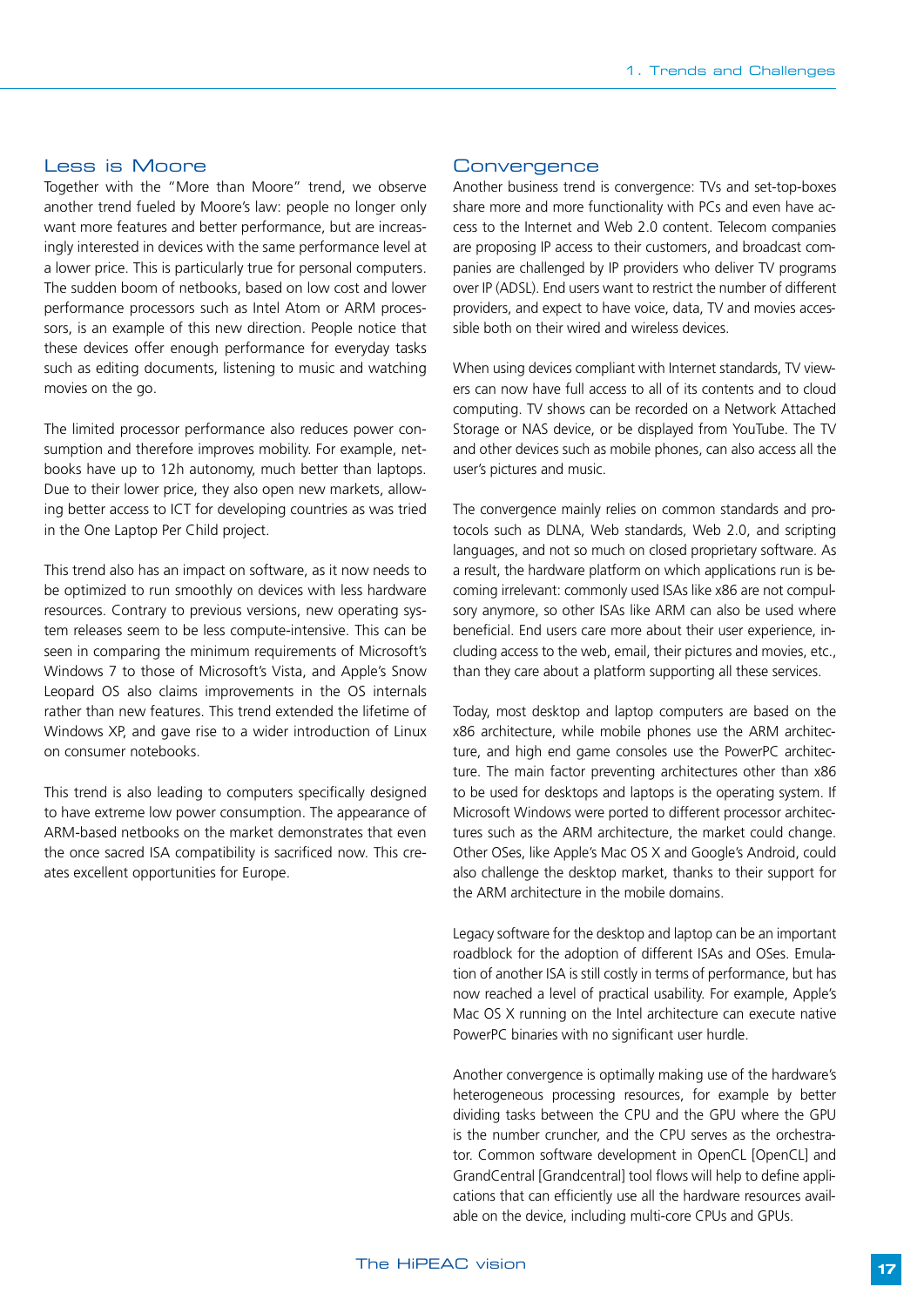#### The economics of collaboration

The Internet has boosted the appearance of new communities and collaborative work. People are contributing their time and sharing knowledge and expertise with others like never before. This phenomenon is increasingly visible in all ICT domains:

- In the software field, Linux and gcc are two prominent examples. A state-of-the-art operating system and compiler have been built, and are offered under free licenses as the result of tremendous work by hundreds of specialists. The developer community groups a diverse crowd of independent contributors, company employees, and students. Apart from financial advantages, contributors are motivated by factors such as reputation, social visibility, ethics, the raw technical challenge, and the eventual technical advantage.
- In terms of expert knowledge, Wikipedia has caused the disappearance of Microsoft Encyclopaedia (Encarta). The Web 2.0 evolution has brought about a boom in terms of content creation by end users. Free, community-built content-management software such as Drupal also plays an important role in this development.
- Regarding social culture, YouTube and other portals make available video and music offered by their authors under so-called Copyleft licenses, which allow freedom to use and redistribute contents.

All this community-generated content has grown thanks to the use of novel licensing terms such as the GNU General Public License (GPL) and the Creative-Commons Copyleft license. These licenses focus on the protection of the freedom to use, modify and redistribute content rather than on limiting their exploitation rights.

This has led to increased competition both in the software and in the content generation markets. At the same time it enables more reuse and stimulates investing resources in opening niche markets that would otherwise be too unprofitable to enter. Moreover, people want to share and exchange their creations, resulting in more demand for interoperability.

User-generated content and independent publishers represent an increasingly important share of the media available on the Internet, resulting in increased competition for publishing houses. This trend also redefines the communication, storage and computation balance over the network.

#### Infrastructure as a service – cloud computing

Another business trend is the evolution towards providing services instead of only hardware. The main financial advantage is to have continuous revenue, instead of "one shot" at the sale of the product. After-sales revenue has also decreased because nowadays most consumer devices are designed to be discarded rather than repaired, and product lifetime has also been reduced to continuously follow the latest fashion trends for, e.g., mobile phones. The fact that most modern consumer devices are not really repairable has a bad impact on the environment, but it also fuels the recycling business.

The infrastructure service model requires the provider to have a large ICT infrastructure that enables simultaneously serving a large number of customers. If the service is offering processing power, the large scale is also a way to reduce peak load. This can be done by exploiting the fact that not all users will require peak performance at the same time, if necessary by providing dedicated billing policies that encourages users to adapt their usage profile so as to spread peak consumption. It is then better to have a shared and common infrastructure that is dimensioned for average load, as opposed to having many unused resources at the customer side due to over-dimensioning to cope with sparse peak requests.

Processing power and storage services, such as for indexing the web or administrating sales, are also increasingly offered to end-users. Google first provided storage with Gmail and later on for applications, Amazon now provides computing power, and there are many other recent examples. Together with ubiquitous connectivity, this leads to "cloud computing": data and resources from the end user will be stored somewhere on the cloud of servers of a company providing services.

When the cloud provides storage and processing power, the end-user terminal device can be reduced to input, output and connectivity functionality and can therefore become inexpensive. This model has already started with mobile phones, where the cost for the user is primarily in the subscription and not in the hardware of the terminal itself.

We even see this model being considered for high-end gaming [AMD], where a set of servers generates high-end graphics and delivers them to a rather low-cost terminal. This model could also be an answer to unlicensed software use and multimedia content: the game software will run on the server and will never be downloaded to the client. For media, streamingonly could deliver similar benefits.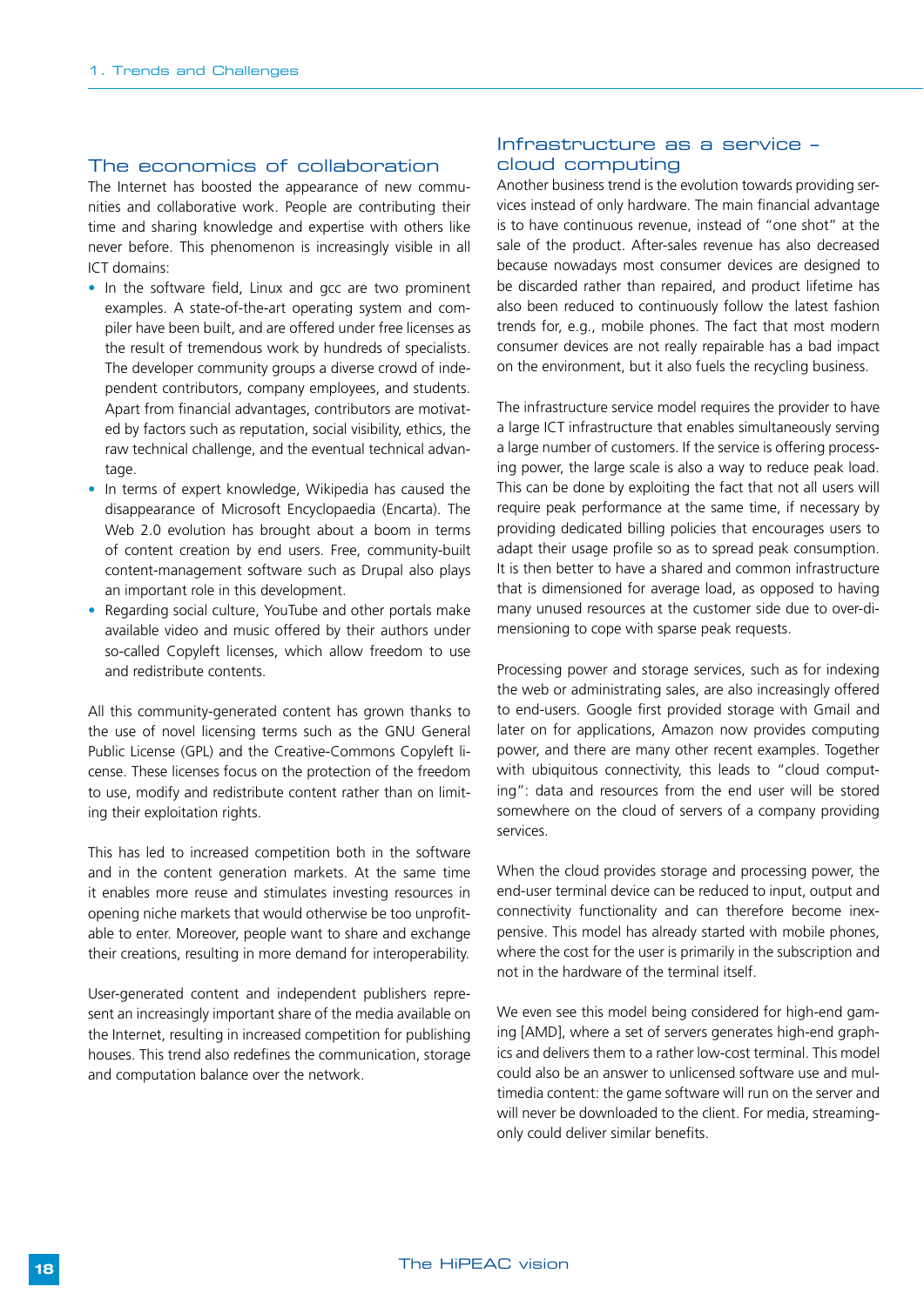However, this model has several implications:

- The client should always be connected to the cloud's servers.
- Compression techniques or high-bandwidth connections are required (mainly for high-definition video and gaming)
- The customer should trust the provider if he/she stores private data on the provider's cloud.
- The cloud should be reliable 24/24, 7/7, 365/365.

As of 2009, companies like Google, Microsoft and Amazon still face problems in this regard with, for example, web services going down.

The necessity to be constantly connected accompanied by privacy concerns may hamper the success of this approach: "computing centres" were inevitable in the 80's, but the personal computer restored the individual users' freedom. These two opposites consisting of resources centralized at the provider with a dumb client, versus a provider only providing the pipes and other computing and storage resources belonging to the customer, still have to be considered.

Therefore, companies are looking more and more into providing services. IBM is a good example for the professional market, while Apple is an example for the consumer market with its online store integrated in iTunes. Console providers also add connectivity to their hardware devices to allow online services. Connectivity also allows upgrading the device's software, thereby providing the user with a "new" device without changing the hardware.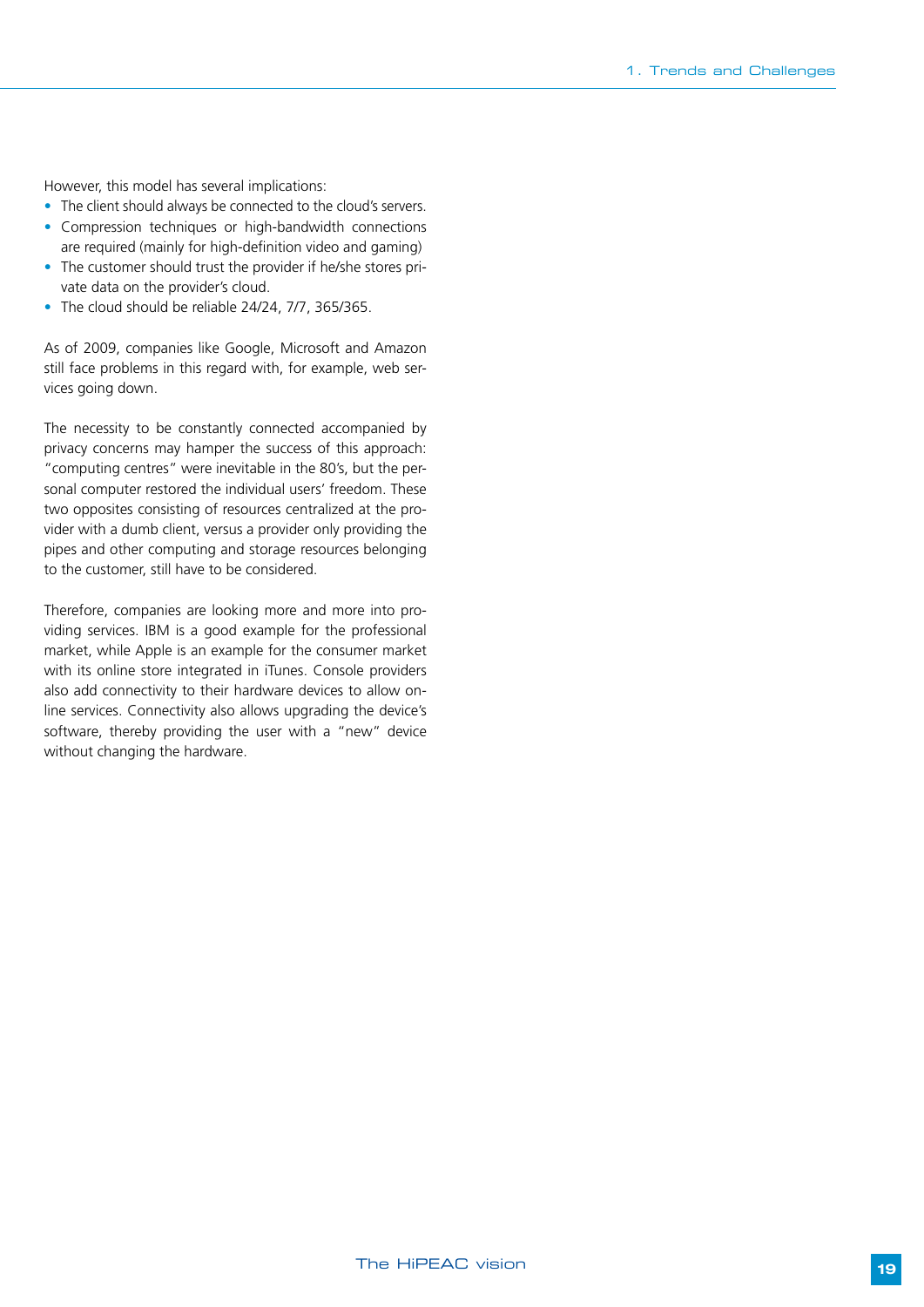#### **Technological constraints**

This section gives an overview of the key technological evolutions and limitations that we need to overcome in order to realize the applications of the future in an economically feasible manner.



#### Hardware has become more flexible than software

This trend is also called the hardware-software paradox. It is a consequence of the fact that the economic lifetime of software is much longer than the economic lifetime of hardware. Rather than looking for software to run on a given hardware platform, end users are now looking for hardware that can run their existing and extremely complex software systems. Porting software to a completely new hardware platform is often very expensive, can lead to instability, and in some cases requires re-certification of the software.

At the same time, hardware is evolving at an unprecedented pace. The number of cores and instruction set extensions increases with every new generation, requiring changes in the software to effectively exploit the new features. Only the latest software is able to take full advantage of the latest hardware improvements, while older software benefits much less from them.

As a result, customers are increasingly less inclined to buy systems based on the latest processors, as these provide little or no benefit when running their existing applications. This is particularly true for the latest multi-core processors given the many existing single-threaded applications.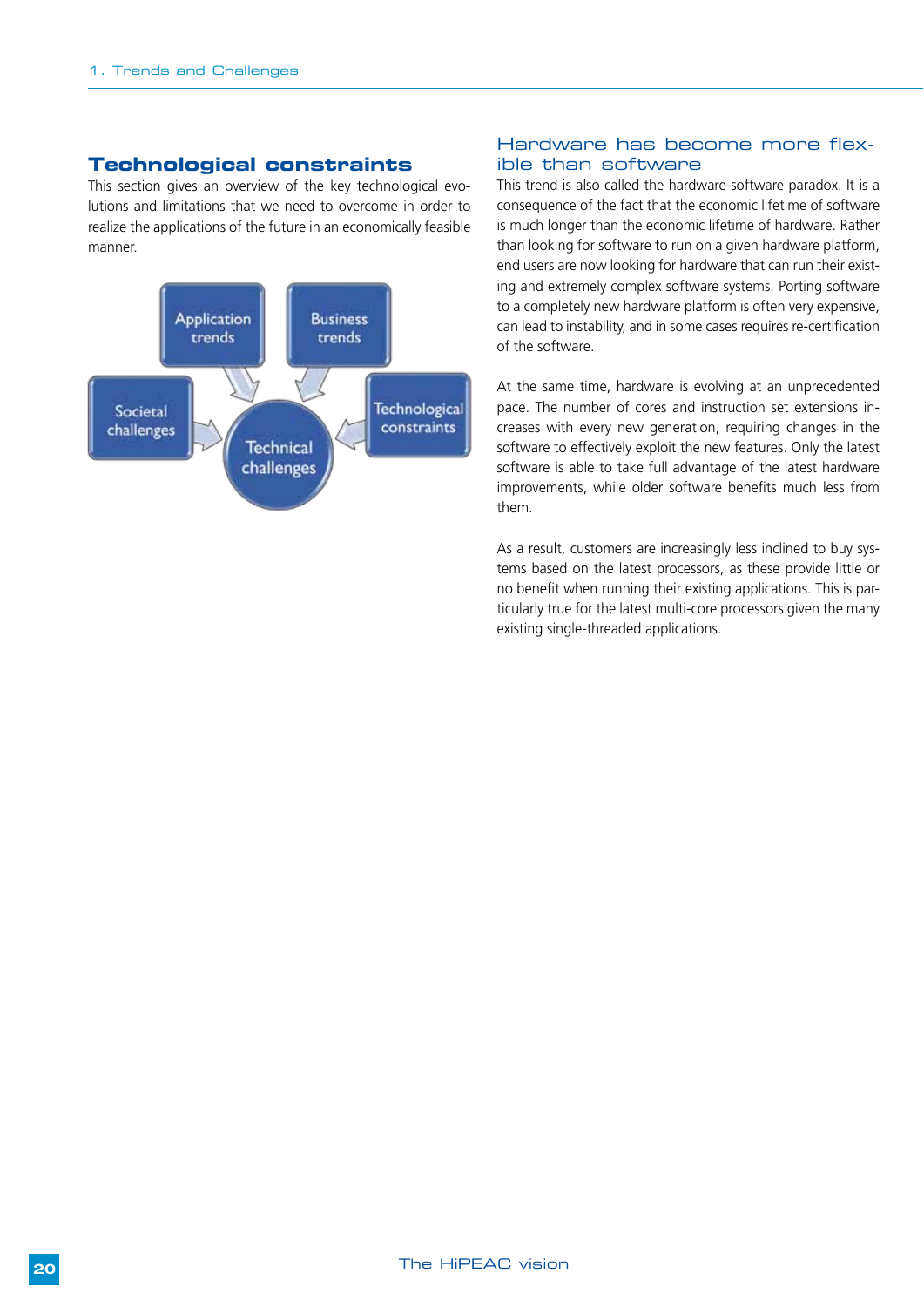#### Power defines performance

Moore's law and the associated doubling of the number of transistors per IC every process generation, has until recently always been accompanied by a corresponding reduction in supply voltage, keeping the power envelope fairly stable. Unfortunately, voltage scaling is becoming less and less effective, because further reducing the supply voltage leads to increased leakage power, offsetting the savings in switching power. At the same time, the ITRS projects that integration will continue due to smaller feature sizes for at least another five generations [ITRS]. Therefore, while future chips are likely to feature many cores, only a fraction of the chip will likely be active at any given time to maintain a reasonable power envelope.

Since it will not be possible to use all cores at once, it makes little sense to make them all identical. As a result, functional and micro-architectural heterogeneity is becoming a promising direction for both embedded and server chips to meet demands in terms of power, performance, and reliability. This approach enables taking full advantage of the additional transistors that become available thanks to Moore's Law.

Heterogeneous processors are already widely used in embedded applications for power and chip real-estate reasons. In the future, heterogeneity may be the only approach to mitigate power-related challenges, even if real-estate no longer poses any significant problems. For example, Intel's TCP/IP processor is two orders of magnitude more power-efficient when running a TCP/IP stack at the same performance as a Pentium-based processor [Borkar2004].

Energy efficiency is a major issue for mobile terminals because it determines autonomy, but it is also very important in other domains: national telecom providers are typically the second largest electricity consumers after railway operators, and the  $\mathsf{CO}_2^{}$  impact of data centers is increasing continuously.

#### Communication defines performance

Communication and computation go hand in hand. Communication — or, in other words, data transfers — is essential at three levels: between a processor and its memory; among multiple processors in a system; and between processing systems and input/output (I/O) devices. As transistors and processors become smaller, the relative distance of communication increases, and hence so does its relative cost. At the first level, as the number of megabytes of memory per processor increases, so does memory access time measured in processor clock cycles. Caches mitigate this problem to some extent, but at a complexity cost. At the second level, with more processors on a chip or in a system, traditional buses no longer suffice. Switches and interconnection networks are needed, and they come at a non-negligible cost. At the third level, chip and system I/O is a primary component of system cost, both in terms of power dissipation and of wiring area or system volume.

Because of the high cost of communication, locality becomes essential. However, communication and locality management are expensive in terms of programmer time. Programmers prefer the shared memory programming models, whereby they view all data as readily available and accessible by address at a constant cost, independent of its current location. Real multiprocessor memory however has to be distributed for performance reasons. Yet, we prefer not to burden programmers with managing locality and transfers: in case of coherent caches hardware is responsible for these tasks, and modern research into run-time software enables implementing more sophisticated locality algorithms than those available when relying on hardware alone.

The system not only has to communicate with various memory hierarchies, but also has to exchange data with the outside world. This external communication also requires large amounts of bandwidth for most applications. For example, a stream of High Definition images at 120 fps leads to bandwidth requirements of about 740 MB/s. This is more than transferring the content of a CD in one second.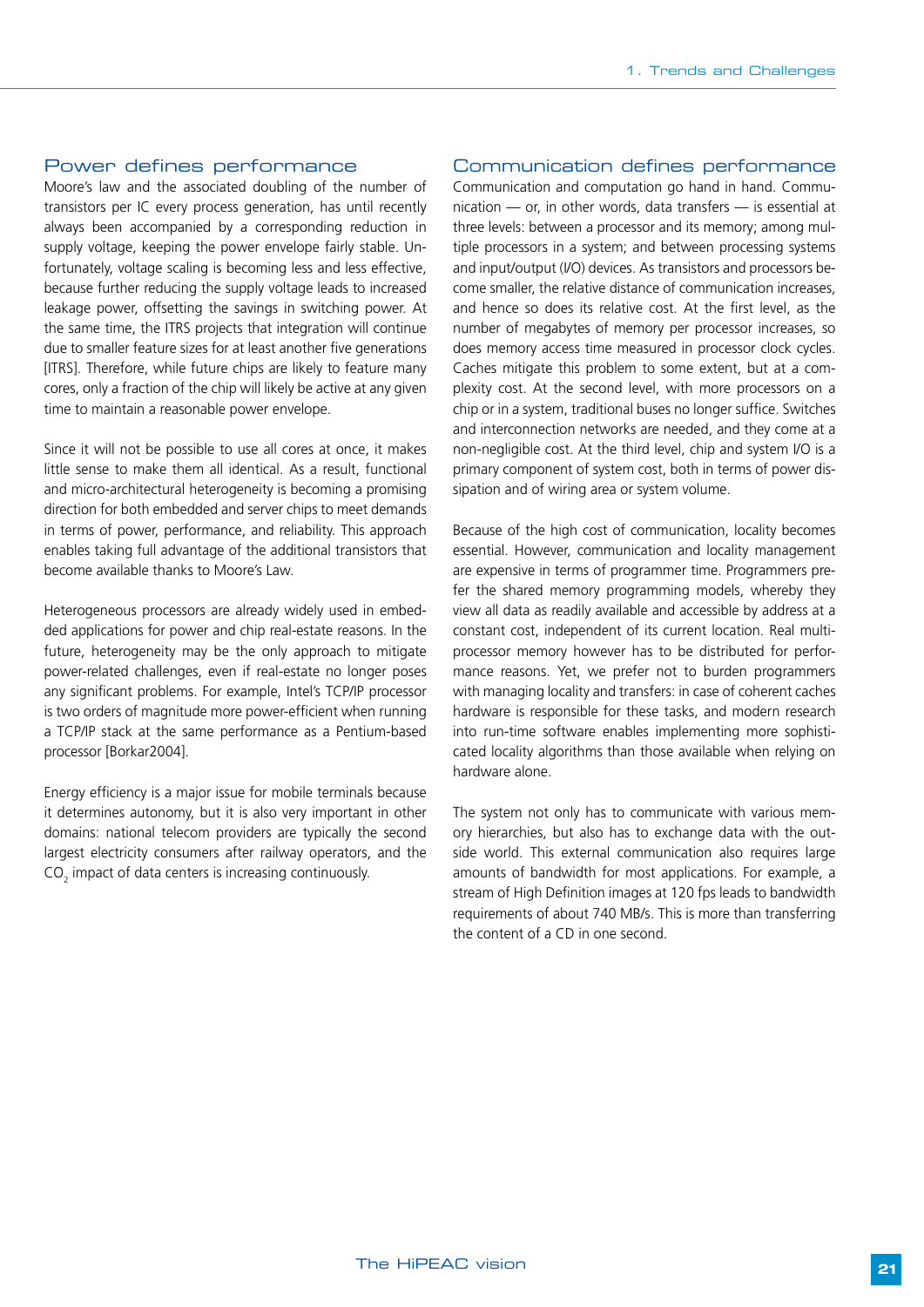#### ASICs are becoming unaffordable

The non-recurring engineering (NRE) costs of complex application-specific integrated circuits (ASICs) and Systems on a Chip (SoCs) are rising dramatically. This development is primarily caused by the exponential growth of requirements and use cases they have to support, and the climbing costs of creating masks for new manufacturing technologies. The ESIA 2008 Competitiveness Report [ESIA2008] illustrates this trend. In addition to the cost of managing the complexity of the design itself, verification and validation are also becoming increasingly expensive. Finally, the integration and software development costs also have to be taken into account.

These costs have to be recuperated via income earned by selling chips. However, the price per unit cannot be raised due to strong competition and pressure from customers. As a result, the development costs can only be recovered by selling large quantities of these complex ASICs. ASICs are by definition, however, application-specific and are often tuned to the requirements of a few big customers. Therefore, they cannot be used "as is" for multiple applications or customers. This leads to a deadlock: the market for these chips may not be large enough to amortize the NRE costs. That is, of course, unless newer technologies help to drastically reduce these costs.

Fortunately, every cloud has a silver lining. As it happens, the multi-core roadmap is creating new opportunities for specialized accelerators. In the past, general-purpose processor speed increased exponentially, so an ASIC would quickly lose its performance advantage. Recently, however, this processor trend has considerably slowed down. As a result, the performance benefits offered by ASICs can now be amortized over a longer period of time [Pfister2007].

#### Worst-case design for ASICs leads to bankruptcy

Current chips for consumer applications are designed to function even in the worst-case scenario: at the lowest voltage, the worst process technology corner and the highest temperature. Chip binning, i.e., sorting chips after fabrication according to capabilities, is usually not performed because the testing costs outweigh the income from selling the chips. Microprocessors are an exception to this rule, as the selling price of these chips is so high that the binning cost is relatively low. Nevertheless, even for microprocessors chip binning is only applied for a few parameters, such as stable clock frequency, and not yet for others, such as correctly functioning cache size.

The practical upshot is that most consumer chips are overdimensioned. In most realistic cases typical use is far from the worst case, and this gap is even widening with the use of very dense technologies at 45 nm and below, because of process variability. The increasing complexity of SoCs is also a factor that widens the gap due to the composition of margins. If the architecture and design methodologies do not change, we will eventually end up with such large overheads that it will become economically infeasible to produce any more chips.

New design methodologies and architectures will be required to cope with this problem. For example, the "Razor" concept [Ernst2004, Blaauw2008] is one solution. In this case errors are allowed to occur from time to time when typical conditions are not met, but they are detected and subsequently corrected. Alternative methods are using active feedback and quality of service assessments in the SoC. One very important issue is that most of the techniques currently under development decrease the system's predictability, and thereby also any hard real-time characteristics it may have had.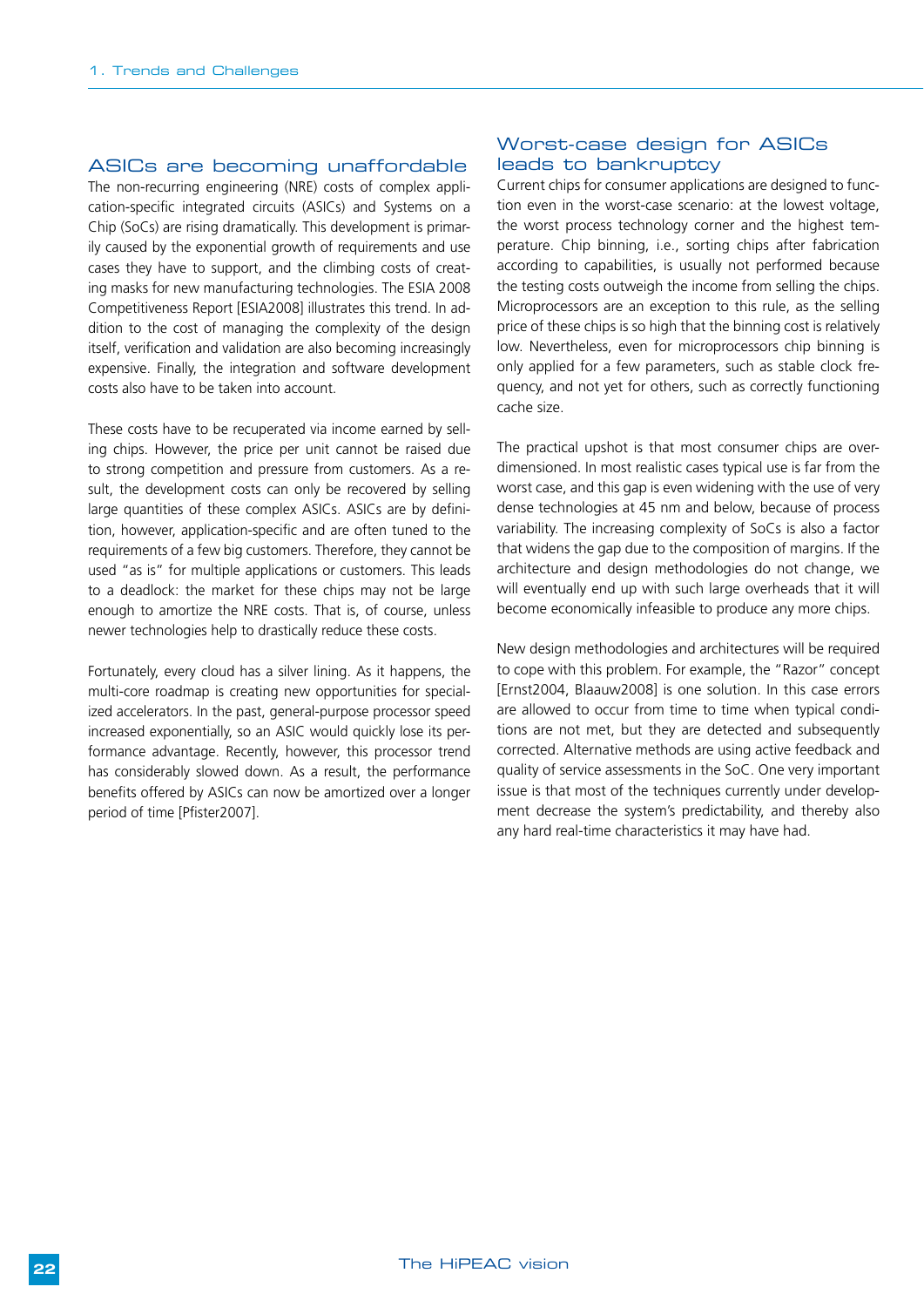#### Systems will rely on unreliable components

The extremely small feature sizes mean that transistors and wires are no longer going to behave in the way we are used to. Projections for transistor characteristics in future fabrication processes indicate that scaling will lead to dramatically reduced transistor and wire reliability. Radiation-induced soft errors in latches and SRAMs, gate-oxide wear-out and electromigration with smaller feature sizes, device performance variability due to limitations in lithography, and voltage and temperature fluctuation are all likely to affect future scaling.

An important consequence is that the variability of different parameters such as speed and leakage is quite high and changing over time. Sporadic errors, a.k.a. soft errors and aging problems, are consequently becoming so common that new techniques need to be developed to handle them. This development has only just started; in the near future, reliable systems will have to be designed using unreliable components [Borkar2005].

For Europe, this evolution is an opportunity since it can apply its extensive knowledge of high-availability systems in the commodity market.

#### Time is relevant

Many innovations in computing systems have only focused on overall or peak performance, while ignoring any form of timing guarantees. In the best case, an abstract time notion was used in the time complexity analysis of an algorithm. Common computing languages today do not even expose the notion of time, and most hardware innovations have been targeting best-effort performance. Examples are the introduction of caches, various kinds of predictors, out-of-order processing and lately multi-core processors [Lee2006]. Classic optimizations in compilers also go for best-effort optimizations, not for on-time computations.

While this is not a problem for scientific applications, it poses a major hurdle for systems that have to interact with the physical world. Examples are embedded systems, consumer systems such as video processing in TV sets, and games.

Embedded systems are generally interfacing with the real world, where time is often a crucial factor, either to sample the environment or to react to it as in, e.g., a car ABS system. This is different from most computer systems that have a keyboard and displays as interfaces, where users are used to small periods of unresponsiveness. Nevertheless, even in this latter situation, explicitly taking time into account will improve the user experience.

The time factor is also of paramount importance for the "disappearing computer", a.k.a. ambient intelligence. In this case the computer has to completely blend in with the physical world, and therefore must fully operate in real time.

Even for scientific applications time starts to matter. Parallel tasks should ideally have the same execution time in order to minimize synchronization delays and maximize throughput. Execution time estimates for a variety of cores and algorithms are indispensible metrics for this optimization process.

Many other trends and constraints also directly affect this topic. Ubiquitous parallelism challenges the design flows for a whole class of systems where design-time predictability is the default assumption. Process variations and transient errors are interfering with real-time behavior.

Operating systems, run-time systems, compilation flows and programming languages have been designed to harness the complexity of concurrent reactive systems while preserving real-time and safety guarantees, for example through the use of synchronous languages. Current evolutions however require that predictability and performance be reconciled with the architecture and hardware sides as well. In turn, this will likely trigger cross-cutting changes in the design of software stacks for predictable systems.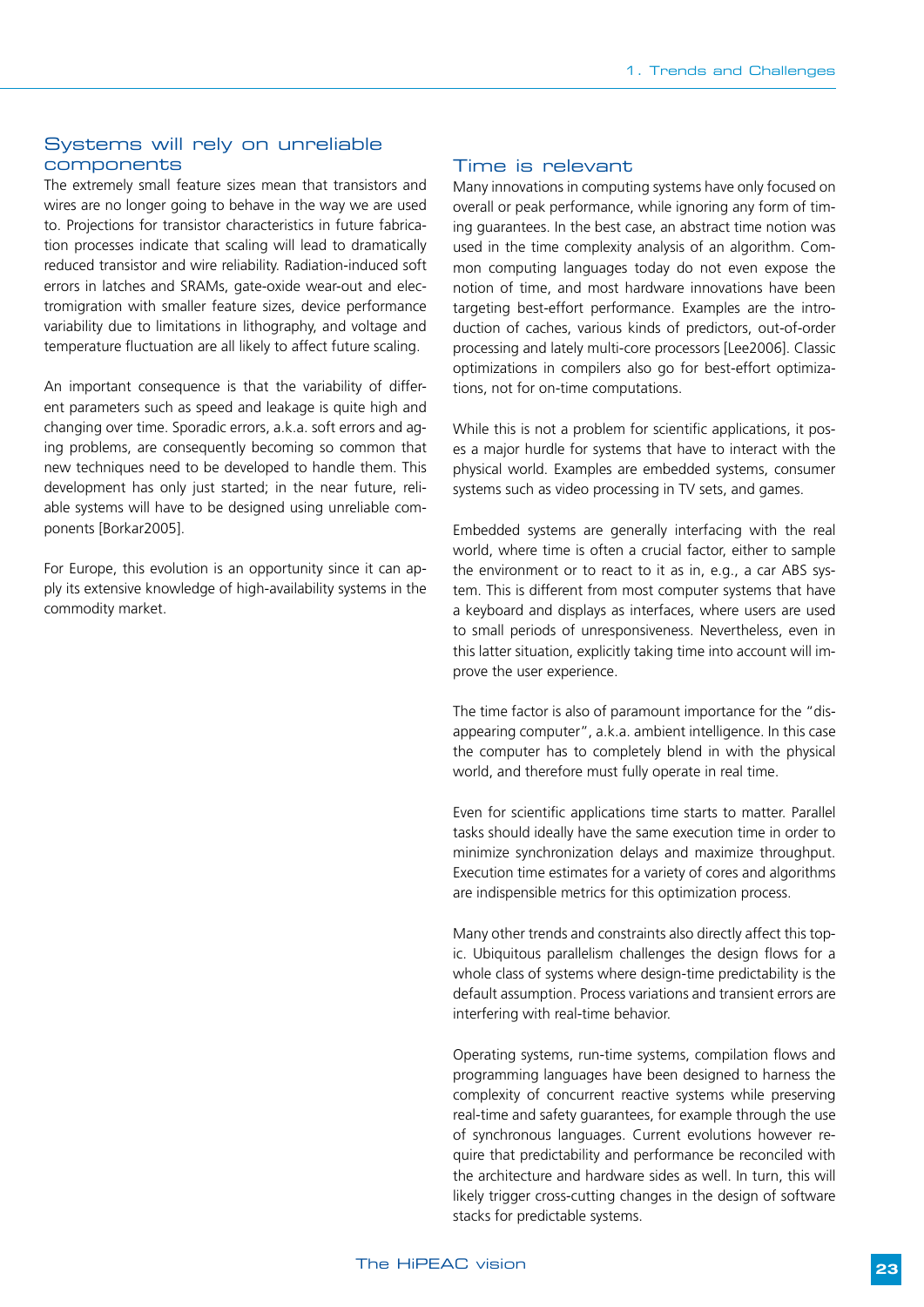#### Computing systems are continuously under attack

As is clear from the application trends, private data will be stored on devices that are also used to access public data and to run third-party software. This data includes truly private information, like banking accounts, agendas, address books, and health records, as well as personally licensed data. Such data can be stored on personal or on third-party devices. An example of the latter case could be a company that rents out CPU time or storage space as part of a cloud. As such, the private data can also include code with sensitive IP embedded in it.

As a result, many types of sensitive data will be present simultaneously on multiple, worldwide interconnected devices. The need for security and protection is therefore larger than ever. Two broad categories of protection need to be provided. First, private data stored or handled on a private device needs to be protected from inspection, copying or tampering by malicious third-party applications running on the same device. For such cases, the protection is commonly known as protection against malicious code: the device is private and hence trusted, but the third-party code running on it is not.

Secondly, private data stored or handled on third-party devices needs to be protected from inspection, copying or tampering by those third-party devices or by third-party software running on them. This case is commonly referred to as the malicious host case, in which a user entrusts his own private code and data to an un-trusted third-party host environment.

#### Parallelism seems to be too complex for humans

Unmanaged parallelism is the root of all evil in distributed systems. Programming parallel applications with basic concurrency primitives, be it on shared or distributed memory models, breaks all rules of software composition. This leads to non-determinism, debugging and testing nightmares, and does not allow for architectural optimizations. Even specialists struggle to comprehend the behavior of parallel systems with formal models and dynamic analysis tools. Alternative recent concurrency primitives, such as transactional memory, suffer from other problems such as immaturity and a lack of scalability.

Hence, most programmers should not be required to directly care about the details of parallelism, but should merely have to specify the partitioning of their sub-problems into independent tasks, along with their causal relations. Composable formalisms and language abstractions already exist that offer exactly this functionality. Some of these techniques are very expressive; some lead to inefficiencies in mapping the exposed concurrency to individual targets. There are huge challenges and difficult tradeoffs to be explored in the design of such abstractions, and in the associated architectures, compilation, and run-time support to make them scalable and efficient.

Effective software engineering practices cannot and should not let the programmers worry about the details of parallelism. They should only focus on correctness and programmer productivity. Performance optimizations, including the exploitation of concurrency on a parallel or distributed platform, should be done by automatic tools. David Patterson talks in this context about the productivity layer that is used by 90% of the programmers and the efficiency layer that is used by 10% of the programmers [Patterson2008].

Except for specific high-performance computing applications — where a small fraction of the programmers are experts in parallel computing and the applications are fairly small — and for the design-space exploration of special-purpose systems, the quest for efficiency and scalability should never limit design productivity.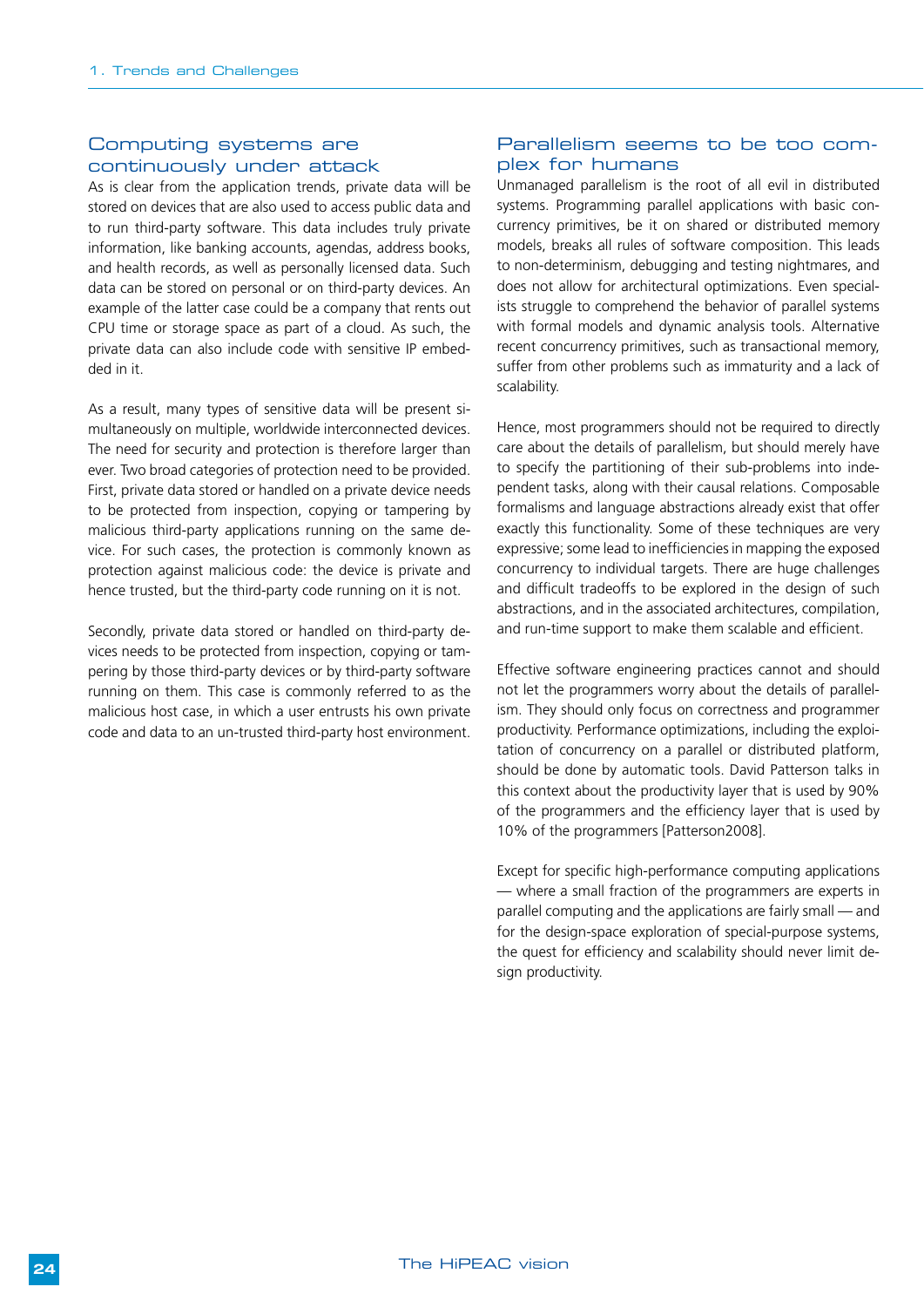#### One day, Moore's law will end

The dissipation bottleneck, which slowed the progress of clock frequency scaling and shifted computing systems towards multi-core processors, was a reminder that the smooth evolution of technology we have enjoyed for decades may not last forever. Therefore, investigating alternative architectures, programming models and technologies, stems from a very practical, if not industrial, concern to anticipate drastic changes in order to be ready when needs be. For instance, research on parallelizing compilers and parallel programming models has intensified only when multi-core processors became mainstream, and it is not yet mature in spite of strong industry needs.

The original Von Neumann model has been a relatively nice fit for the technology evolutions of the past four decades. However, it is hard to neglect the fact that this model is under growing pressure. The memory bottleneck occurred first, followed by the instruction flow bottleneck (branches), and more recently by the power dissipation bottleneck. As a result of the power dissipation bottleneck, processors hit the frequency wall and architects shifted their focus to multi-core architectures. The programming bottleneck of multi-core architectures raises doubts on our ability to take advantage of many-core architectures, and it is not even clear that power dissipation limitations will allow the usage of all transistors and thus all the cores available on a chip at the same time. More recently, the reliability bottleneck involving defects and faults brings on a whole new set of challenges. It is also unclear whether it will still be possible to precisely lay out billions of transistors, possibly forcing chip designers to contemplate more regular structures or learn to tolerate structural irregularities.

Architects have attempted to meet all these challenges and preserve the appearance of a Von Neumann-like architecture. However, the proposed solutions progressively erode performance scalability up to the point that it may now make sense to investigate alternative architectures and programming models better suited to cope with technology evolution, and which intrinsically embrace all these properties/constraints rather than attempt to hide them.

For instance probabilistic-based transistors that leverage rather than attempt to hide the unreliability of ultra small ultra-lowpower devices, promise very significant gains in power, but require to completely revisit even the algorithmic foundation of a large range of tasks [Palem05].

Similarly, neuromorphic architectures, pioneered by Carver Mead [Mead89], promise special-purpose architectures that are intrinsically tolerant to defects and faults.

Even if alternative architectures and programming models can cope with increasingly constrained CMOS or even silicon-based circuits for some time, we know that there are physical limits to the reduction of transistor size. Therefore, there is a need for investigating not only alternative architectures and programming models, but also alternative technologies.

There is a vast range of possible alternative technologies. A non-exhaustive list includes nanotubes, molecular computing, spintronics, quantum computing, chemical computing, biological cells or neurons for computing [Vas97]. A distinct possibility is that not one particular technology will prevail, but that several will co-exist for the different tasks they are best suited for. One can for instance envision a future in which quantum computing is used for cryptography and for solving a few NPhard problems, while neuron-based architectures are used for machine-learning based tasks.

Another possibility is that a particular technology will prevail, but it would be extremely difficult to anticipate the winning technology. As a result, it is difficult to start investigating novel architectures and programming models capable to cope with the properties of this novel technology. One way to proceed is to abstract several common properties among a large range of technologies. That enables shielding the architecture and programming language researcher from the speculative nature of technology evolution.

For instance, one can note that, whether future technologies will be ultra-small CMOS transistors, nanotubes, or even individual molecules or biological cells, these elementary components all share several common properties: they come in great numbers, they won't be much faster or may even be way slower than current transistors, long connections will be slower than short ones, they may be hard to precisely lay out and connect, and they may be faulty.

Once one starts going down that path, it is almost irresistible to observe that nature has found, with the brain, a way to leverage billions of components with similar properties to successfully implement many complex information processing tasks. Similarly, organic computing stems form the self-organization and autonomic properties of biological organisms [Schmeck2005].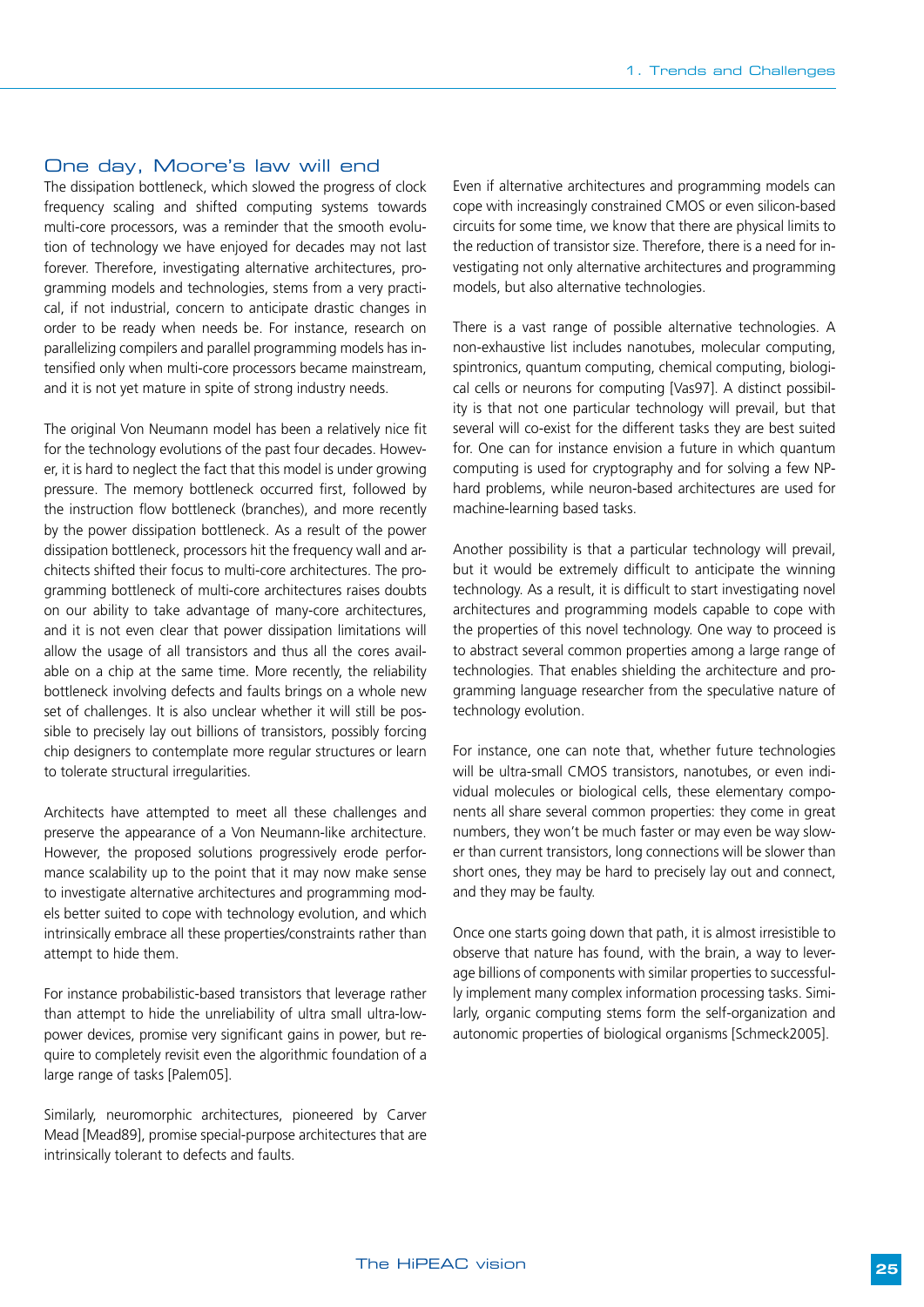#### **Technical challenges**

In order to meet the requirements of future applications, the identified technical constraints mandate drastic changes in computer architecture, compiler and run-time technology.

Architectures need to address the constraint that power defines performance. The most power-efficient architectures are a combination of complex, simple and specialized cores, but the optimal combinations and their processing elements and interconnect architectures still remain to be determined. Moreover, this design space heavily depends on the target applications. To achieve higher performance, system developers cannot rely on technology scaling any longer and will have to exploit multi-core architectures instead. However, as mentioned earlier, handling concurrency only at the software layer is a very difficult task. To facilitate this, adequate architectural and run-time system support still needs to be developed in addition to advanced tools.

Moreover, system-level solutions for optimizing power efficiency make it significantly more difficult to meet the predictability and composability requirements. These requirements are very important for many existing and future multi-threaded applications, but the currently used worst-case execution time (WCET) analyses do not deliver anymore in these situations. A new generation of approaches, models and tools will have to be designed to support and meet the requirements of multi-core programming, predictability and composability. Again a holistic hardware/software scenario is envisioned. More precisely, future, power-aware architectures shall make the necessary information available and expose the right set of hooks to the compiler and the run-time system. With these means at hand and adherence to compile-time guidelines, novel run-time systems will be able to take the correct decisions in terms of power optimization.

Just like we will need system-level solutions to obtain acceptable power efficiency, we will also need system-level solutions to ensure reliable execution. Hardware should detect soft errors and provide support for bypassing or re-execution. Because the number of hard defects will be relatively high and will possibly increase during the system's lifetime, simply abandoning or replacing coarse-grain defective parts will not work anymore. Instead, more flexible solutions are required that enable adapting running software to evolving hardware properties.

With respect to productivity, which can be improved through reuse and portability, the fact that software is now more expensive than hardware requires software developers to stop targeting specific hardware. This is, however, very hard in practice because existing compilers have a hard time taking full advantage of recent architectures. To overcome this difficulty, new tool flows have to be designed that can automatically exploit all available resources offered by any target hardware while still allowing the programmer to code for a given platform, leading to true portable performance.

Failure in pushing the state of the art in these areas may lead to stagnation or decreasing market opportunities, even in the short term. The seven challenges that we identified are the following:

- 1. Performance;
- 2. Performance/€ and performance/Watt/€;
- 3. Power and energy;
- 4. Manageable system complexity;
- 5. Security;
- 6. Reliability;
- 7. Timing predictability.

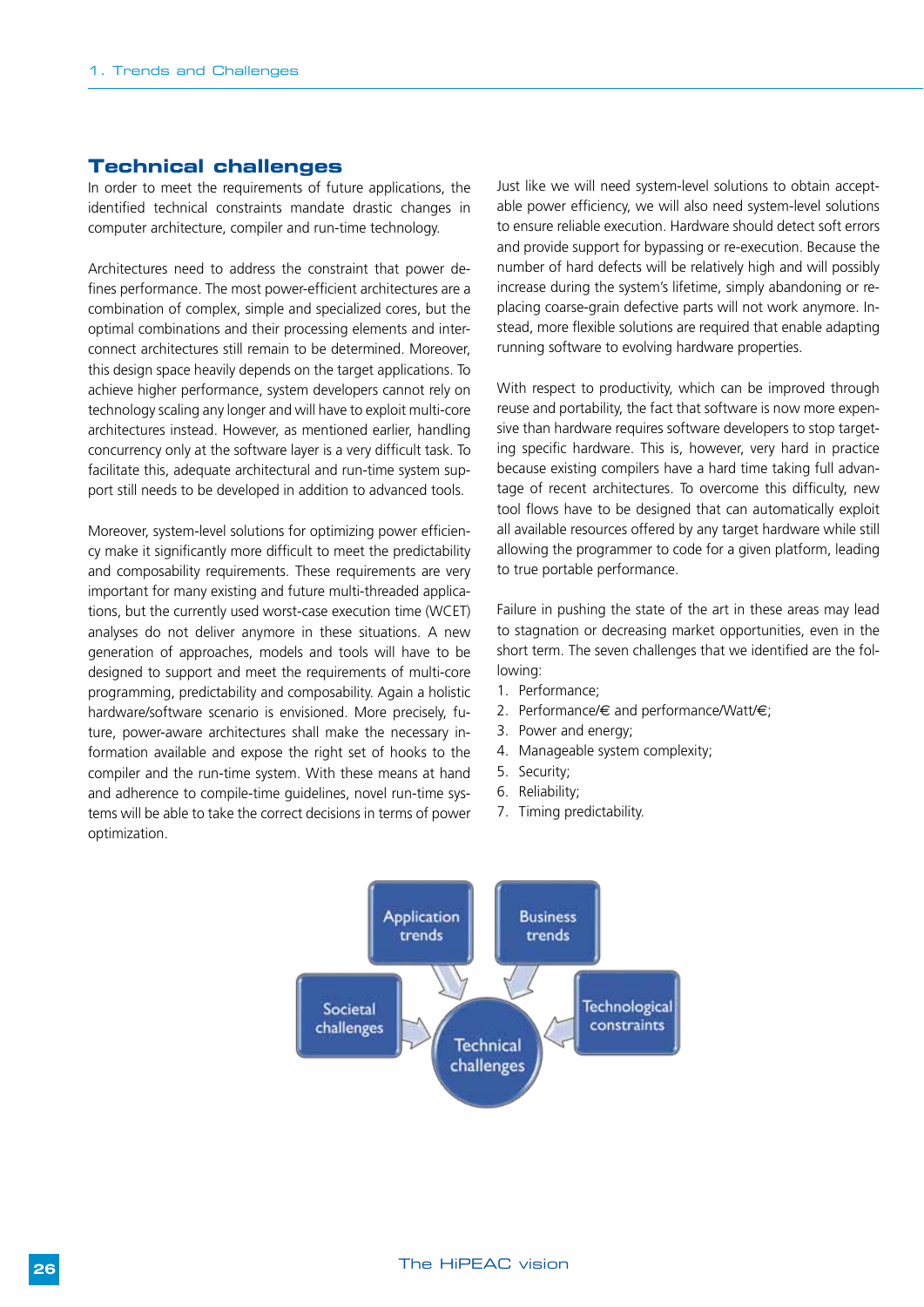#### Performance

Throughout the history of computing systems, applications have been developed that demanded ever more performance, and this will not change in the foreseeable future. All of the earlier described applications require extremely large amounts of processing power.

Until recently, the hardware side has provided us with constant performance increases via successive generations of processor cores delivering ever higher single-thread performance in accordance with Moore's law. Thanks to increasing clock frequencies, improved micro-architectural features, and improved compiler techniques, successive generations of cores and their compilers have always been able to keep up with the performance requirements of applications. This happened even for applications that were mostly single-threaded, albeit at the expense of huge amounts of transistors and increasing power consumption to deliver the required instruction-level and datalevel parallelism.

Hence, until recently meeting these requirements did not mandate major changes with respect to software development. Instead, it sufficed to wait for newer generations of processors and compilers that provided programmers with the required performance improvements on a silver platter. Unfortunately this performance scaling trend has come to an end. Single-core performance increases at a much slower pace now, and the use of parallelism is the only way forward. Existing research into efficient and high performance architectures and infrastructures, which has (except for the last years) always relied on the old scaling trend, has not yet provided us with appropriate solutions for the performance problems we are currently facing. In particular, hardware research has to be linked closer with research in compilers and other tools to enable the actual harnessing of potential performance gains offered by improved parallel hardware.

#### Performance/€, performance/Watt/€

Due to the current downturn of economy, the constraint of cost becomes more critical than ever. In tethered devices, performance per Euro is key, as demonstrated by the emergence of low-cost computers such as Atom-based or ARM-based netbooks. For mobile devices, the criterion of choice is performance per Watt per Euro: enough performance to run most applications, but with a long autonomy and at a low price.

Due to the rising operational costs of energy and cooling, and because chip packaging costs contribute significantly to the final costs of hot-running chips, the criterion of performance per Watt per Euro has also become key for cloud computing clusters. As previously pointed out, more and more consumers prefer the right price for reasonable performance, rather than the best performance at all costs. Companies are also looking to reduce their ICT infrastructure costs, potentially leading to new business models based on renting out computing power and storage space.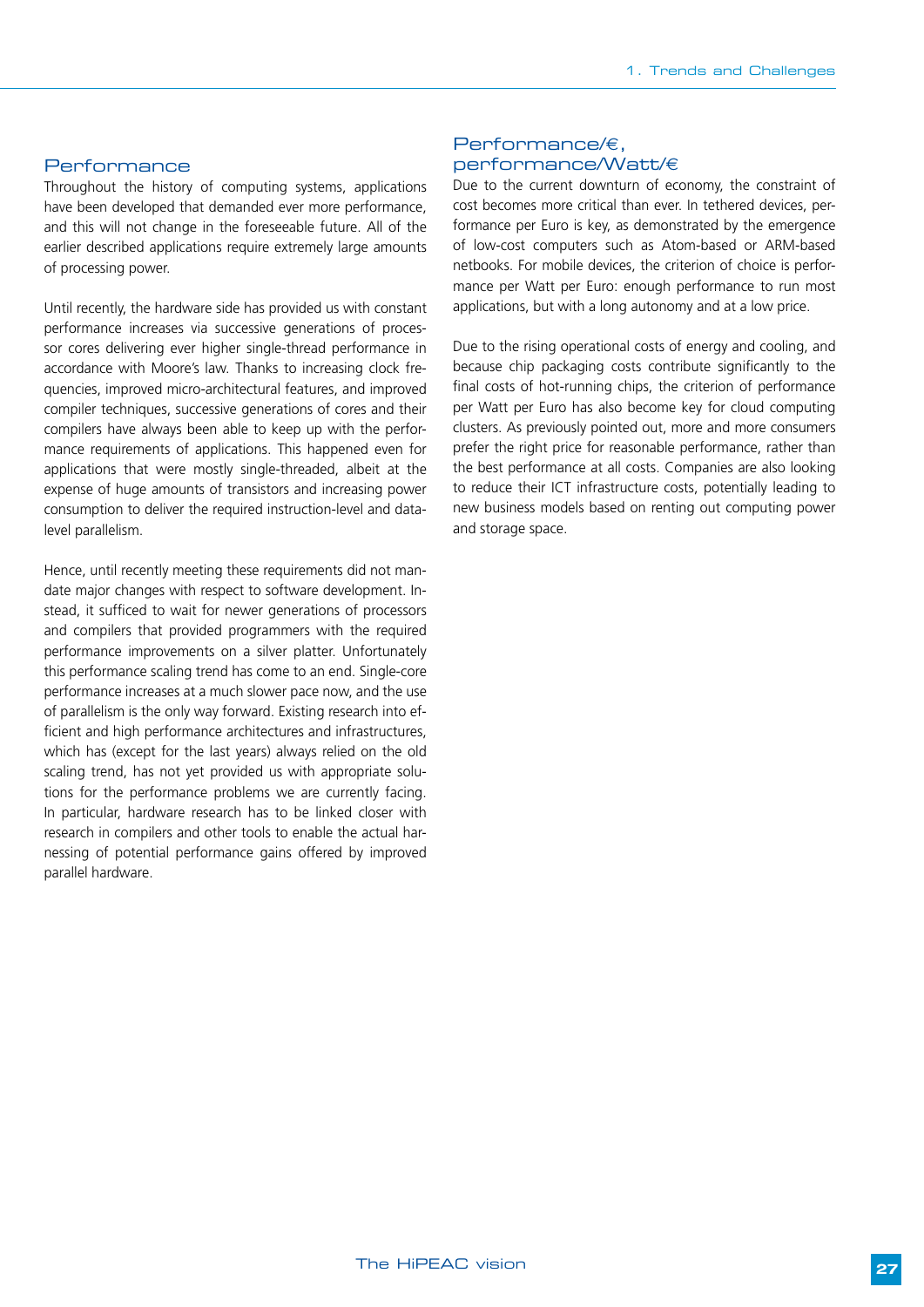#### Power and energy

All of the described future applications require high energy efficiency, either because they run on batteries and require good autonomy or because of energy, packaging and cooling costs, or both. In cars, for example, processors are packaged in rubber coatings through which it is difficult to dissipate much heat. Moreover a number of digital processes in future cars will continue to run when the engine is turned off; hence they should consume minimal energy. Body implants obviously cannot generate a lot of heat either, and require a longer autonomy. Domestic robots also entail high autonomy, both to avoid day-time recharging and to survive power outages.

In the past, energy efficiency improvements were obtained through shrinking transistor sizes, through coarse-grain runtime system techniques such as dynamic frequency scaling and the corresponding voltage scaling, and through fine-grained circuit techniques such as clock and power gating. Furthermore, where no adequate programmable alternatives were available, ASIC and ASIP designs were developed to obtain satisfactory power efficiency. Today, power scaling offers diminishing returns, leakage power is increasing at a rapid pace, and the NRE costs of ASICs and ASIPs are making them economically unviable.

#### Managing system complexity

Besides performance increases, we also see significant increases in system complexity. The reason is not only that systems are composed of more and more hardware and software components of various origins, but also that they are interconnected with other systems. The impact of a local modification can be drastic at system level, and understanding all implications of a modification becomes increasingly hard for humans. We enter an era where the number of parallel threads in a data center will be in the millions. This matches the number of transistors in a core.

Some of the major technical aspects of managing system complexity relate to composability, portability, reuse and productivity.

Composability in this context refers to whether separately designed and developed applications and components can be combined into systems that operate, for all of the applications, as expected. For example, in future cars, manufacturers would like to combine many applications on as few processors as possible, while still keeping all the above requirements in mind. Ideally, manufactures would like to be able to plug in a large variety of services using a limited range of shared components. That would enable them to differentiate their products more easily between different service and luxury levels. Similar reasoning holds for many other future applications. One of the main challenges related to composability is the fact that physical time is not composable, and that the existing models to deal with parallelism are mostly non-composable either. Recent techniques that try to deal with this issue, such as transactional memory, are far from being mature enough at this point in time.

Many concrete instances of the aforementioned applications are niche products. In order to enable their development, design, and manufacturing in economically feasible ways, it is key to increase productivity during all these phases. Two requirements to achieve higher productivity are portability and reuse. Enabling the reuse of hardware and software components in multiple applications will open up much larger markets for the individual components, as will the possibility to run software components on diverse ranges of hardware components. The latter implies that software should be portable and also composable.

Recent techniques to obtain higher productivity include the use of bytecode and process virtual machines, such as Java bytecode and Java Virtual Machines. Their use in heterogeneous systems has been limited, however.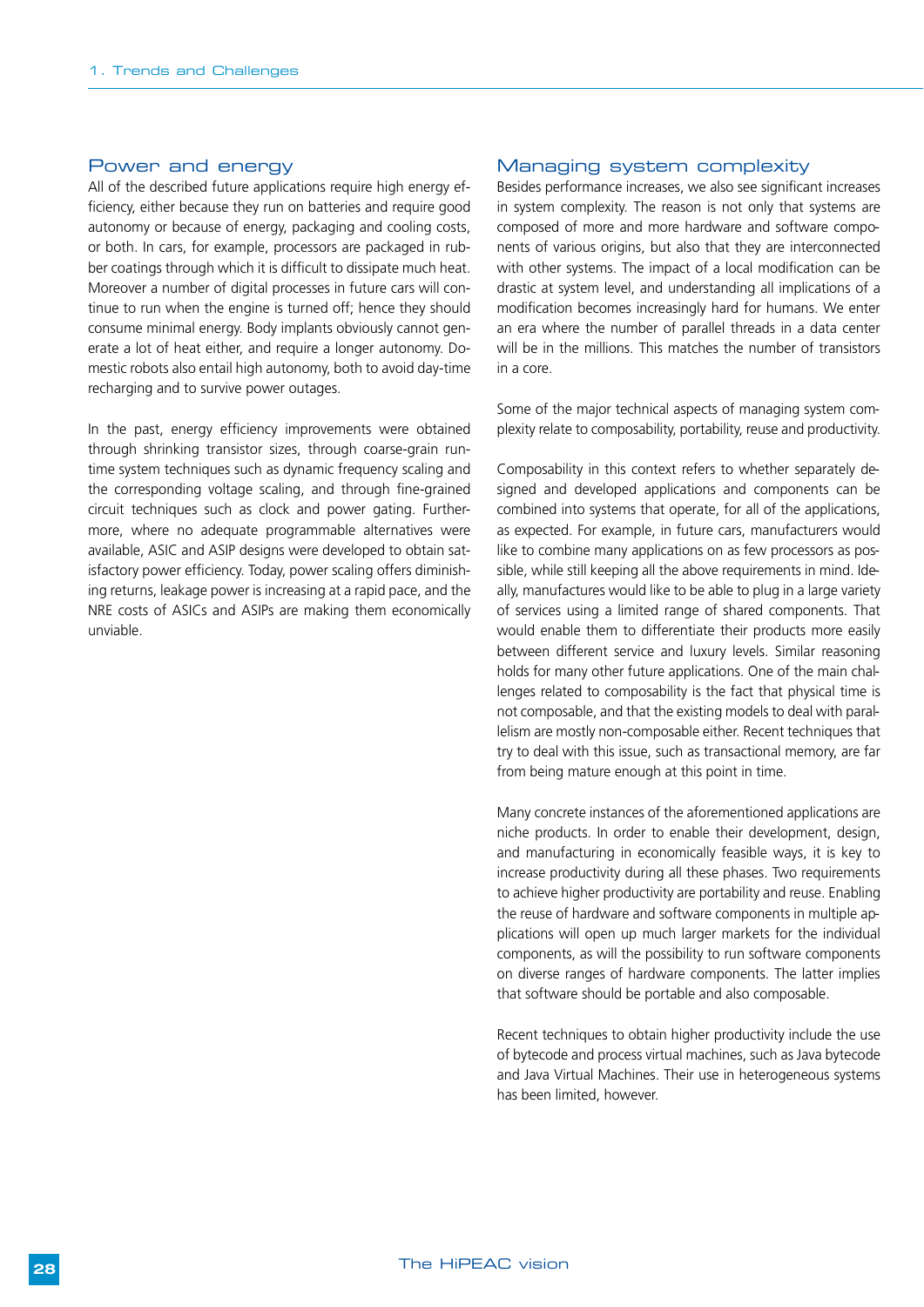#### **Security**

All described future applications will make use of wireless communications. Hence they all are possible targets of remote attacks. In Human++ body implants and domestic robots, security is critical to defend against direct attacks on a person's well being and against privacy invasions. Privacy is also a concern in telepresence applications, as is intrusion. It is not hard to imagine how fraud can take place in a telepresence setting in which virtual reality image synthesis recreates images of participants rather than showing plain video images of the real persons that are believed to participate.

In applications such as the autonomous vehicle and in many wireless consumer electronics, security is also needed to protect safety-critical and operation-critical parts of the systems from user-controlled applications.

In these contexts and in the context of offloaded computing, protection against malicious host and malicious code attacks still poses significant challenges, in part because this protection has to work in the context of other constraints and trends. For example, it is currently still an open question what is the best way to distribute applications. The distribution format should be abstract enough to provide portable performance and it should at the same time provide enough protection to defend against a wide range of attacks. On the one hand performance portability, i.e., the capability to efficiently exploit very different types of hardware without requiring target-dependent programming, necessitates applications to be programmed on top of abstract interfaces with high-level, easy-to-interpret semantics, and to be distributed in the format of those interfaces. Protection, on the other hand, requires the distributed code to contain a minimum amount of information that may be exploited by attackers. Additionally, all techniques developed and supported to meet these requirements in the malicious host context can also be abused by malicious code to remain undetected. As such, providing adequate software and data protection is a daunting challenge.

Modern network security systems should adapt in real time and provide the adequate level of security services on-demand. A system should support plenty of network security perimeters and their highly dynamic nature caused by actors such as mobile users, network guests, or external partners with whom data is shared.

Until today, the above security challenges have largely been met by isolating processes from each other. By running the most critical processes on separate devices, they are effectively shielded from less secure software running on other system. Given the aforementioned challenges and trends, the principle of isolating applications by isolating the devices on which they run cannot be maintained. Instead, new solutions have to be developed.

#### **Reliability**

To safeguard users, future applications have to be absolutely reliable. For example, safety features in cars, airplanes or rockets need to behave as expected. The same holds for body implants and clearly for, e.g., telesurgery as an application of telepresence.

Several techniques are used today to guarantee that systems behave reliably. Hardware components have their design validated before going into production, and they are tested when they leave the factory and during deployment. This testing is performed using built-in tests of various kinds. When specific components fail, they or the total system are replaced by new ones. Some components include reliability-improving features such as larger noise margins, error-correcting/error-detecting codes, and temperature monitoring combined with dynamic voltage and frequency scaling. Most if not all of these features operate within specific layers of a system design, such as the process technology level, the circuit level or the OS level.

These solutions of detecting and replacing failing components or systems, and of improving reliability within isolated layers, works because the number of faults to be expected and the number of parameters to be monitored at deployment time are relatively low, and because fabrication and design costs as well as and run-time overheads are affordable. Obviously, the latter depends on the context: many existing reliability techniques have only been applied in the context of mainframe supercomputers, because that is the only context in which they make economic sense. However, as technology scales, variability and degradation in transistor performance will make systems less reliable. Building reliable systems using existing techniques is hence becoming increasingly complex and costly; the price of system power consumption and performance is getting higher, while the costs for designing, manufacturing, and testing also increase dramatically. Consequently, we need to develop new hardware and software techniques for reliability if we want to address and alleviate the above costs.

For safety-critical hardware and software verification and diagnostic tools are used, but to a large extent verification is still a manual and extremely expensive process.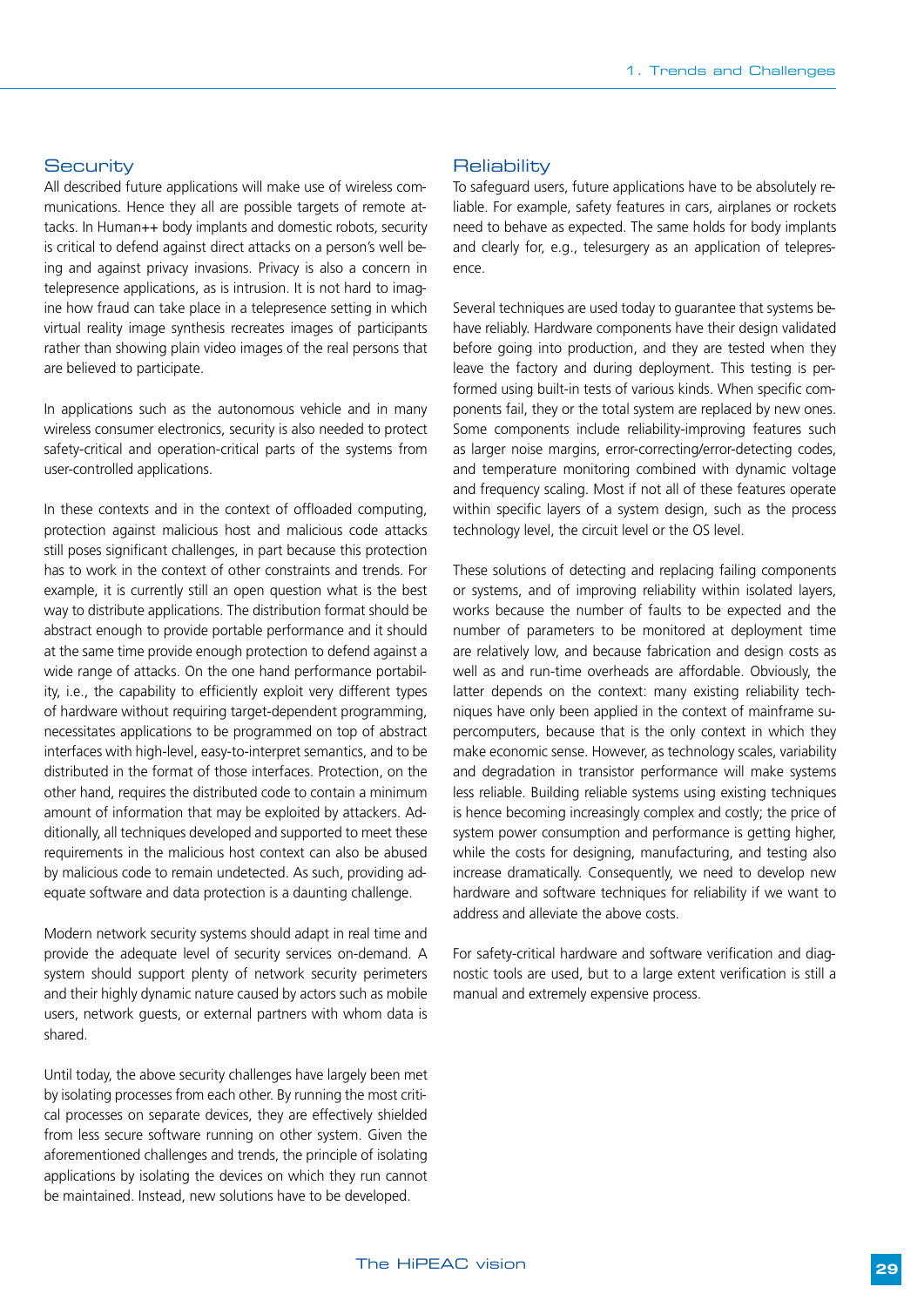#### Timing predictability

Most future applications require hard real-time behavior for at least part of their operation. For domestic robots, cars, planes, telesurgery, and Human++ implants, it is clearly necessary to impose limitations on the delay between sensing and giving the appropriate response.

Today, many tools exist for worst-case execution time analysis. They are used to estimate upper bounds on the execution time of rather simple software components. These methods currently work rather well because they can deal with largely deterministic, small, usually single-threaded software components that are isolated from each other. In future multi-threaded and multicore platforms, accurately predicting execution time becomes an even harder challenge, both for real-time and for high-performance computing systems.

In addition, execution time estimates are becoming increasingly important outside the real-time domain too. For parallel applications, it is important that all processes running in parallel have the same execution time in order to maximally exploit the parallel resources of the platform, and limit the synchronization overhead. Especially on heterogeneous multi-cores, being able to accurately estimate execution times is crucial for performance optimization.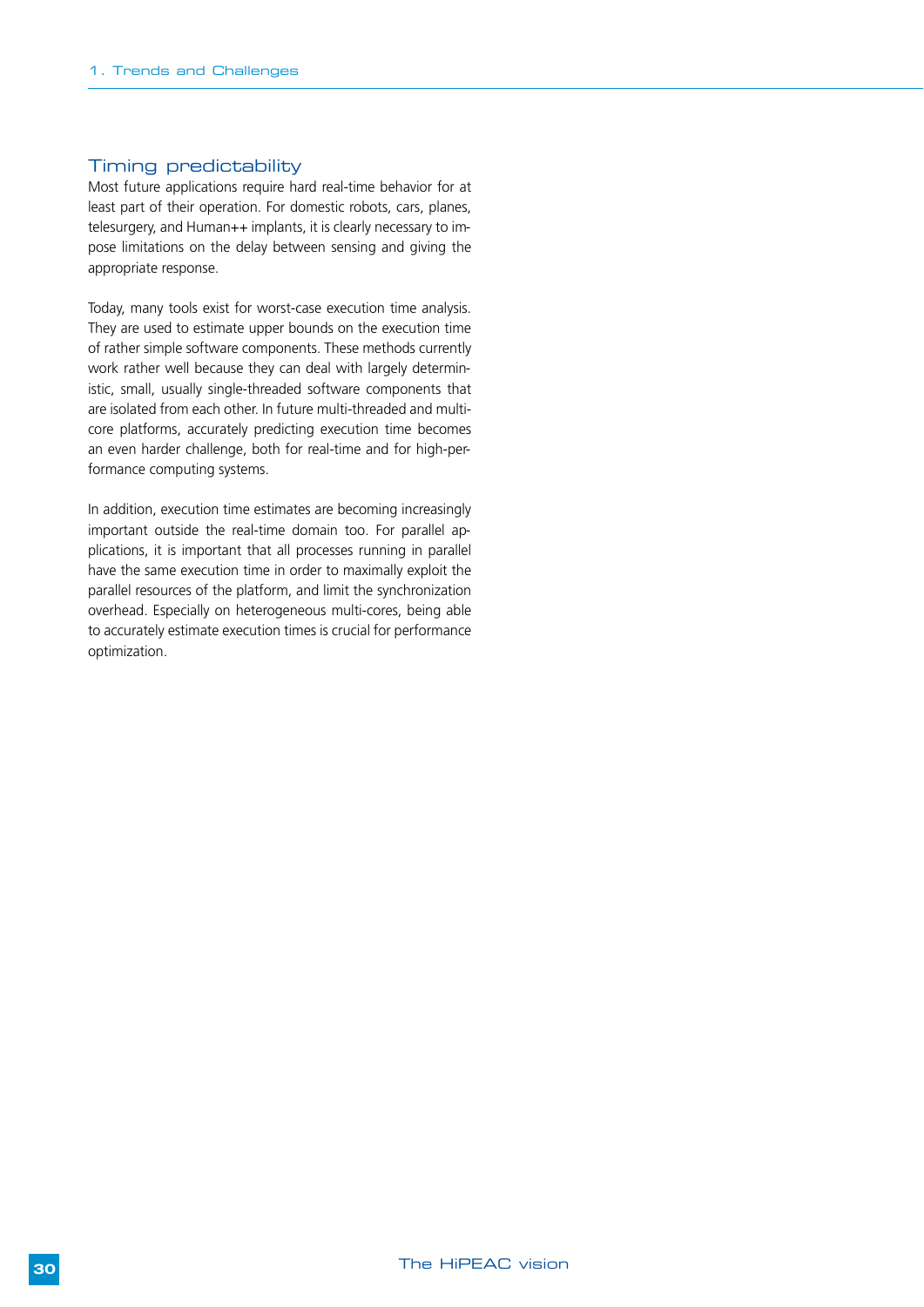## 2. HiPEAC Vision



*This chapter provides an overview of technical directions in which research should move to enable the realization of the Future Applications required for dealing with grand societal challenges, taking into account the technological constraints listed above.* 

*Our approach starts from the observation that the design space, and hence the complexity, keeps expanding while the requirements become increasingly stringent. This holds for both the hardware and the software fields. Therefore, we are reaching a level that is nearly unmanageable for humans. If we want to continue designing ever more complex systems, we have to minimize the burden imposed on the humans involved in this process, and delegate as much as possible to automated aids.*

*We have opted for a vision that can be summarized as keep it simple for humans, and let the computer do the hard work.* 

*Furthermore, we also have to think out of the box by inventing and investigating new directions to start preparing for the post-Moore era by considering non-traditional approaches such as radically different new programming models, new technologies, More-than-Moore techniques or non-CMOS based computational structures.*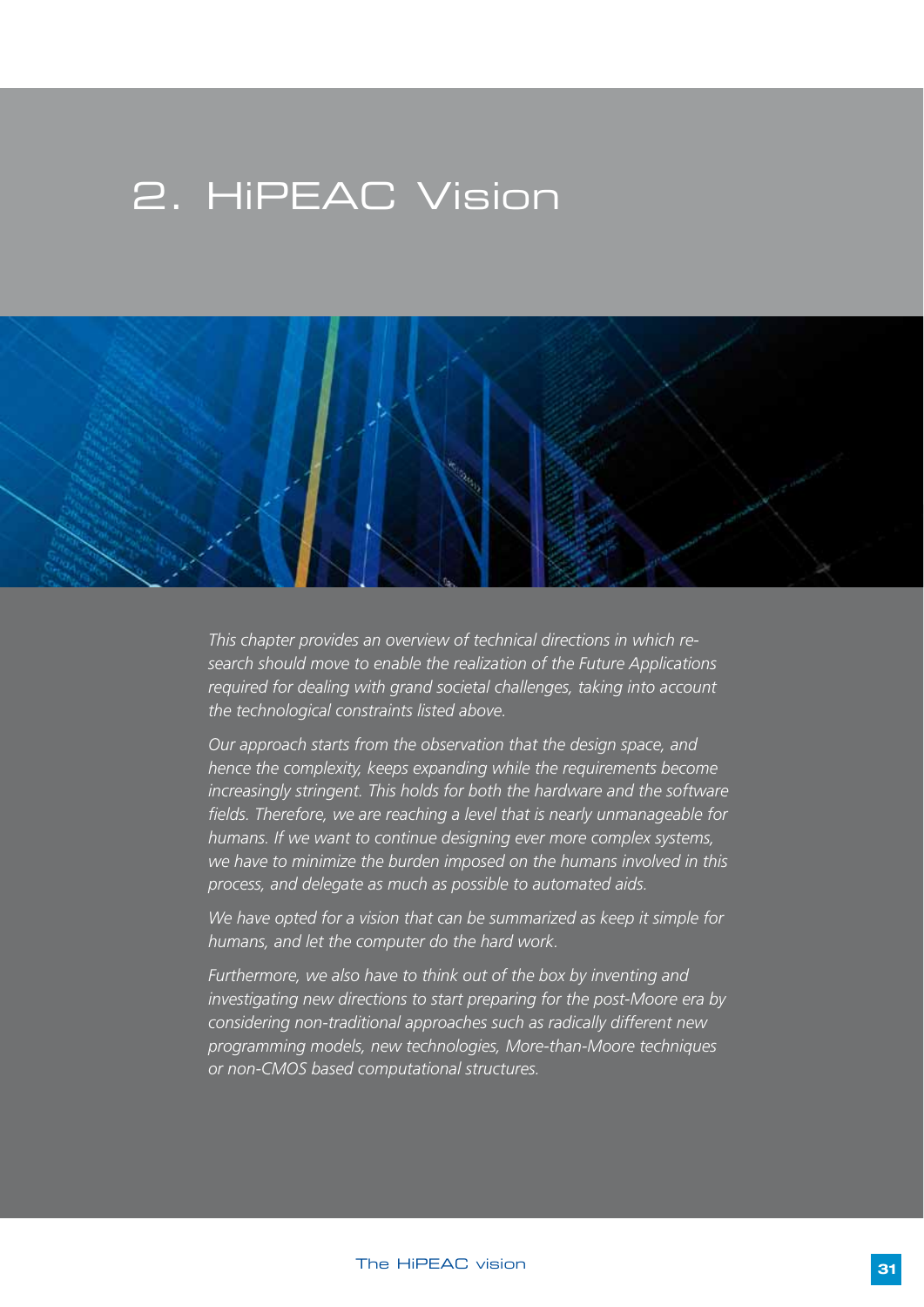#### **Keep it simple for humans**

To enable humans to drive the process and to manage the complexity, we primarily have to increase the abstraction level of the manipulated hardware and software objects. However, we propose domain-specific objects rather than very generic objects, because they are more concrete and understandable



and also easier to instantiate and optimize by computers. In order to do so, two main developments are required:

- 1. Simplify system complexity such that the systems become understandable and manageable by human programmers, developers, designers, and architects.
- 2. Use human intellect for those purposes it is best suited for, including reasoning about the application, the algorithms, and the system itself, and have it provide the most relevant information to the compiler/system.

We now discuss three profiles of humans involved in the design and maintenance of computing systems: the software developers, the hardware developers, and the system people, i.e., the professionals building and maintaining the systems.

#### Keep it simple for the software developer

One of the grand challenges facing IT according to Gartner is to increase programmer productivity 100-fold [Gartner08]. It is immediately clear that traditional parallel programming models are not going to be very helpful in reaching that goal. Parallel programming languages aim at increasing the performance of code, not the productivity of the programmer. What is needed are ways to raise the programming abstraction level dramatically, such that the complexity becomes easier to manage.

Traditional parallel programming languages should be considered as the machine language of the multi-core computing systems. In this day and age, most programmers do not know the assembly programming of the machine they are programming thanks to the abstractions offered by high-level languages. Similarly, explicit parallelism expressions should be invisible to most programmers. Traditional parallel programming languages therefore cannot be the ultimate solution for the multi-core programming problem. At best they can be a stopgap solution until we find better ways to program multi-core systems.

The programming paradigm should provide programmers with a high-level, simple but complete set of means to express the applications they wish to write in a natural manner, possibly also expressing their concurrency. The compiler and the runtime system will then be able to schedule the code and to exploit every bit of the available parallelism based on the software developer's directives, the targeted architecture and the current status of the underlying parallel hardware.

High-level domain-specific tools and languages will be key to increasing programmer productivity. Existing examples are databases, MATLAB, scripting languages, and more. All these approaches enable raising the level of abstraction even further when compared to one-language-to-rule-them-all-approaches. The above languages are becoming increasingly popular, and not only as scripting languages for web applications: more and more scientists and engineers evaluate their ideas using dynamic, (conceptually) interpreted languages such as Python, Ruby and Perl instead of writing their applications in C/C++ and compiling them.

Visual development environments, where applications are defined and programmed mainly by composing elements with mouse clicks and with very little textual input, are maturing rapidly. Such environments allow even the casual developers to create complex applications quite easily without writing long textual programs.

In line with this vision, we believe that it is important to make a clear distinction between end users, productivity programmers and efficiency programmers as shown in Figure 1.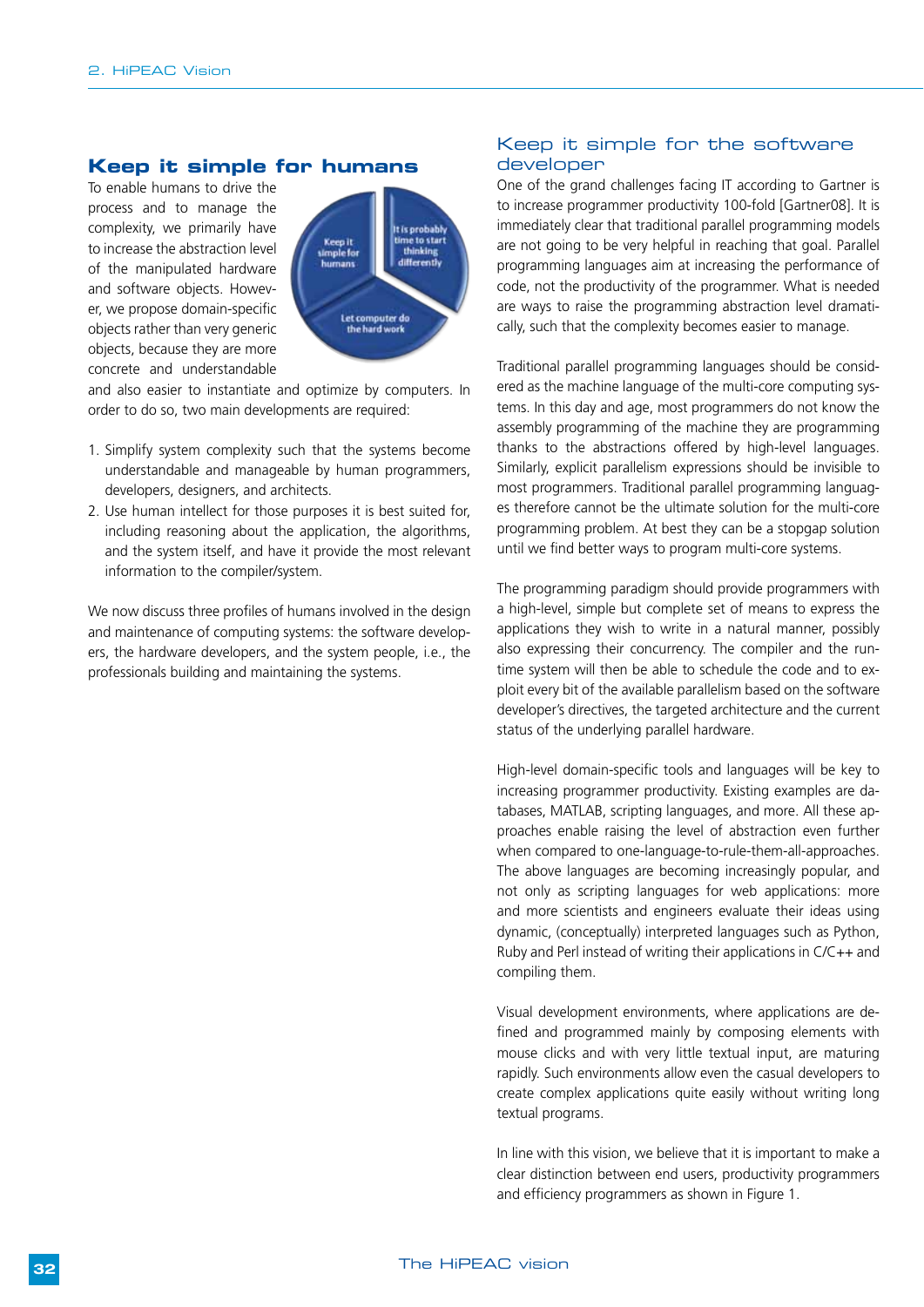

End users should never be confronted with the technical details of a platform. They are only interested in solving their everyday problems by means of applications they buy in a software store. For them it is irrelevant if the real execution platform consists of a single-core or a multi-core processor. They are generally not trained computer scientists.

Among the trained computer scientists, about 90% are developing applications using high-level tools and languages. They are called productivity programmers. Time to market and correctness are their primary concerns.

We believe that the programming languages and tools will have to have the following three characteristics.

- 1. Domain-specific languages and tools will be designed specifically for particular application domains, and will support the programmer during the programming process. Generalpurpose languages will always require more programmer effort than domain-specific languages to solve a problem in a particular domain. Examples of such languages are SQL for data storage and retrieval, and MATLAB for signal processing algorithms.
- 2. Express concurrency rather than parallelism. Parallelism is the result of exploiting concurrency on a parallel platform, just like IPC (instructions per cycle) is the result of the exploitation of ILP (instruction-level parallelism) on a given platform. A concurrent algorithm can perfectly well execute on a single core, but in that case will not exploit any parallelism. The goal of a programming model should be to express concurrency in a platform-independent way, but not to express parallelism. The compiler and the run-time system should then decide on how to exploit this concurrency in a parallel execution.

Automatic extraction of concurrency from legacy code is a very difficult task that has led to many disappointing results. Maybe dynamic analysis and speculative multi-threading could still offer some promising solutions in this area. In the predictable future, we expect that automatic parallelization will not be able to extract many kinds of concurrency from legacy code. We therefore conclude that future applications should not be specified anymore in hard-to-parallelize sequential programming languages such as C.

It is generally considered more pragmatic to abandon the hard-to-parallelize sequential languages and to let the parallelizing compiler operate on a concurrent specification. An example of such a specification is the expression of functional semantics using abstract data types and structures with higher-level algorithms or skeletons, such as the popular map-reduce model [Dean2004]. Dataflow languages such as Kahn process networks have the most classical form of deterministic concurrent semantics. They are valued for this property in major application domains such as safety-critical embedded systems, signal processing and stream-computing, and coordination and scripting languages.

Therefore, domain-specific languages or language extensions need to be developed that allow the programmer to express what he knows about the application in a declarative way in order to provide a relevant description for the compiler and the run-time system that will map the application description to the parallel hardware and manage it during execution. Raising the abstraction level makes extracting semantic information, such as concurrency information, from the programs easier. This information will be passed on to compilers, run-time systems and hardware in order to map the program to parallel activities, select appropriate cores, validate timing constraints, perform optimizations, etc.

A very important characteristic of future programming languages is that they should be able to provide portable performance, meaning that the same code should run efficiently on a large variety of computing platforms, while optimally exploiting the available hardware resources. Obviously, the type of concurrency must match the resources of the target architecture with respect to connectivity and locality parameters; if this is not the case, the mapping will be sub-optimal.

It is clear that an approach in which code is tuned to run on a particular platform is by definition not portable and therefore not viable in the long term, since the cost of porting it to new hardware generations becomes prohibitively high. It is important to realize that programming models do not only have an entry cost in the form of the effort needed to port an application to a particular programming model, but also an exit cost that includes the cost to undo all the changes, and to port the application to a different programming model.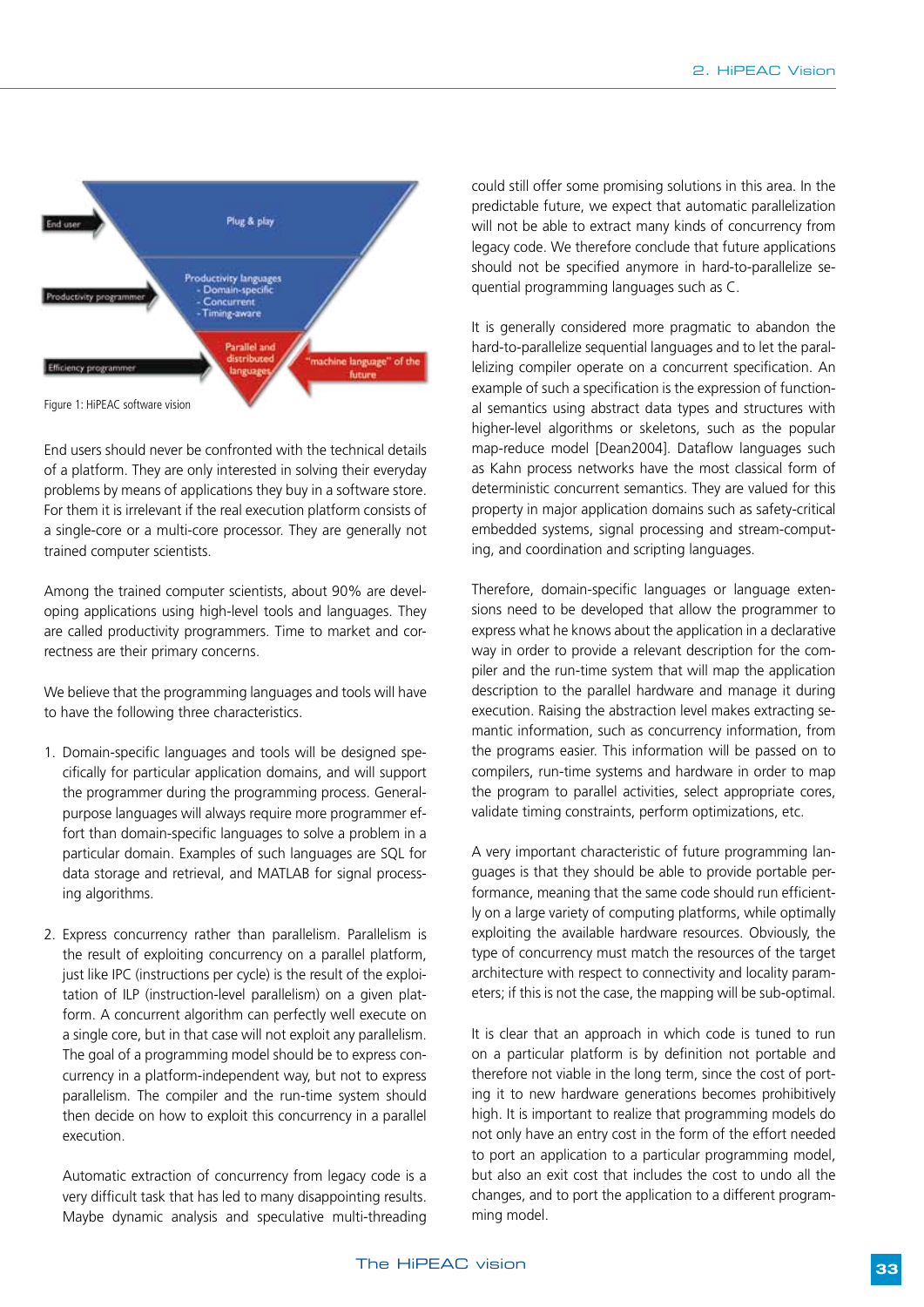In this respect, future tool chains will support the programmer by giving feedback about the (lack of) concurrency that it is able to extract from the software. This feedback will be hardware-independent, but it might be structured along the different types of concurrency at the instruction level, data level, or thread level, and it might be limited to specific types of corresponding parallelism support in which the programmer has expressed interest. This expression of interest can be explicit but should not be so. For example, the simple fact that compiler backends are being employed for specific kinds of parallel hardware only, can inform the compiler front-end of the types of concurrency it should try to extract and give feedback on.

Getting early feedback on available concurrency, rather than on available parallelism, will allow a programmer to increase his or her productivity. Since the feedback is not based on actual executions of software on parallel hardware, it will be easier to interpret by the programmer, and it will be available even before the software is finished, i.e., before a fully functional program has been written. This is similar to the feedback a programmer can get on-the-fly from integrated development environments such as Eclipse about syntactical and semantic errors or in the code he or she is typing. That feedback is currently limited to relatively simple things such as the use of dangling pointers, the lack of necessary exception handlers, unused data objects, and uninitialized variables. In the HiPEAC vision, the amount of feedback should be extended to also include information about the available concurrency or the lack thereof.

3. The time parameter has to be present very early on in the system definition, so as to allow for improved behavior. For example, instead of optimizing for best effort, optimizing for "on-time" could lead to lower power consumption, less storage, etc. For real-time systems, having time as a first class citizen both in the design of the hardware and software will ease verification and validation.

A practical approach in this case could be to develop new computational models, in which execution time can be specified as a constraint on the code. E.g., function foo should be executed in 10 ms. It is then up to the run-time system to use hardware resources such as parallel, previously idle, accelerators in such a way that this constraint is met. If this turns out to be impossible, an exception should be raised. Being able to specify time seems to be an essential requirement to realize portable performance on a variety of heterogeneous multi-core systems.

Finally, the remaining 10% of trained computer scientists will be concerned with performance, power, run-time management, security, reliability and meeting the real-time requirements, i.e., with the challenges presented earlier on. They are called the efficiency programmers and they are at the heart of the computing systems software community. They will develop the compilers, tools and programming languages, and they can only do so by working together intimately with computer architects and system developers. HiPEAC programmers represent such a community and have to come up with efficient parallel and distributed programming languages.

Given the large number of sequential programming languages, we believe that there are no reasons to assume that there will eventually be one single parallel programming model or language in the future. We rather believe that there is room for several such languages: parallel languages, distributed languages, coordination languages, …

The approach of this section can help with addressing the constraints Parallelism seems to be too complex for humans and hardware has become more flexible than software.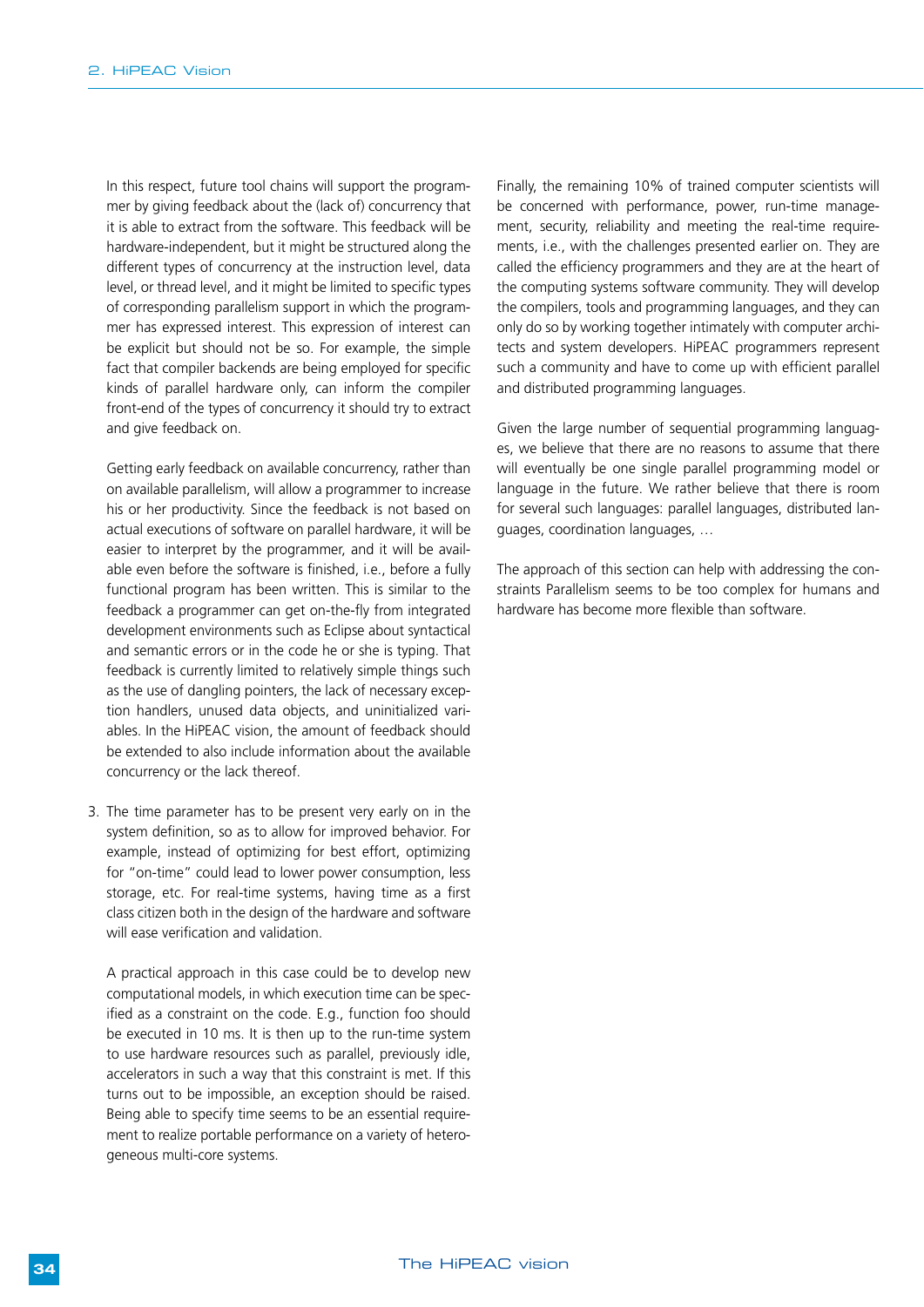#### Keep it simple for the hardware developer

Just as it will be necessary to increase the abstraction level for programmers in order to cope with the complexity of modern information processing systems, hardware designers will also have to cope with additional complexity. Future systems will therefore be built from standard reusable components like cores, memories, and interconnects as shown in Figure 2. This component-based design methodology will be applicable at different levels, from the gate level to the rack level.



Increasing level of abstraction

Figure 2: Component-based hardware design at different levels

Similar to high-level software design, most computing systems will be designed using high-level design tools and visual development environments. Computing systems will be built from modules with well-defined interfaces, individually validated and tested. Building complex systems is simplified by selecting hardware or software library components and letting the tools take care of the mapping and potential optimizations. Standard interfaces introduce overheads in the system design, in terms of performance loss, or power/area increase. Therefore, before finalizing a design, dedicated tools might break down the interfaces between modules in order to improve performance through global optimization, rather than only focusing on local optimizations. For example, for certain application domains, caches, and even floating-point units, can be shared by several cores. The synthesis tools and design space exploration systems could perform such optimizations. The applied transformations will lead to the blurring of processors, which will be less and less individually distinguishable. As such, full-system optimization will overcome many of the inefficiencies that were introduced by the component-based design methodologies.

The increasing non-recurring engineering (NRE) cost of Systems-on-Chip (SoC) requires that they be sold in larger quantities so this additional cost can be amortized. This can lead to a decrease of the diversity of designed chips, while the market still requires different kinds of SoCs, specialized for various application domains. A technology called System in Package (SiP) can help to solve this dilemma. In a SiP, each die uses the technology most suited to its functionality such as analog, digital, and is interconnected either in two or in three dimensions. The latter is called 3D stacking, allowing for higher density of integration than with standard chips.

Research challenges in this domain are reducing costs, and exploring new technology for interconnects, for example in the form of a wireless Network-on-Chip (RF-NoC). The flexible composition of various components while avoiding the high cost of making new masks for IC fabrication is a potential answer to ASICs becoming unaffordable. The ESIA 2008 competitiveness report also explains this trend on page 42 ("D4 The increasing importance of multi-layer, multi-chip solutions") [ESIA2008]. Besides the potential use in SiPs, the module approach is already used in several systems at the chip level such as the Nota proposal from Nokia [Nota] but not at the die level.

We again encounter an inverted pyramid, depicted in Figure 3.



Figure 3: HiPEAC hardware vision

End users represent the vast majority of the population coming into contact with computing systems, and they do not need to know anything about the complexity of the underlying system. All they want (and need) is for the system to work. Next up are the high-level designers, whose main concern is productivity, combining predefined blocks such as processors, IP blocks, interconnects, chips, and boards. Many of these designers do not know the architectural nor micro-architectural details of the components they are integrating, and cannot spend their time optimizing them for performance, power, or cost. Instead they rely on automated tools to approximate these goals as much as possible.

One particular case is embedded systems integration where realtime guarantees are required for the total system design while the critical and less critical components are sharing resources. This type of "mixed criticality systems" needs new design veri-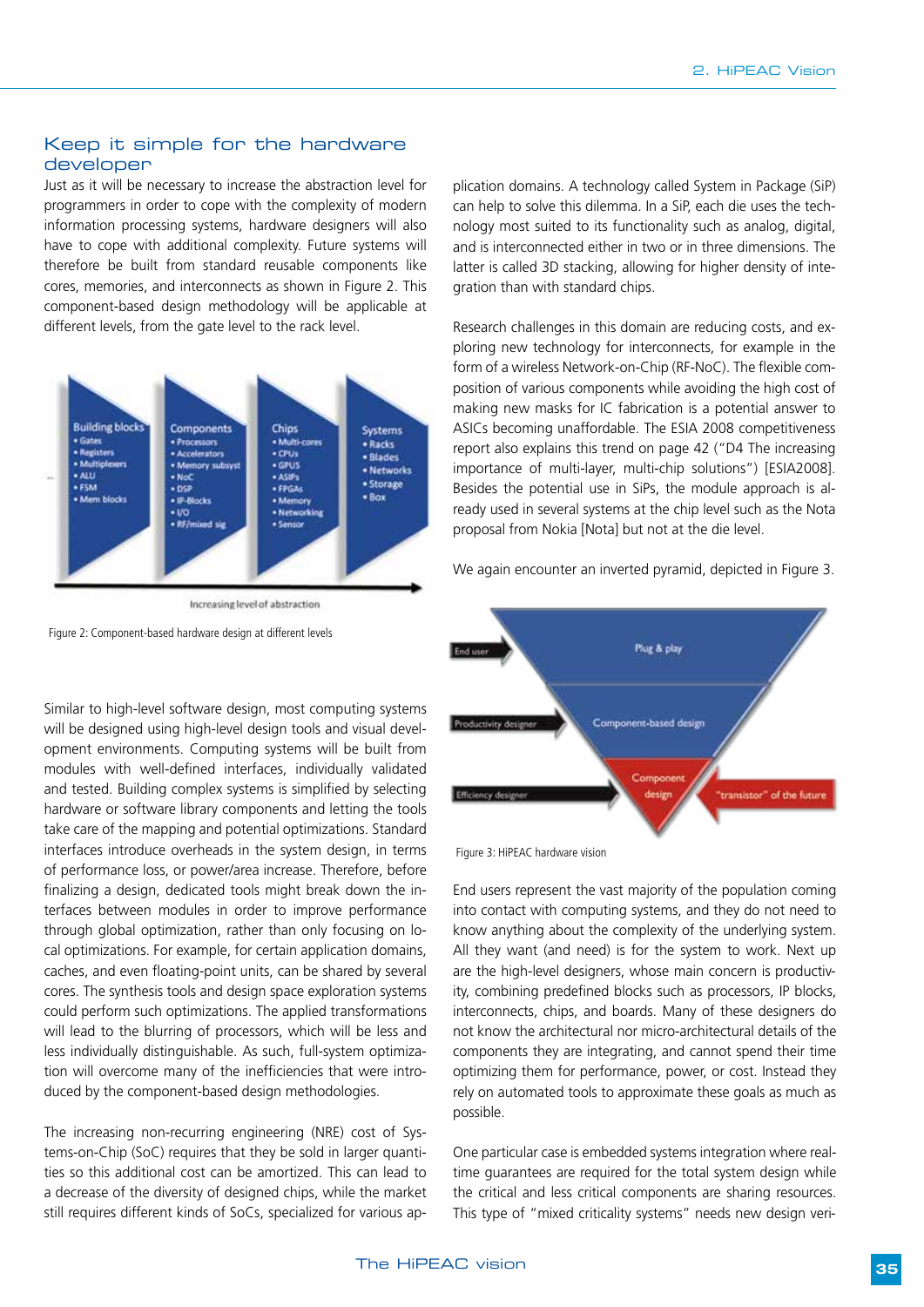fication technologies that must adhere to rigid verification and certification standards that apply to, e.g., transport or medical systems.

Finally, we have a small set of people who make the productivity layer possible by designing the different components, and by developing the high-end tools that automatically do most of the job. Architects and efficiency designers are primarily concerned with the definition and shaping of libraries of components, their interconnection methods, their combination and placement, and the overall system organization and efficient interfacing with the rest of the system. Architects can only do so while working closely with developers of programming languages, compilers, run-time systems, and automated tools, and require assistance themselves from advanced software and tools. They have to come up with efficient, technology-aware processing elements, memory organizations, interconnect infrastructures, and novel I/O components.

Every one of these library components faces a number of unresolved challenges in the foreseeable future:

- General-purpose processor architecture: a range of such cores will be needed, from simple ones for power and area efficiency to complex ones for sequential code performance improvements required by Amdahl's law, and from scalar to wide vectors for varying amounts of data parallelism. Optimization for power and reliability are whole new games, as opposed to optimization for performance as seen in previous decades.
- Domain-specific accelerators: a large spectrum of such cores will be required, including vector, graphics, digital signal processing (DSP), encryption, networking, pattern matching, and other accelerators. Each domain can benefit from its own hardware optimizations, with power, performance, and reliability or combinations thereof being primary concerns. The extensive use of accelerators automatically leads to heterogeneous domain-specific architectures.
- Memory architecture: as discussed earlier, communication, including processor-memory communication, is expensive. Consequently, a central concern in all parallel systems is improving locality, through all means possible. Caches are one method to do so, but there is still significant room for improvements in coherence, placement, update, and prefetching protocols and techniques. Directly addressable local memory, so-called scratchpad memory, with explicit communication through remote DMA control is another method for managing locality. Memory consistency, synchronization and timing support are other critical dimensions where hardware support can improve performance.
- Component interconnection: the more components there are in a system, the higher the importance of the interconnect characteristics. Chip-to-chip connections already account for a major portion of system cost in terms of pins, wires, board area, and power consumption to drive them. Intra-chip communication is quickly turning to Networks-on-Chip (NoC) for solutions; however, NoCs still require large areas and a lot of power, while exhibiting deficiencies in quality of service, latency, guarantees, etc. Glueless interfacing between cores, memories and interconnects is another open problem.
- Reconfigurable architectures: Reconfigurable multi-core architectures can help with solving the problem of hardware flexibility without excessive NRE and process mask costs; in addition, they can be very useful for reliability in the presence of dynamic faults. The current state of the art barely scratches the surface of the potential offered by such flexible systems.

Future systems will be heterogeneous. Paradoxically, the 'keep it simple for humans' vision naturally leads to heterogeneous systems. Component-based hardware design naturally invites the hardware designer to design heterogeneous systems. On top of this designed heterogeneity, increasing process variability will introduce additional heterogeneity in the chip fabrication process. As a result of this variability, fabricated systems and components will operate at different performance/power points according to probabilistic laws, including even some completely dysfunctional components. Furthermore, the appearance of multiple domainspecific languages will lead to applications that are built from differently expressed software components. At first sight, this increase in complexity might look like a step backward, but this is not necessarily the case.

As power and power efficiency become the issue in designing future systems, new computational concepts start to emerge. It is well known that using special-purpose hardware to solve domain-specific problems can be much more efficient. Due to the increasing NRE costs, it is desirable to design systems for domains of applications rather than for single applications. The relative low volume of ASICs and the high cost to prototype and validate such systems suggests designing custom processors or accelerators that address specific domain requirements rather than specific requirements of individual applications. Typically, the tradeoff between the degree of programmability and the efficiency of the accelerators is at the heart of this challenge, with general-purpose processors lying at one end of the spectrum, and non-programmable accelerators at the other. GPUs are in the middle of the spectrum, providing an order of magnitude better performance than general-purpose hardware for the same use while still being useful for solving non-graphical computation tasks when they fit the provided hardware [Cuda, OpenCL].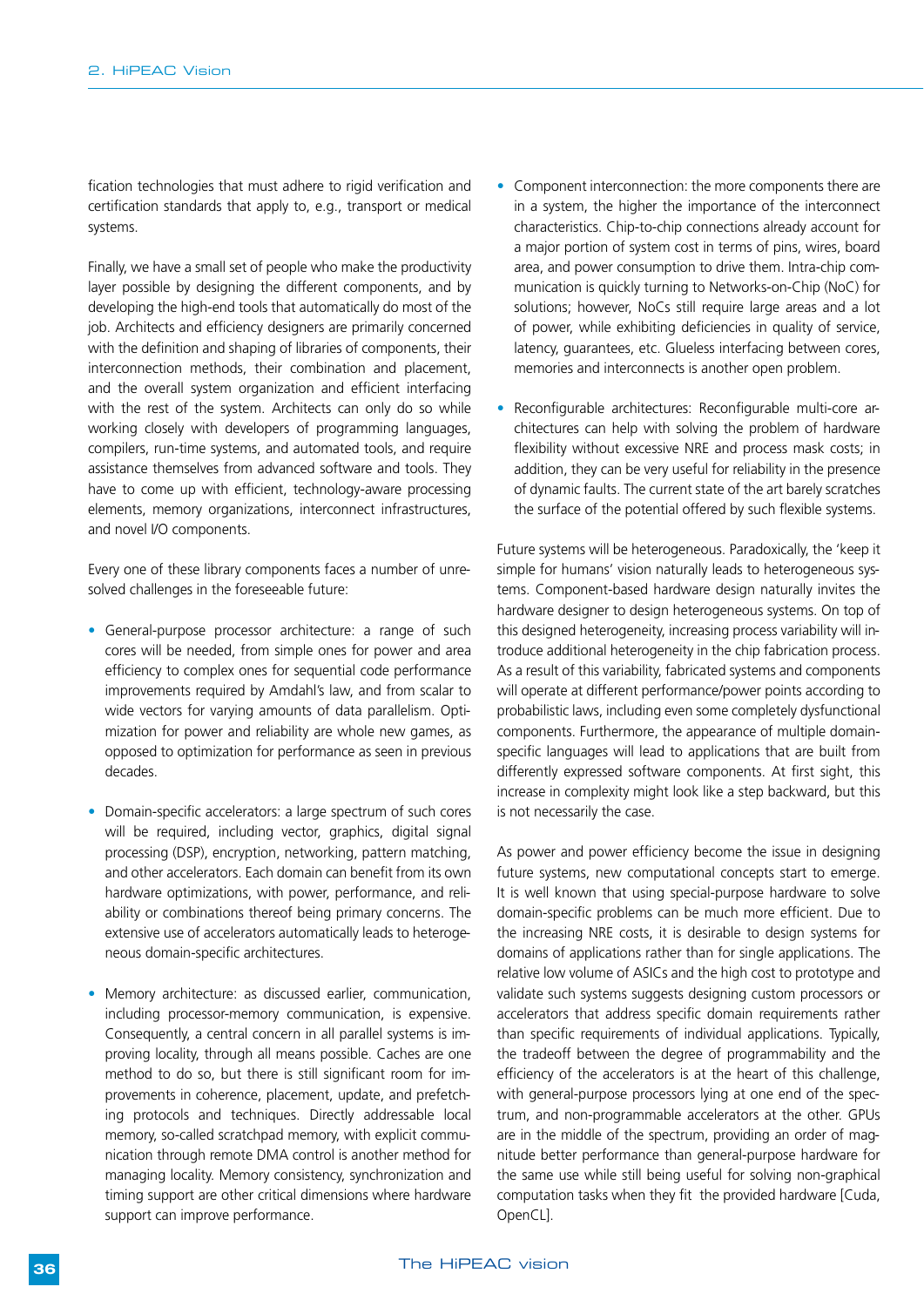Integrating different types of architectures on the same die seems to be a very attractive way for achieving significantly better performance for a given power budget, assuming we understand the class of applications that may run on that die. To cope with Amdahl's law, at least two types of cores are required: cores for fast sequential processing that cannot be parallelized, and cores optimized for exploiting parallelism. Generic coprocessors, helping with memory management, task dispatching and activation, data access, and system control can significantly improve global performance. Generic tasks, such as data decoding/encoding, can be mapped onto more specialized cores, increasing the efficiency without compromising the general-purpose nature of the system. All of this comes to no surprise: nature has discovered millions of years ago that heterogeneity leads to a more stable and energy-efficient ecosystem.

#### Keep it simple for the system engineer

Given the growing heterogeneity of multi-core processors both in the number of cores and in the number of ISAs, it is clear that the statically optimized binary executable will have a hard time providing optimal performance on a wide variety of systems. Instead, run-time systems will need to adapt software to the available number of cores and accelerators, to failed components and other applications competing for resources, etc. Since such adaptations are done at run time they must be done efficiently, preferably with assistance from the compiler.

In order to keep all this complexity manageable for the software developers and system people, and to give hardware designers the freedom to continue innovating in diverging ways, we need an isolation layer between the software and hardware, i.e., a virtualization layer as shown in Figure 4. Depending on whether this virtualization layer sits above or below the operating system, we talk about process virtualization or system virtualization, respectively. In this vision, the use of binary executables as distribution format for applications should be abandoned and replaced with an intermediate code enriched with meta-data. This code format should be flexible enough to allow for:

- 1. efficient translation into a number of physical ISAs;
- 2. efficient exploitation of parallelism;
- 3. easy extensibility with extra features.

Virtualization serves two purposes: on the one hand, the virtualization layer can be seen as a separate platform to develop code for. A well-designed virtual platform will take advantage of the features of the underlying hardware/software, even if these features change throughout the execution or were unknown at the time an application was developed. On the other hand, virtualization can be used to emulate one platform on top of another. This ensures compatibility for legacy applications, and can also add extra functionality such as resource isolation by running different applications inside isolated virtualized environments.

In both cases, the key complexity issues are limited to a single component, the virtualization layer. These issues therefore become easier to manage. The design of the virtualization layer will, however, include many challenges of its own, such as the choice of appropriate abstractions, the communication channels between the virtual machine and the software running on top of it, and the kinds of meta-information to include in clients of the virtual machine.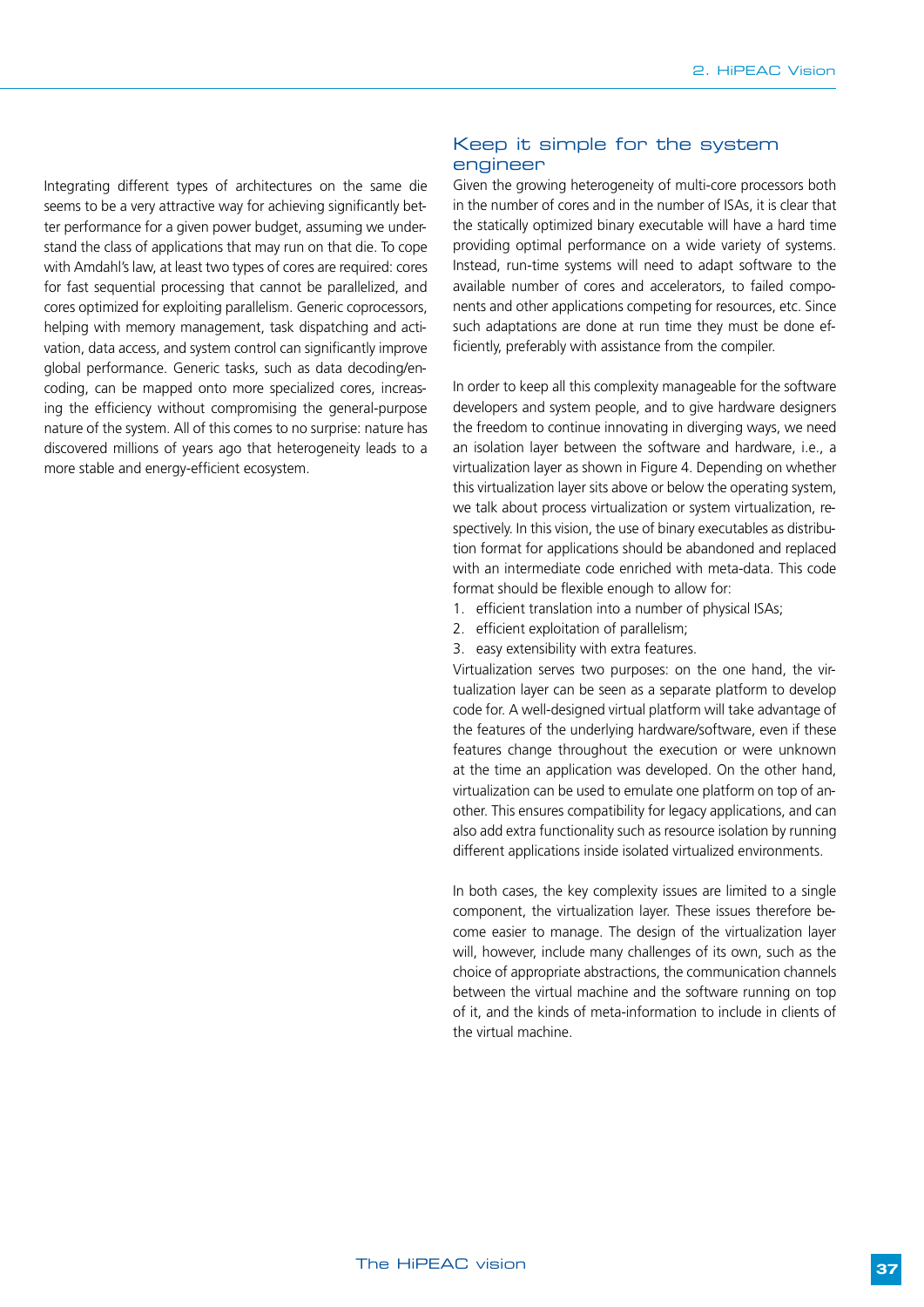The timing requirement can then be realized during system integration, when software is mapped onto hardware. For real-time systems, considering time as a core property in the design of both the hardware and the software will ease the verification and validation, and hence simplify the work of the system integrator. For software, traditional programming languages do not embed a notion of time. Timing information is only an afterthought, dealt with by real-time kernels, leading to a nightmare for system developers and for validation. Adding time requirements early on in the software development cycle will enable tools to optimize for it, and to choose the right hardware implementation. For example, most systems are optimized for best effort, while the optimum could be on-time scheduling, resulting in fewer hardware resources. A time-aware virtualization layer will ensure that the requirements are fulfilled at run time, avoiding increased complexity for system developers and during validation.



Figure 4: Role of virtualization in the HiPEAC vision

#### **Let the computer do the hard work**

This section gives an overview of the ways in which the computer can help humans with the hard work. More than ever, the computing system industry is facing the conflicting challenges of achieving computing efficiency, of adapting features to markets and various customers, and of reducing time to market and development costs.



By adapting, modifying or adding specific features to generic architectures, customized systems allow savings in silicon area and power efficiency, and they enable us to meet high performance requirements and constraints. If the future will be heterogeneous, it is paramount that the different components of such heterogeneous systems can be designed and produced efficiently.

 "Letting the computer do the hard work" might be considered dangerous by some: we might give up on the fine understanding of how systems work because they will be too complex and will be built by computers. While it is debatable whether this will be problematic or not, it does not even need to be the case. Computers can also be limited to assisting with the logical steps required to reach the final system, for example formal verification can prove the correctness of a process and explicitly list the steps of the required proof.

From the hardware point of view, SoCs have hundreds of millions of transistors, and a complete system integrates several chips. Up to now, complexity management consists of increasing the number of abstraction levels: after manipulating transistor parameters, tools enable designers to manipulate sets of transistors or gates, and so on until the building elements become the processor itself with its memories and peripherals. By increasing the abstraction level from transistors to processors, the process of building complex devices is kept manageable for a human designer, even if the size of teams to build SoCs increased over time. However, each level of abstraction decreases the overall efficiency of the system due to complex dependencies between abstraction layers that are not taken into account during intralayer optimizations.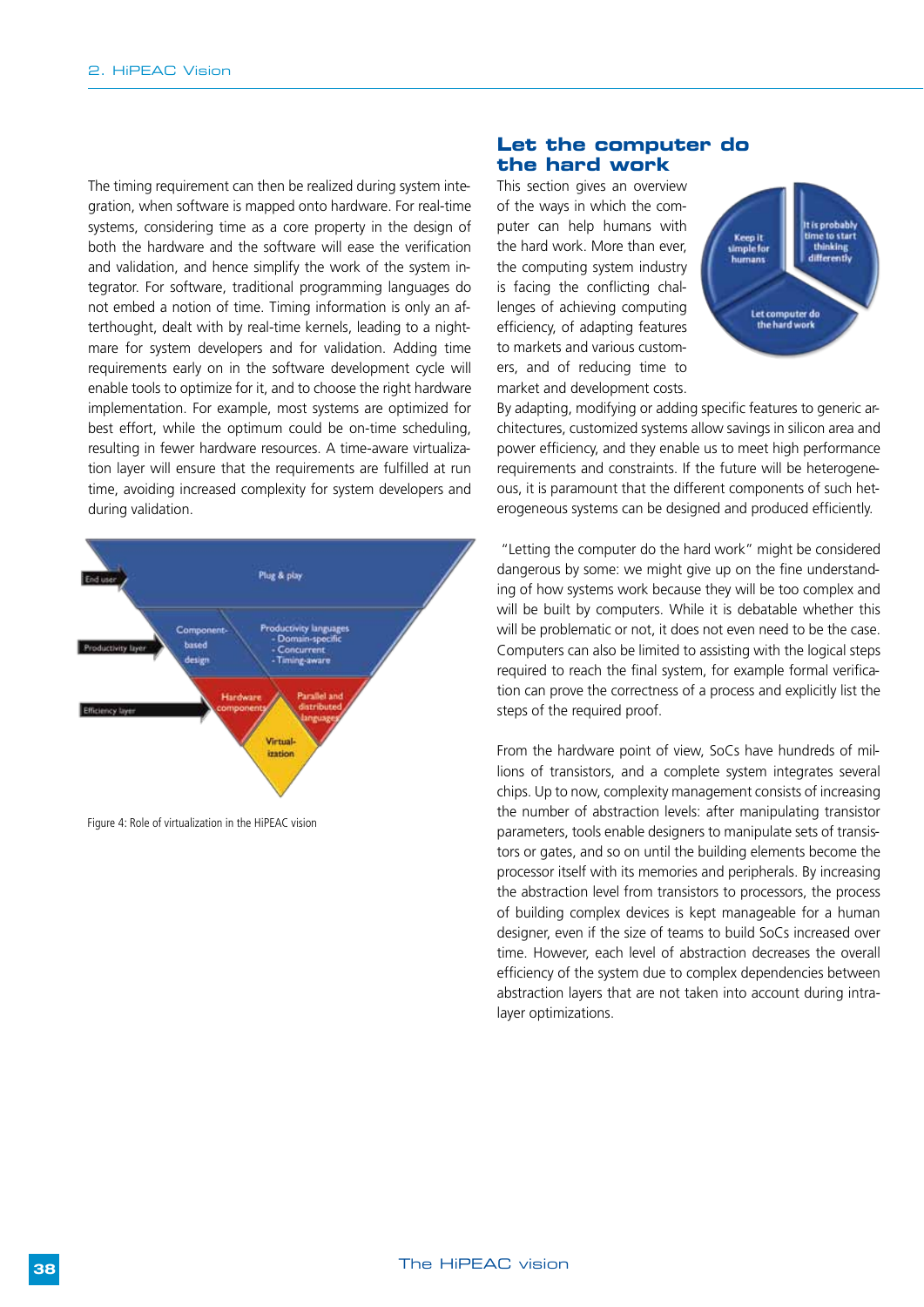As the performance improvements of individual cores have become much smaller during the past years, the overhead, not only in terms of performance, but also in terms of power and predictability, is not compensated anymore. So the method of solving all problems by simply adding additional abstraction layers is no longer feasible. Moreover, when designing and optimizing an architecture in terms of power, area or other criteria, the number of parameters is so high and the design space so large, complex and irregular, that it is almost impossible to find an optimal solution manually. Hence, techniques and tools to automate architectural design space exploration (DSE) have been introduced to find optimized designs in complex design spaces. In a sense, DSE automates the design of systems.

From the software point of view, the abstraction level has also been increased: assembly programming is rarely used anymore compared to the vast amounts of compiled code. Nowadays optimizing compilers are the primary means to produce executable code from high-level languages quickly and automatically while satisfying multiple requirements such as correctness, performance and code size for a broad range of programs and architectures. However, even state-of-the-art static compilers sometimes fail to produce high-quality code due to large irregular optimization spaces, complex interactions with underlying hardware, lack of run-time information and inability to dynamically adapt to varying program and system behavior. Hence, iterative feedback-directed compilation has been introduced to automate program optimization and the development of retargetable optimizing compilers. At the system level, it is important that hardware and software optimizations are not performed in isolation but that full system optimization is aimed at and combined with the adaptive self-healing, self-organizing and self-optimizing mechanisms.

Figure 5 shows the different hard tasks that can be delegated to a computer. The ultimate goal of all the tasks is to optimize the non-functional metrics of the list of challenges that we have identified.



Figure 5: Hard tasks that can be delegated to the computer

#### Electronic Design Automation

Electronic design automation (EDA) methodologies and tools are key enablers for improved design efficiency concerning computing systems. In the light of moving towards higher density technology nodes in the time frame of this vision, there is an urgent need for higher design productivity.

EDA is currently aiming at a new abstraction level: Electronic System Level (ESL). ESL focuses on system design aspects beyond RTL such as efficient HW/SW modeling and partitioning, mapping applications to MPSoC (Multi-Processor System-on-Chip) architectures, and ASIP design. While ESL is currently driven by the embedded systems design community, there are numerous opportunities for cross-fertilization with techniques that originate from within the high-performance community, such as fast simulation and efficient compilation techniques. Similarly, the high-performance community could benefit from the advanced design techniques that were developed for the embedded world.

EDA definitely helps to solve the problem of ASICs becoming unaffordable.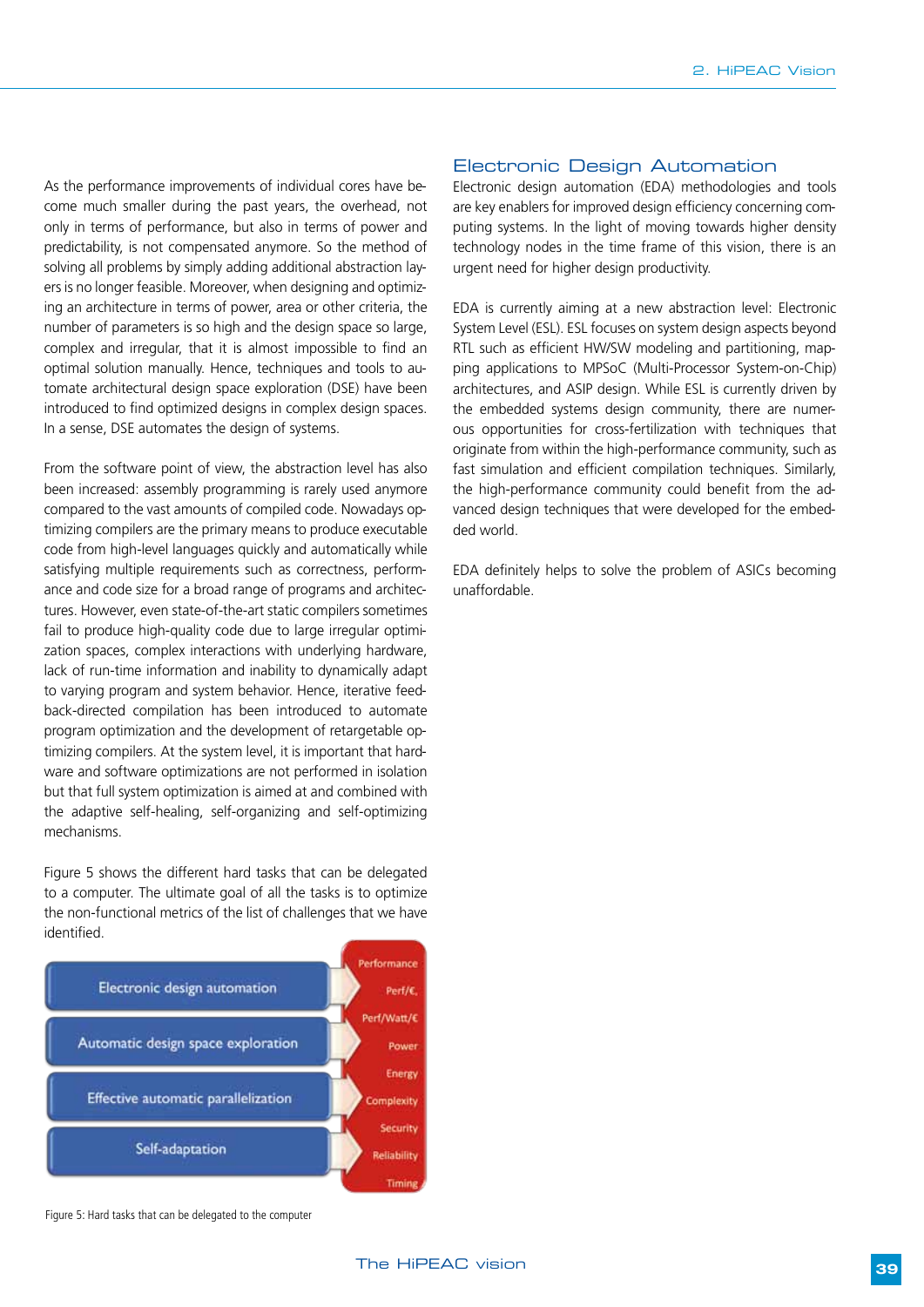#### Automatic Design Space **Exploration**

In order to explore the immense computer architecture and compiler design spaces, intuition and experience may not be good enough to quickly reach good enough/optimal designs. Automated DSE can support the designer in this task by automatically exploring and pointing to good designs, both with respect to architecture features and compiler techniques such as code transformations and the order in which they are applied. For modern computing systems, the combined architecture and compiler space is immense — with 10100 design points being no exception — and the evaluation of a single design point takes a lot of time because in theory it encompasses the simulation of an entire application on a given system.

Challenges in the DSE area are:

- 1. Since the total design space is now so huge, improved heuristics are needed to efficiently cull the design space in search for a good solution. The challenge is to find efficient search strategies in combinatorial optimization spaces, determining how to characterize such spaces and how to enable the reuse of design and optimization knowledge among different architectures, compilers, programs, and run-time behaviors.
- 2. Besides parametric design space exploration by which an optimal solution is searched in a parameter space, heterogeneous multi-core systems also require structural design space exploration where complete structures such as interconnects, memory hierarchies, and accelerators are replaced and evaluated. Changing the structure of the system also requires changes to the complete tool chain in order to generate optimized code for the next system architecture. One of the challenges is to solve all compatibility, modularity, and concurrency issues so as to allow all architectural options to be explored fully automatically.
- 3. Identifying correlations between architectures, run-time systems and compilers in relation to how they interact and influence performance. Automatic exploration should provide feedback to help understand why certain designs perform better than others, and predictive models need to be built to accelerate further explorations.

DSE directly contributes to addressing most of the technical challenges.

#### Effective automatic parallelization

Since we believe that the application programmer should mostly be concerned with correctness and productivity, and the computer should take care of the non-functional aspects of code such as performance, power, reliable and secure execution, the mostly non-functional task of parallelization should also be taken care of by the compiler rather than the programmer. For this purpose, automatic parallelization for domain-specific languages is indispensable.

Identifying concurrency in legacy code, either manually or automatically, is extremely cumbersome. Besides, for many legacy applications it is a non-issue as these applications already run fine as sequential processes on existing hardware. For new applications, the choice of the development environment is crucial. Domain-specific languages should be seen as an opportunity to provide the software and compiler development community with appropriate means to express concurrency and to automatically or semi-automatically extract parallelism.

After identifying the concurrency, it has to be exploited as parallelism. A very important aspect here is the level at which concurrency manifests itself, as this determines the granularity of parallelism. For example, it can be quite impossible to obtain performance benefits from mapping a certain fine-grained dataparallel kernel onto thread-level parallelism of a multi-core processor, while the same fine-grained parallelism can yield huge speedups on single-instruction-multiple-data (SIMD) architectures such as graphics processors.

The automatic extraction of concurrency and mapping it onto parallel hardware will be a two-phase approach, a.k.a. split compilation, where at least some time-consuming hardware-independent code analyses will be performed by a static compiler to extract concurrency. Subsequently, a dynamic compiler will perform the hardware-dependent transformations required to exploit the available parallelism based on the results of these concurrency analyses.

In such an approach, the first phase might be hardware-independent, but is not necessarily independent of the second phase. Depending on which tools will be used in the second phase, the first phase might need to extract different kinds of information. It will then be the responsibility of the first phase to produce the necessary meta-data in byte code or native code for the second phase, and to present the programmer with feedback on the available concurrency or the lack thereof.

Automatic parallelization definitely contributes to resolve the constraint that parallelism seems to be too complex for humans.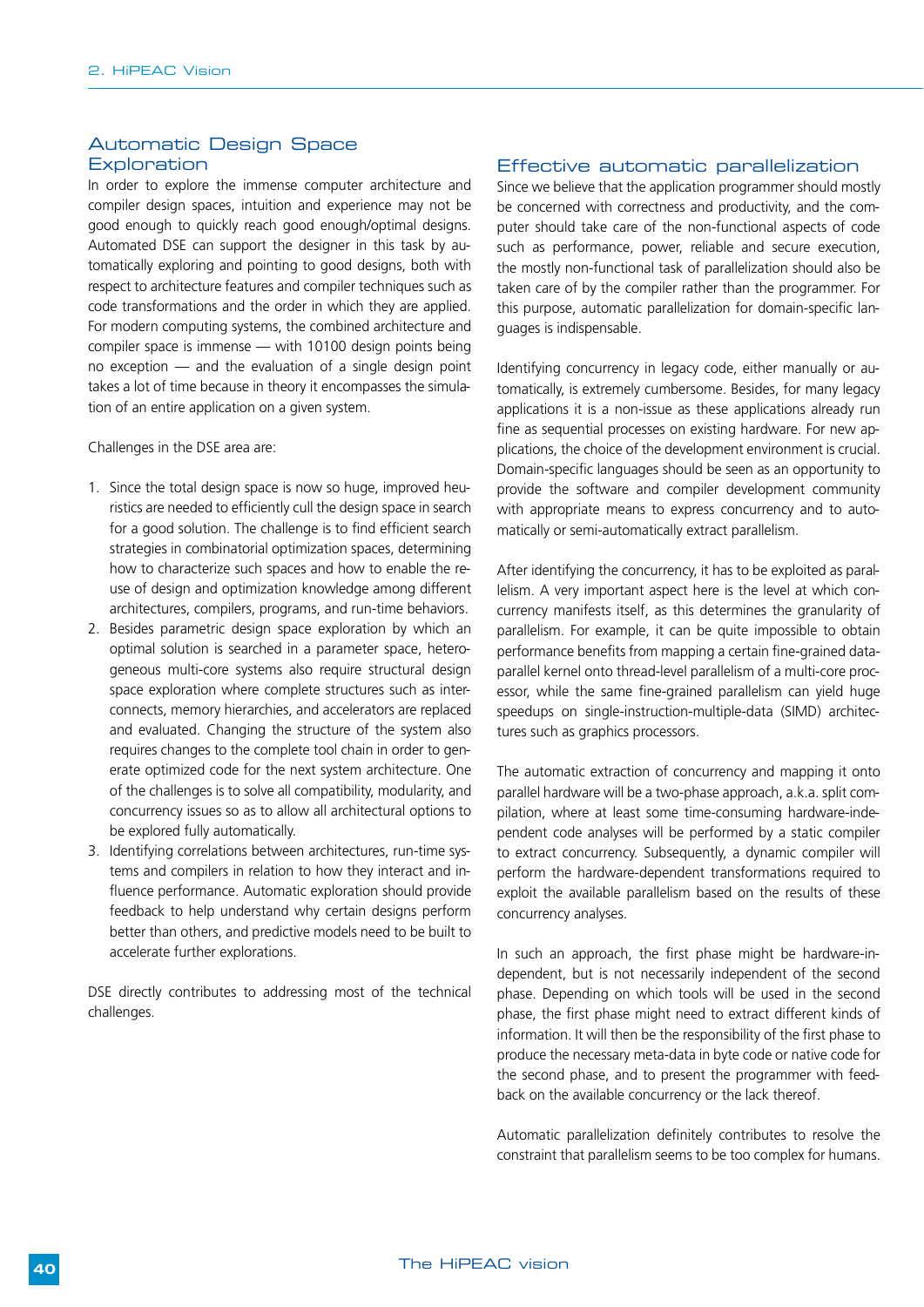#### Self-adaptation

Ever more diversified and dynamic execution environments require applications, run-time environments, operating systems and reconfigurable architectures to continuously adjust their behavior based on changing circumstances. These changes may relate to platform capabilities, hardware variability, energy availability, security considerations, network availability, environmental conditions such as temperature, and many other issues.

For example, think of a cell phone that was left in a car in the summer, and heated up to 60°C. For this type of situation, run-time solutions should be embedded to cope with extreme conditions, and help the system to provide minimal basic functionality, even in the presence of failing high-performance components, all the while maintaining real-time guarantees.

With respect to protection against attacks, a system that is capable of detecting that it is not being observed by potential intruders can choose to run unprotected code rather than code that includes a lot of obfuscation overhead. When the system detects potential intrusion, it can defend itself by switching to obfuscated code.

This level of adaptability is only possible if the appropriate semantic information is made available at run time at all levels. This ranges from the software level, where opportunities for concurrency have to be specified, over to the system level where information about attacks and workload are being produced, to the physical hardware, where information about the reliability of the hardware and about operating temperature needs to be available. All this information has to be made available through a transparent monitoring framework. Such a framework has to be vertically integrated into the system, collecting information at each level and bringing it all together. This information can then be used by clients to adjust their behavior, to verify other components, to collect statistics and to trace errors.

Radically new approaches based on collective optimization, statistical analysis, machine learning, continuous profiling, runtime adaptation, self-tuning and optimization are needed to tackle this challenge.

Self-adaptivity helps dealing with the constraint that hardware has become more flexible than software, that systems are continuously under attack, and that worst case design leads to bankruptcy.

#### **If all above is not enough it is probably time to start thinking differently**

The previous directions for solving the challenges are mainly extrapolations of existing methods, still relying on architectures with processors, interconnect and memories organized as conceptual Von Neumann systems, even if under the hood most of them are not Von Neumann architectures anymore. Moreover, in those solutions, the architectures were programmed explicitly with languages that more or less describe the succession of operations to be performed. However, to solve future challenges it might also be possible to start thinking more out-of-the-box. In nature, there are plenty of data processing systems that do not follow the structure of a computer, even a parallel one. Trying to understand how they process data and how their approach can be implemented in silicon-based systems can open new horizons.

For example, to solve the power issue, reversible computing offers the theoretically ultimate answer. Neural systems are highly parallel systems but they do not require a parallel computer language to perform useful tasks. Similarly, drastic technology constraints for CMOS architectures are often seen as a difficult if not deadly issue for the computing community. However, they should also be considered as a tremendous opportunity to imagine drastically different architectures, to shift to alternative technologies, and to start designing systems for radically different purposes than just computing.

Alternative reasoning need not be restricted to the elementary computing elements; it can also apply to the systems themselves.

On the one hand, researchers from the architecture/programming domain are too often solely focused on performance, and they often miss application opportunities where they could leverage their knowledge for novel applications. For instance, architects could have anticipated way in advance when cost-effective hardware would be capable of performing real-time MPEG encoding, leading to hardware-based video recorders. There probably exist countless further applications that researchers from our or other domains could anticipate.

On the other hand, systems can do far more than compute tasks. Distributed control and collective behavior could breed self-organizing and self-healing properties. Such systems can be used for surveillance applications, as in so-called smart dust or smart sensors, for improving the quality of life or work in smart spaces smart town, building, room - or for 3D rendering (e.g., Claytronics) and a vast range of yet unforeseen applications, and propose an entirely different approach for system design, management and application.

We also need to think differently about synergies between different technologies, and interfaces between them. For example, the Human++ could pave the way of interfacing biological carbonbased systems with silicon-based sensors or processing modules.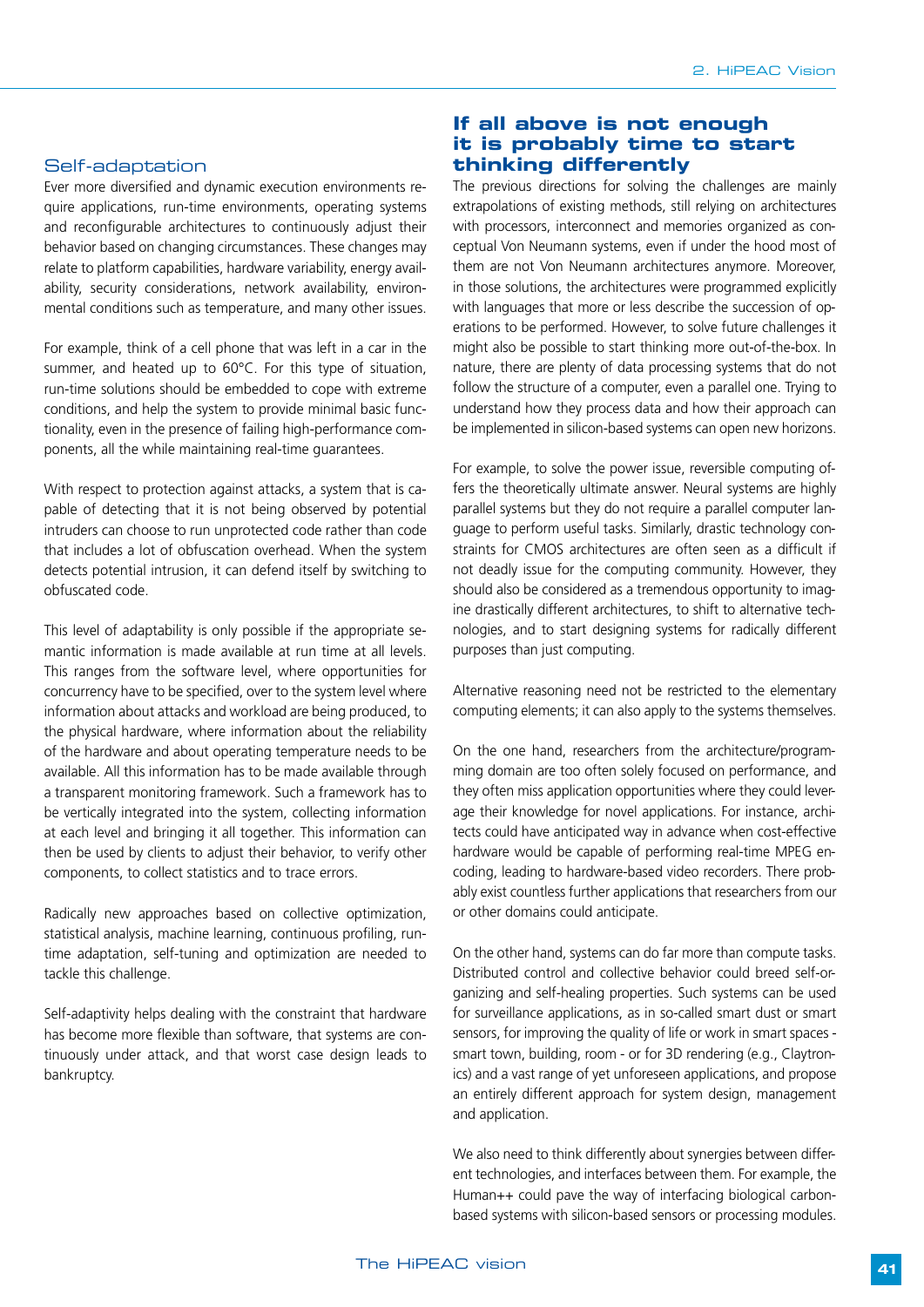#### **Impact on the applications**

In this section, we discuss the potential impact of the directions and paradigms presented in the HiPEAC vision on the future applications, to determine how this vision can help to enable said applications.

#### Domestic robots

As discussed before, domestic robots will perform a myriad of tasks, which will differ from user to user, from room to room, from time to time. Important parts of the tasks will likely be artificial intelligence and camera image processing. These have to happen in real time for safety and for quality of service reasons. This requires very high performance systems. Furthermore, to increase the autonomy of the robot, the processing needs to be power-efficient. That will imply, amongst others, that depending on the particular situation and task of the robot, less or more complex image processing has to be performed. As indicated before, such power-efficient processing capabilities can only be delivered through heterogeneous, many-core computing devices. The proposed vision makes this possible as follows:

- 1. Domain-specific programming languages enable the AI developers and the image processing developers to operate most efficiently within their own domain without requiring them to have a deep understanding of the underlying hardware and the underlying design-time or run-time software support.
- 2. Having time-aware languages that support the notion of concurrency rather than parallelism will further increase their efficiency. Improving the tool chain's ability to specialize the program to each target and execution context will also help.
- 3. The use of virtualization will enable programmers to develop independently of specific hardware targets, thus enlarging the market for the developed software.
- 4. As such, the development of domestic robot software becomes more efficient, up to the point where the development of niche applications for very specific circumstances (that would otherwise imply too small markets) becomes economically viable.
- 5. By enabling the design of programmable computing components that support the same virtual bytecode interface, these components can easily be composed into many-core distributed robot processing systems. The result is that a de-verticalized market for robots is created in which robot designers can easily combine components, up to the point where robot extensions become available that are add-ons to basic robot frameworks.
- 6. This creates a larger market for robot components, and allows specific robots to (1) be designed for specific environments, (2) to be adapted cheaply to changing environments such as people that move to different locations or live longer.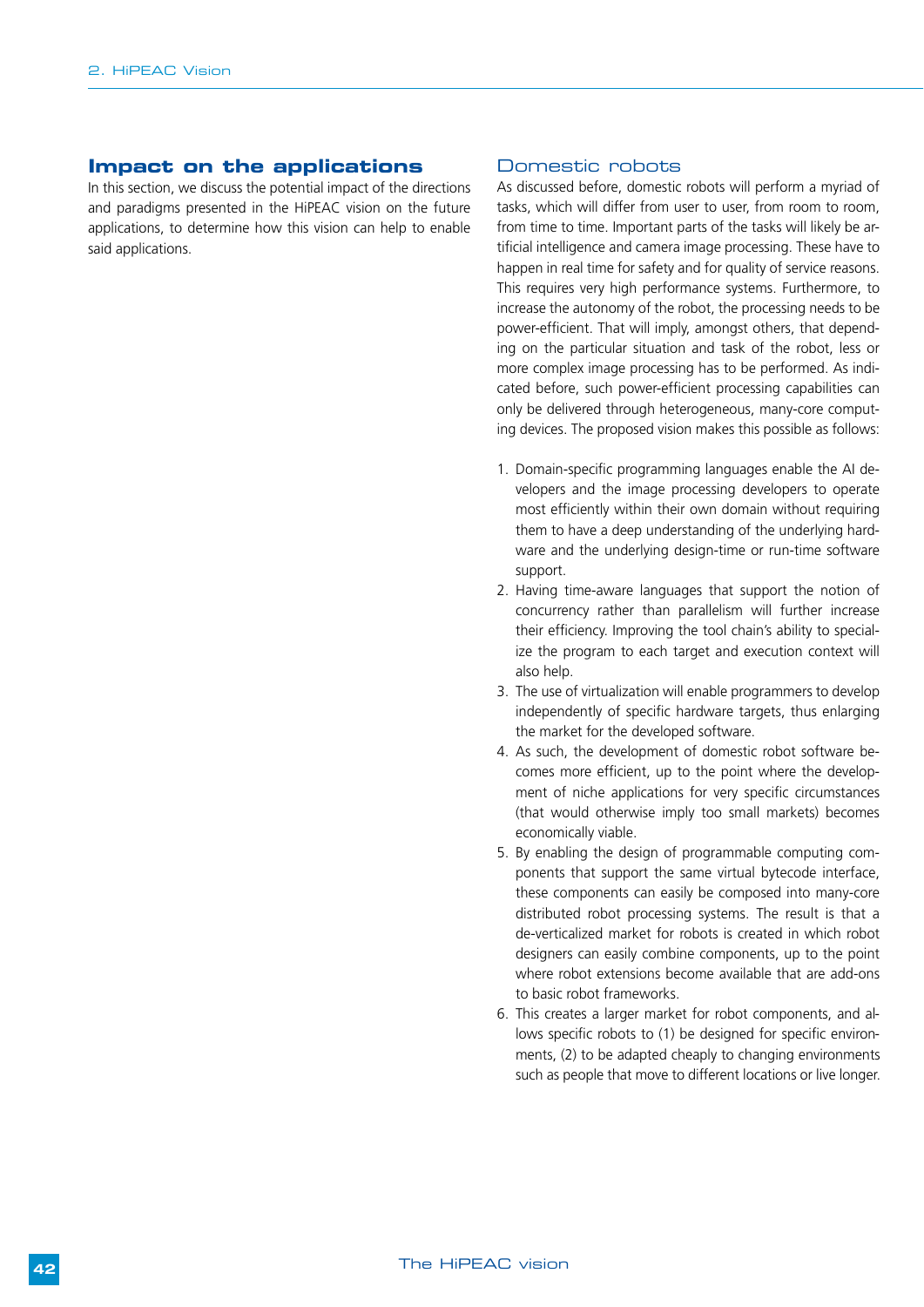- 7. The availability of multiple components that support the same interface, albeit at different performance levels for different applications or application kernels, enables the runtime management to migrate critical tasks from failing components to correctly operating components, thus increasing the reliability of the device and offering a graceful degradation period in which the luxury functionality of the devices might be disabled, but in which life-saving functionality is still operating correctly.
- 8. With the run-time techniques proposed in this vision, the robot will be able to optimize, at any point in time, its computing resource usage for the particular situation at hand. Because of virtualization and run-time load balancing techniques, a minimal design can be built that switches dynamically between different operating modes in time (time-multiplexing so to speak) without needing to be designed as the sum of all possible modes. Moreover, adaptive self-learning techniques in the robot can optimize its operation over time as it learns the habits of the people it is assisting.

As a result, software designers, hardware designers and robot integrators can achieve higher productivity in designing and building robots as well as being able to target and operate in larger markets. At the same time the resulting designs will be cheaper for end users, both in terms of buying cost and in terms of total cost of ownership, and they will provide longer autonomy and higher reliability without sacrificing quality of service. Without the directions and paradigms proposed in this vision, it is hard to imagine such an evolution.

#### The car of the future

Today's cars already contain numerous processors to run numerous applications. Top-end cars contain processors for engine control and normal driving control, processors for active safety mechanisms such as ABS (anti-lock braking systems) or ESC (electronic stability control), processors for car features such as controlling air-conditioning, parking aids, night vision, windows and doors, processors for the multimedia system including GPS, digital radio, DVD players, ... In current designs, these applications are isolated from each other by running them on separate processors. Clearly, this is a very expensive, inflexible solution, which does not scale.

When more and more electronic features will be added in the future, the software of those applications will be executed on much fewer processors, each running multiple applications. Some of these processors will run safety-critical software in hard real time, while others will run non-critical, soft real-time software.

Both the design of these processors and the design of the software running on top of them will benefit from the technical paradigms presented in this vision. As with domestic robots, hardware and software reuse will be improved, as will the productivity with which they are designed and implemented, for example by allowing domain experts to use their own domainspecific programming languages. We expect that open platforms will be created based on different aspects of this vision, that will result in multiple cars with a wide range of supported (luxury) features.

Such platforms that facilitate the combination of different software components for design-time differentiation of built cars will also facilitate updates to the software during a car's lifetime. It can be expected that during a car's lifetime, developments in software-controlled applications such as engine efficiency or automatic traffic sign recognition will occur. As an example of this, consider the optimization of the Toyota Prius engine control by means of recurrent neural networks developed by Prokhorov [Prokhorov]. This improved the fuel efficiency of the Prius with 17%, using a simple software update.

The different design-time and run-time tools outlined in this vision will enable maintainers to perform updates fully automatically or semi-automatically. In the latter case, driver input can be taken into account, e.g., to prioritize the non-critical applications that are available but cannot be installed together.

Another step is to combine safety-critical real-time applications and non-critical applications on the same processors. Virtualization can play an important role here, to isolate different applications from each other and to guarantee real-time performance for those applications that need it.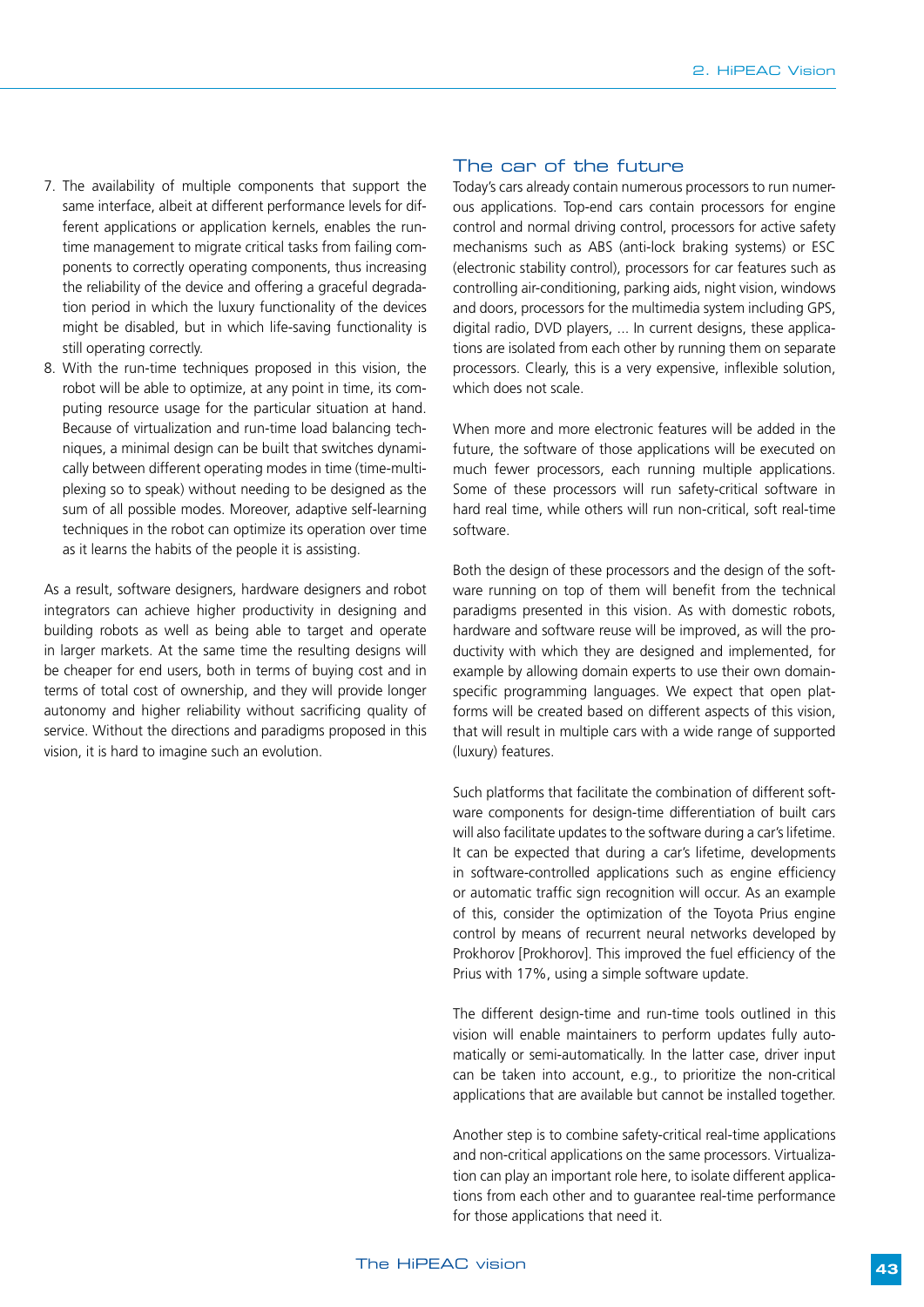#### **Telepresence**

Many questions about how telepresence systems will operate in the future are currently unanswered. Will systems be based on thin clients with very limited processing power or on more expensive and powerful fat clients? How much processing will be carried out on centralized servers? Maybe the market will slowly evolve between different systems. Maybe multiple systems will co-exist, for example with one system for the consumer market and another for the professional market, which has different quality requirements. Alternatively, service providers could provide different quality levels to different consumers, which require different types of client devices and different amounts of centralized processing. In short, many different approaches are likely to co-exist over time.

Developing the necessary hardware components and devices that can handle the processing demands of telepresence systems, as well as the necessary software that runs on top of them will be too expensive if that hardware and software can only be used in specific systems with specific setups and operation modes.

The HiPEAC vision provides adequate means to avoid this problem, as it proposes strategies that enable developing software independently of the specific hardware setup, and provides the means to develop components that can be used in a wide range of systems. Furthermore, the run-time techniques for managing software running on hardware components such as virtualization, self-observation / adaption / checking / monitoring, etc. will enable load-balancing between client-side computing and centralized computing on servers, thus easing the support for a multitude of business models and service levels for different users.

#### Aerospace and avionics

Postponing many decisions to flight-time in order to optimize the efficiency of routes and procedures, seems to make it harder to validate the decision making process and to prove it correct and safe, and hence it will make it harder to certify new designs.

However, by allowing the developers of that decision process to work with domain-specific tools and by allowing them to develop for a virtual platform, that does not change over time and remains the same for all plane designs, the validation and certification will become simpler and more cost-effective. Moreover, this might allow for simpler decision processes to be validated and certified early on during the lifetime of an airplane, and more complex ones later on. This is fundamentally not all that different from the engine control of the Toyota Prius being updated when it enters the dealer's garage for maintenance, albeit the safety criteria being stricter for aerospace and avionics. Also, giving the developers a means to express the time parameter in the description of their systems will further enhance the predictability and safety of the system when used in combination with appropriate validation and mapping tools.

Furthermore, it might also allow airplane designers and builders to replace individual components by other, improved ones during the airplane's lifetime, which would then save large amounts of money, as no large stacks of original components need to be stocked for long periods of time.

For space missions and devices that get launched into space, the vision supports the assembly of devices from components that can more easily be reprogrammed and reconfigured. As such, the individual hardware components can serve to some extent as backups for each other, and redundancy can be implemented at the system level, where it can be done more efficiently than at the individual component level. The whole-system EDA tools that perform the vertical integration and whole-system optimization will take care of this.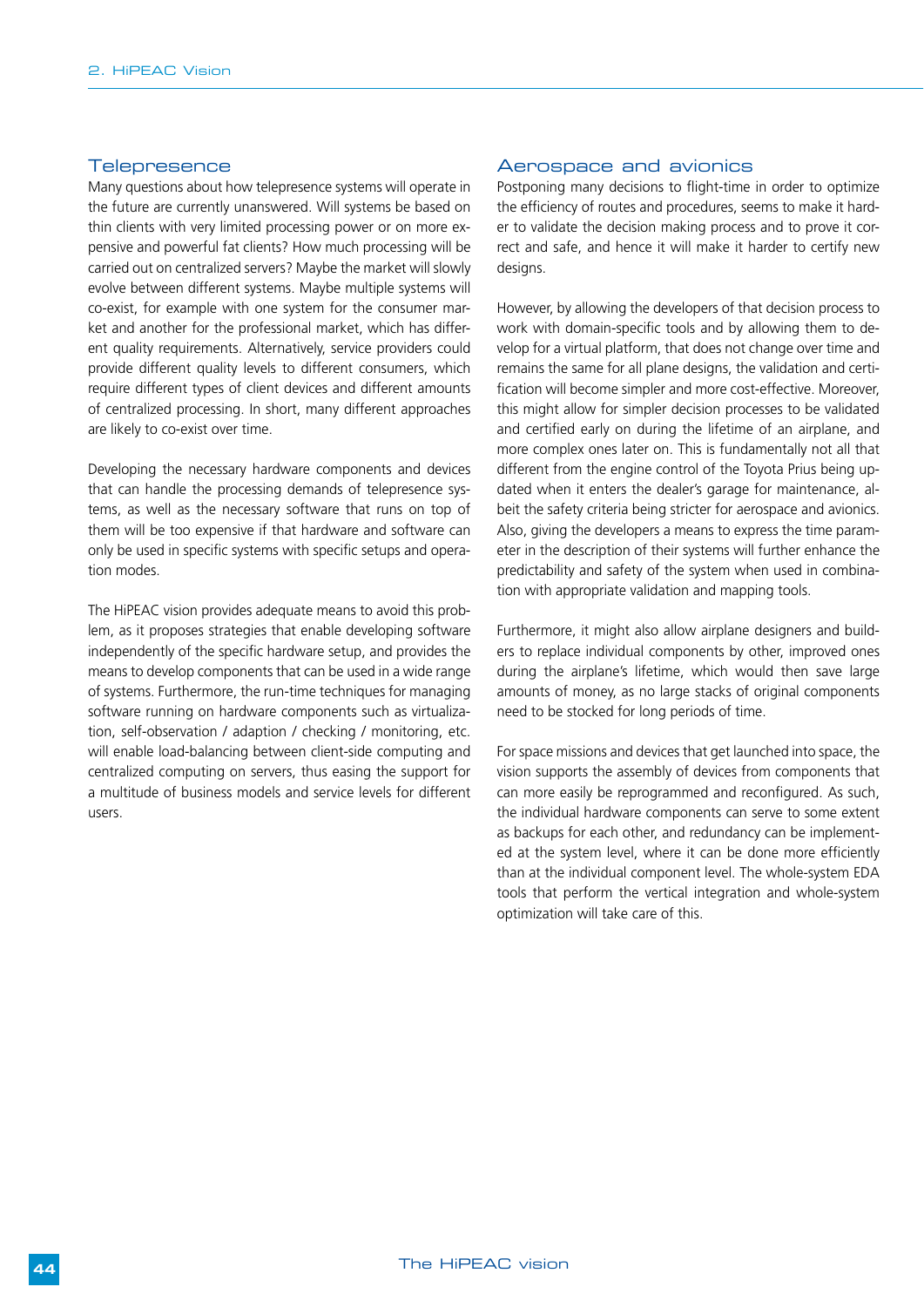#### Human++

As with domestic robots, implants in human bodies and extensions to those bodies will have to operate under a variety of circumstances, performing a wide range of tasks. Those circumstances and tasks depend on the patient at hand, on his or her disease, handicap, job, etc.

Developing specific solutions from scratch for each patient is not economically feasible. Still, all solutions have to be very energy efficient in order to increase their autonomy and limit heat emission. In advanced uses, one may design systems capable of simulating the behavior of millions of neurons in real time under tight resource constraints. Such challenges will feed a never-ending quest for performance/Watt and performance/ Joule, leveraging very specific and multi-disciplinary domain knowledge.

Reuse and customization, both of hardware and software designs, and optimizations late during the design, i.e., when specific combinations of hardware and software have been created for specific patients, are therefore paramount. Clearly the HiPEAC vision supports such productive designs and assembly of components into customized systems. Furthermore, adaptive components, either in hardware or in software, will enable adapting to changing patient conditions, e.g., to learn patientspecific brain functioning and the appropriate responses to patient-specific inputs.

#### Computational science

Just like datacenters, supercomputers are composed of components (containers, racks, blades, interconnects, storage, cooling units, etc.). At this point there is not much difference to traditional datacenters. The biggest difference is in the workload, which is a single application in case of a supercomputer.

Given the nature of these workloads, most programmers are currently working at the efficiency layer as performance is the only metric that really counts in supercomputing. However, also in this area, there is a clear need to look for more abstract domain-specific frameworks and toolboxes for expressing the algorithms that need to be executed. Such toolboxes make the algorithms more portable between different systems, they speed up program development, and they hide the intricacies of parallelizing computational kernels. Current models such as MPI are too low level, and therefore inadequate to deal with future exascale systems with millions of cores, especially when several of them fail during the execution of an application.

We expect that, according to the principles and paradigms of this HiPEAC vision, future domain experts will be able to practice computational science within their own domain. Today's scientists either need to become domain experts in parallel programming languages themselves or they need to rely on the limited capabilities of software toolboxes that were programmed by their colleagues to solve particular problems on particular hardware platforms. In the future, they will instead be able to write new applications in their own domain-specific language. Next, tools developed by the HiPEAC community will make sure these applications run well on the exascale computers that this community will also develop.

As a result, computational science will have a much more gentle learning curve for scientists in many other disciplines. Consequently, this domain will open up to many more scientists and it will be able to evolve at a much faster rate, not being slowed down by the huge efforts it currently takes to port existing scientific code bases to new platforms or new applications. An example of a relatively novel new application is financial risk analysis. Many other new applications will follow. That way, this vision will help growing the field of computational science.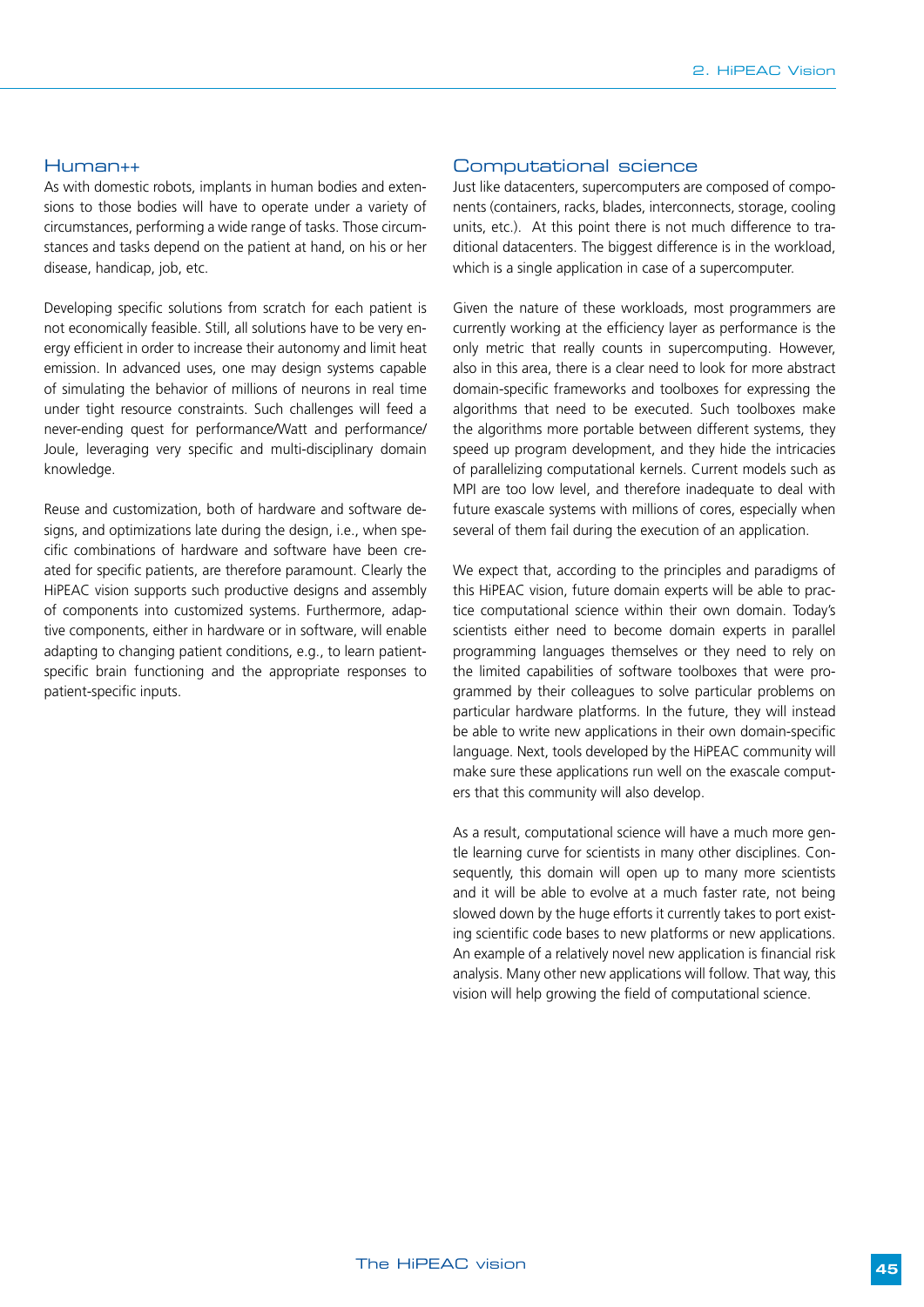#### Smart camera networks

Smart camera networks can be used for a large variety of monitoring tasks being performed under varying conditions. Also, the tasks and hence the applications running on the individual cameras might change at deployment time.

It is likely that different applications will feature different subalgorithms, so-called software kernels, featuring different kinds of concurrency. Hence different hardware designs are optimal for different applications. However, designing hardware components such as individual cores and accelerators that will only be used for one (niche) smart camera application is economically infeasible. Likewise, writing software kernels that will only be used in one application is very expensive, in particular if this has to be redone for each possible accelerator design.

The HiPEAC vision of using virtualization will increase both the market for developed software and the market for developed hardware components. It will also make life easier for the smart camera network maintainer, as it will allow him to add new cameras to a network of different manufacturers and with different features, as long as they support the same virtual interface.

Moreover, the reconfiguration, customization and run-time adaptation techniques will facilitate the switching between tasks during the deployment of smart camera networks.

#### Realistic games

At least some future games will involve multiple devices, with differing computational power and different functionalities. These devices might also be running other applications that have to be kept isolated from games, for example because of security reasons. Consider, e.g., devices accessing mobile communication networks and running downloaded game software. Obviously, the network operator does not want his network to be vulnerable to incursions by the downloaded software.

Moreover, games will have to run on a much wider range of hardware devices. Whereas today's games are programmed for a single platform such as Microsoft's Xbox, Sony's Playstation 3, or the Nintendo DS, or where their implementation involves a very large porting effort to target multiple platforms, the HiPEAC vision supports more productive programming with portable performance. Virtualization, domain-specific programming languages, and component-based hardware design. Consequently it will help to create a larger, more competitive market for gaming devices and games.

As entertainment in general and gaming in particular has always been a technology driver, we expect this larger, more competitive market to benefit other markets and technology progress as well.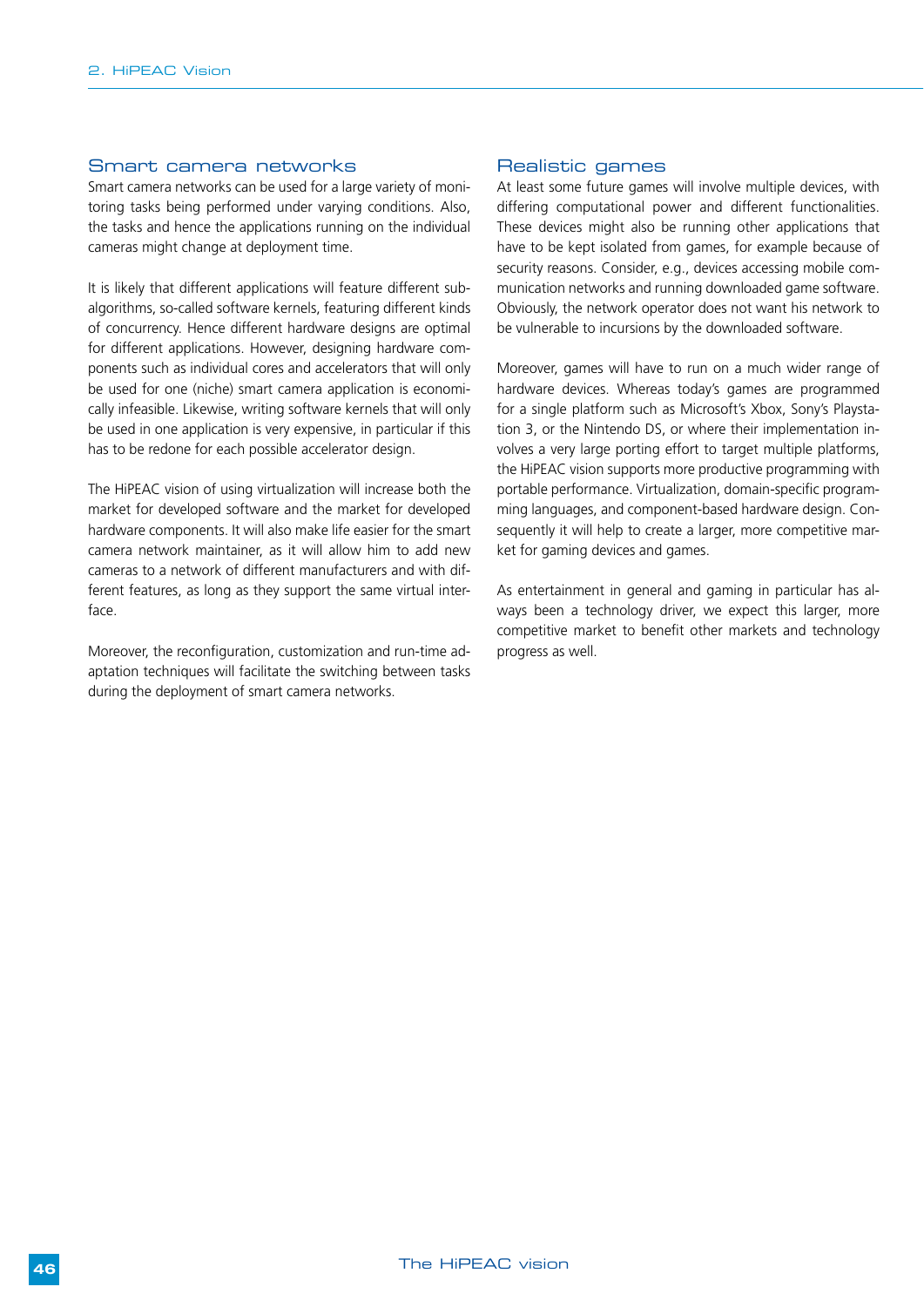## 3. Recommendations



*Before indicating research objectives, we present a SWOT (Strengths, Weaknesses, Opportunities, and Threats) analysis of Europe's ICT industry and research. The results from this analysis, will assist in shaping future research objectives.*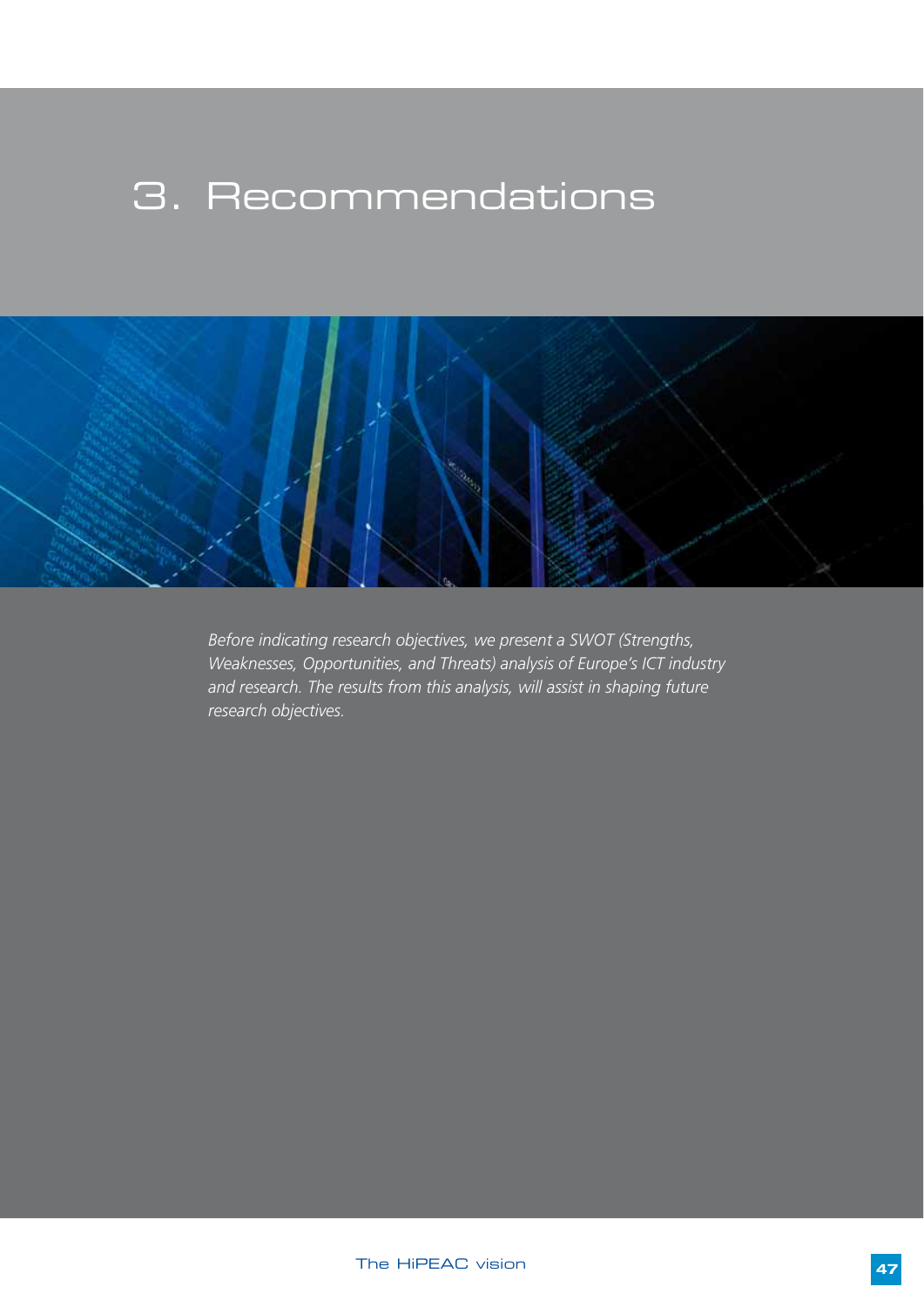#### **Strengths**

During the past decades, the European ICT industry has created a strong embedded ecosystem, which spans the entire spectrum from low power VLSI technologies to consumer products.

In the semiconductor and processing elements field, companies such as ARM, ST, NXP, Infineon, etc. are leading companies in the domain of embedded systems, and have very strong presence in the European and worldwide embedded market. Validation and real-time processing are aspects in which the European industry has particularly excelled.

At the end of the value chain of this ecosystem, large end-user European companies have a strong market presence in different domains such as in the automotive industry (Volkswagen, Renault-Nissan, Peugeot-Citroën, Fiat, Daimler, ...), the aerospace and defense industry (Airbus, Dassault, Thales, ..) and the telecommunication industry (Orange, Vodafone, Nokia, Sony Ericsson, …). These large industries heavily depend on and influence the technologies produced by the semiconductor and associated tools industries. They also rely on a strong portfolio of SMEs that strengthen the technical and innovative offers in the market.

#### **Weaknesses**

European Computing Research is characterized by a weak link between academia and industry, especially at the graduate level. Companies in the United States value PhD degrees much more than European companies which often favor newly graduated engineers over PhD graduates. This leads to a brain drain of excellent computing systems researchers and PhD graduates trained in Europe to other countries where their skills are valued more, or to different economic sectors like banking. As a consequence, some of the successful research conducted in Europe ends up in non-EU products or does not make it into a product at all.

From an industrial point of view, Europe lacks very visible truly pan-European industrial players in the HiPEAC domain, especially compared to the USA. This severely reduces the potential synergies and impact of these industries. Furthermore, the European ICT industry misses a major high-performance worldwide general-purpose computing company such as HP, Intel or IBM in the USA. Main components for general-purpose computers, such as microprocessors, GPUs, and memories are also produced outside Europe.

At the research level, European research in computing systems is lacking international visibility due to the absence of a sufficient number of highly visible computer engineering departments. Furthermore, several major and competitive computing systems conferences are mainly controlled by American universities who use them as a tenuring mechanism for their own graduates, making it more difficult for Europeans to get their work published there.

The lack of open source tools in the computing systems domain (for example synthesis tools) is a weakness of European research in the HiPEAC domain. Hardware development is missing the same kind of ecosystem that exists for the open source software, which allows small groups, start-ups, universities and individuals to have a significant contribution to the innovation in the hardware domain: open source CAD tools are not widely usable, FPGA validation platforms are expensive and not easily available and testing ideas on real silicon is still a marathon that also requires solid financial background.

All these weaknesses are linked together: perhaps because computing systems is not considered as a strategic domain, no truely pan-European company in this field has emerged. This may explain the lack of European industrialization of European research results and the weak links between industry and universities. Consequently, Europe lacks internationally visible computer engineering departments.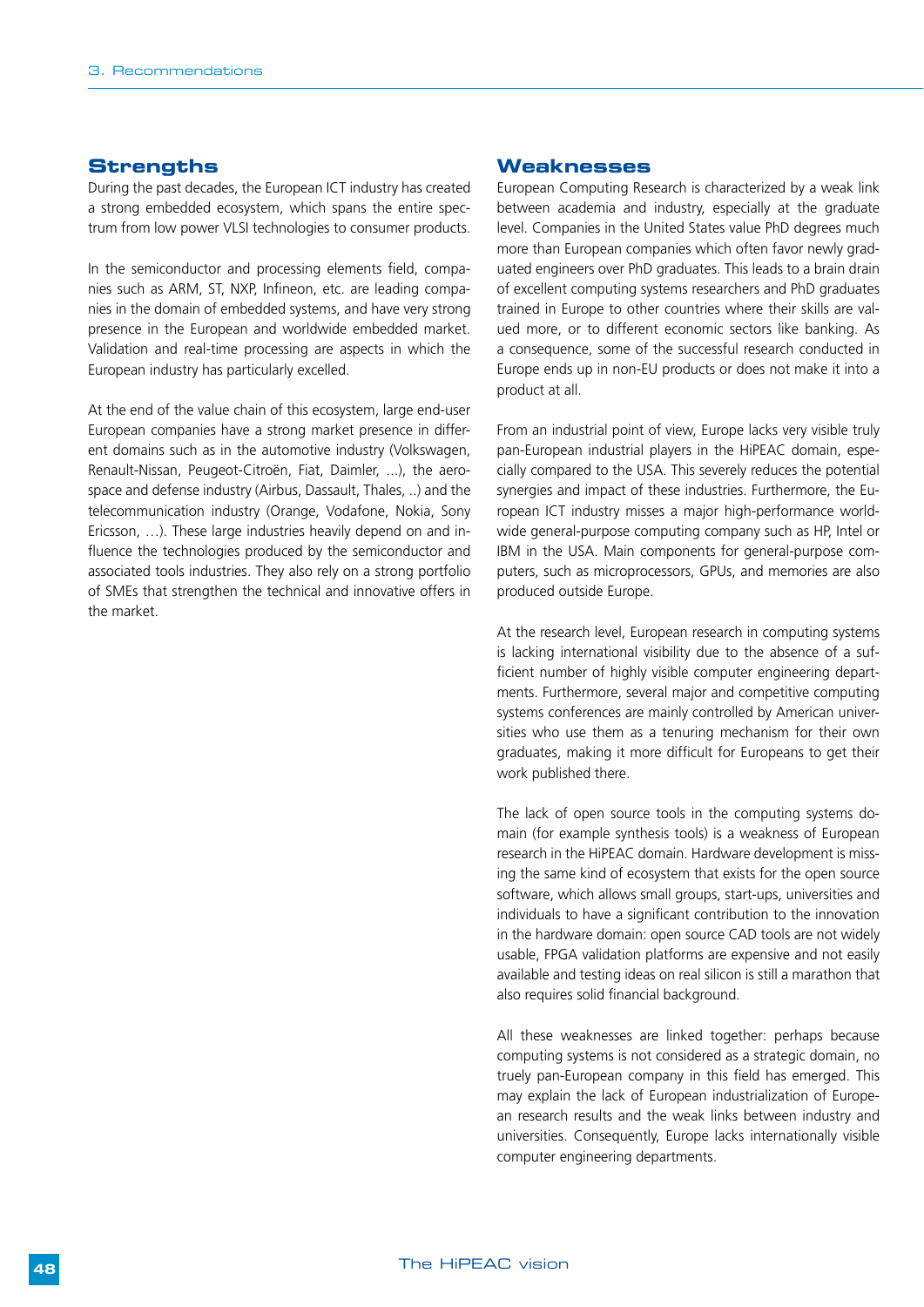It is also worth noting that the language diversity in Europe is a handicap to attract bright international students to graduate programs. Furthermore, the lack of command of the English language by graduates in some countries is also hampering international networking and collaboration.

#### **Opportunities**

As paradoxical as it may appear, several challenges that society is facing are at the same time also huge opportunities for the research and industry in ICT. For example, the aging population challenge will require the development of integrated health management systems and of support systems that allow people to stay longer in their home. The European expertise in lowpower and embedded systems and its SME ecosystem is an asset for tackling other grand challenges like environment, energy and mobility.

Disruptive technologies such as cloud computing and convergence of HPC and embedded computing represent huge opportunities for Europe. The trend of more distributed systems, integrated in the environment using a mix of technologies such as the "More than Moore" approach, could be beneficial to the European semiconductor industry, which has a lot of expertise in the wide range of required technologies.

The cultural diversity of Europe creates opportunities for Europe in a global world that will not necessarily be dominated by non-European companies and institutions anymore. European companies are more sensitive to cultural differences that might become important in developing new markets all over the world.

From an educational perspective, it is worth noting that, as of 2008, 210 European universities are rated among the top 500 universities in the Shanghai Jiao Tong University ranking [ARWU], this is more than the United States of America (190 universities). The European university system thus benefits from a very strong educational taskforce and a highly competitive undergraduate and graduate educational system. Additionally, European research traditions and different educational policies installed at national levels and at the European level help with establishing longer-term research as well as a stronger analytical approach in the ICT research area. The ongoing bachelormaster transformation will hopefully further strengthen the European educational system.

Finally it is worth noting that the proximity of Europe to the Middle East, the Russian Federation and Africa represents a huge market opportunity and should not be neglected.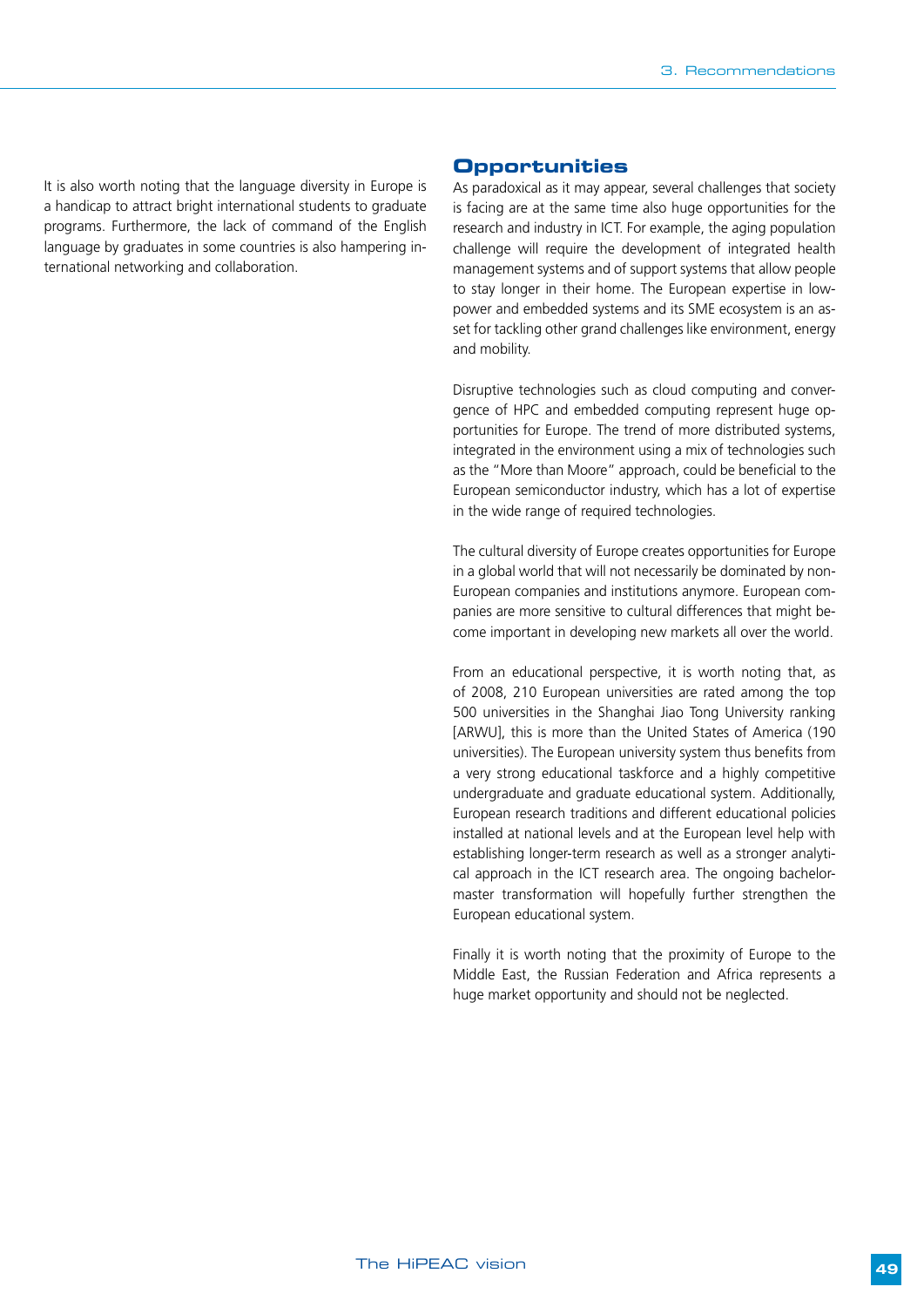#### **Threats**

The labor cost as well as the inertia caused by administrative overhead and IP regulations significantly hampers the European industry.

Currently most, if not all, high-end and middle-end generalpurpose processor technology is developed in the USA. China is also developing its own hardware, of which the Loongson processor is the best-known example. With the development of low-power processors such as the Intel Atom in the USA, Europe risks ending up without any semiconductor industry left, neither in the high-performance nor in the embedded domain.

At the political level, Europe does not consider computing systems a strategic technology, unlike other technologies such as energy, aerospace and automotive technology. We should not forget that most other major economies treat computing systems as a strategic technology, even under control of national security agencies as in the USA. Computing systems technology is at the basis of almost all other strategic areas, including defense equipment and satellite control. Export restrictions could one day limit European ambitions in these areas, especially if Europe would become completely fabless.

The lack of venture capitalist culture and policy contributes to the brain drain: it is much harder for a PhD graduate in Europe to attempt to build his own startup to industrialize the results of his research. More generally, bureaucracy and administrative procedures in some countries are preventing or killing several new initiatives. As a result, Europe's big industry tends to follow rather than to lead as far as new opportunities are concerned.

The language diversity in Europe is a handicap to attract bright international students. Of those that come, many will return to their home country after graduation. As European students increasingly lack interest in computing, the European companies will have more difficulties to hire top talents. Furthermore, the lack of command of the English language by graduates in some countries is also hampering international networking and collaboration.

#### **Research objectives**

The HiPEAC vision is summarized in Figure 6 and Figure 7.

We believe that in order to manage the complexity of future computing systems consisting of hundreds of heterogeneous cores, we should make a distinction between three groups of stakeholders. End users who are buying hardware and software for example in a store or on the Internet are by far the largest group. For them, installing and using hardware and software should be just plug-and-play, completely hassle-free. They should be completely oblivious of the kind of hardware and software they are using. This should be comparable to the type of alloy used in the engine of a car, undeniably very important for the car manufacturer, but infinitely less important for the end-user than the features of the in-car entertainment system. For the end user, there is no distinction between hardware and software, there is only the system.



Figure 6 Productivity and efficiency layers in hardware and software design

The second group is working at the productivity layer; these are the product designers who mostly care about correctness, but less about the non-functional properties of a system. For this group, design time and time to market are the most important criteria once design constraints (e.g. power, real-time) have been met. The faster a correctly working system can be built, the better. The magic word at this level is abstraction. The more we can abstract the low level details of the implementation, the better. At the software level, we radically propose the use of domain-specific languages that enable expressing concurrency and timing in a way that is familiar to the designer. At the hardware level we propose the use of component-based hardware design, from the transistor level to the rack level. This will lead to less optimized systems, but it will dramatically reduce the complexity of the design, and therefore improve the time-tomarket of the product.

Finally, there are the engineers working at the efficiency layer. At the hardware level, they are implementing the (optimized) building blocks for the component-based design. This hardware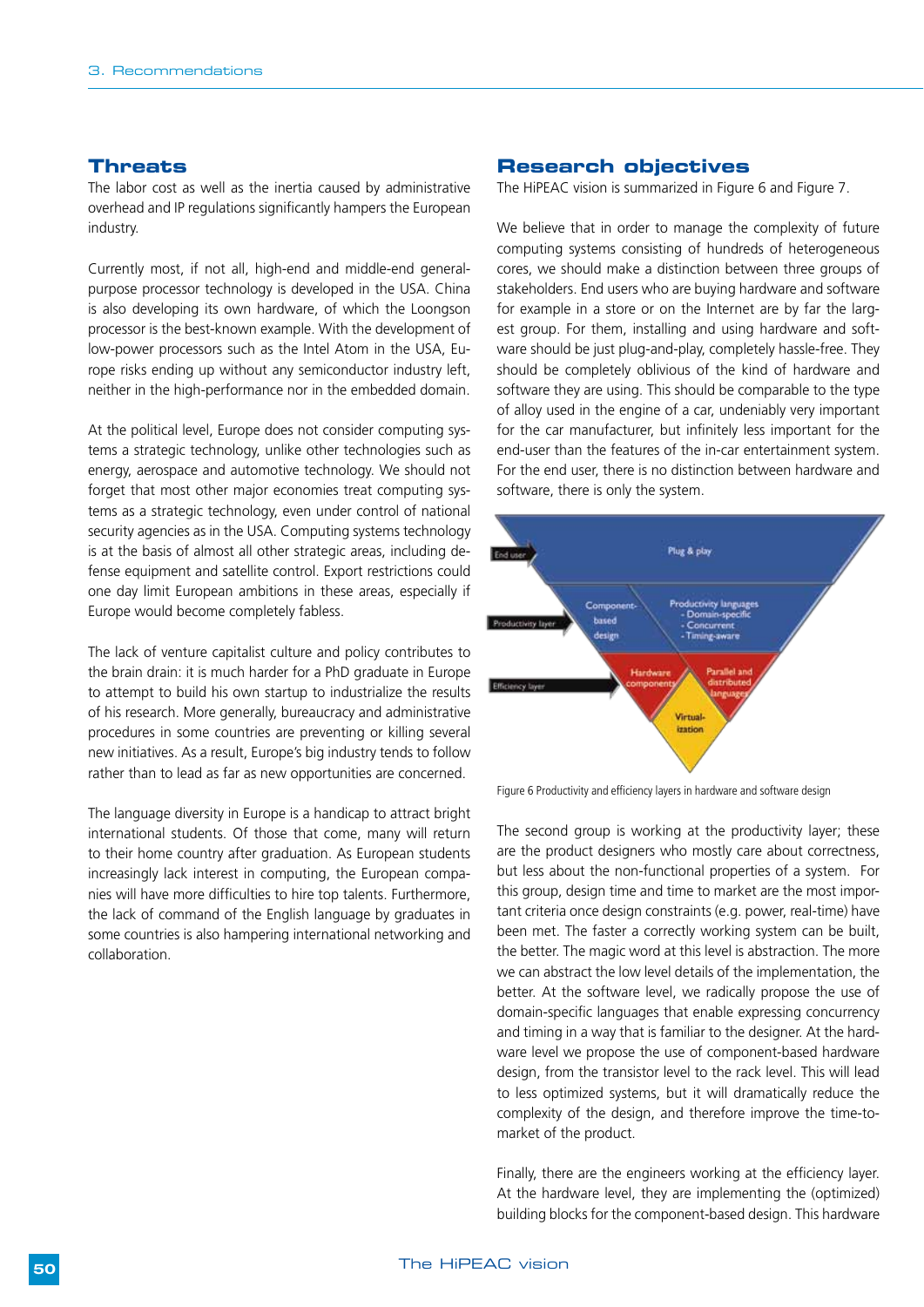will be able to adapt itself, for example by switching off unused parts and by migrating activity across the systems to avoid hot spots or to deal with failing components. At the software level, the engineers are designing parallel and distributed programming languages that are to be considered the machine language in the multi-core era. They also take care of the runtime systems and virtual machines. One of the major challenges for software is portable performance, meaning that platform-neutral software adapts itself to the hardware resources available on a given platform.

The main research focus of the HiPEAC community is on the efficiency layer. It also produces some of the tools for the productivity layer. Of course, it also uses its own productivity tools when working on the basic components of the efficiency layer.

This HiPEAC vision can be realized by the use of domain-specific, concurrent, and timing-aware systems, component-based hardware and software design, self-adaptation and portable performance. The use of these techniques leads to shorter design cycles but this does not come for free: the resulting systems may be less-than-optimal. To compensate for this, we propose to use global optimization techniques that eliminate the overhead from the extra abstraction layers and from additional interfaces.

In order to realize the HiPEAC vision, we propose six research objectives. They all take the technology trends into account, and support the HiPEAC vision. They are described in more detail below.

#### Design space exploration

Design space exploration is about automatically optimizing a system for non-functional metrics as listed under the challenges. Design space exploration searches for the best design point in a high-dimensional design space. The dimensions of the design space can be either parametric (such as cache size), or structural (such as the number and types of cores). Design space exploration is a global optimization technique that can automatically generate optimized domain-specific solutions. Effective design space exploration should not only explore the hardware design space, but also the software design space (a different hardware architecture might require a different algorithmic solution, or different compiler optimizations).

#### Key issues are:

- Design space exploration for massively heterogeneous multicore designs, i.e. selecting the optimal heterogeneous multicore system for a given workload. This requires modular simulators, and a parametric and structural design space.
- The development of efficient search strategies in combinatorial optimization spaces, and the building of predictive models to guide the search.
- Combined hardware/software exploration, i.e. support for co-evolution of hardware and software. Identifying the appropriate software design space, and the development of tunable compilers.
- Multi-objective optimization for two or more of the technical challenges, e.g., not only for best-effort performance but also for on-time performance.



Figure 7: General recommendations and their relations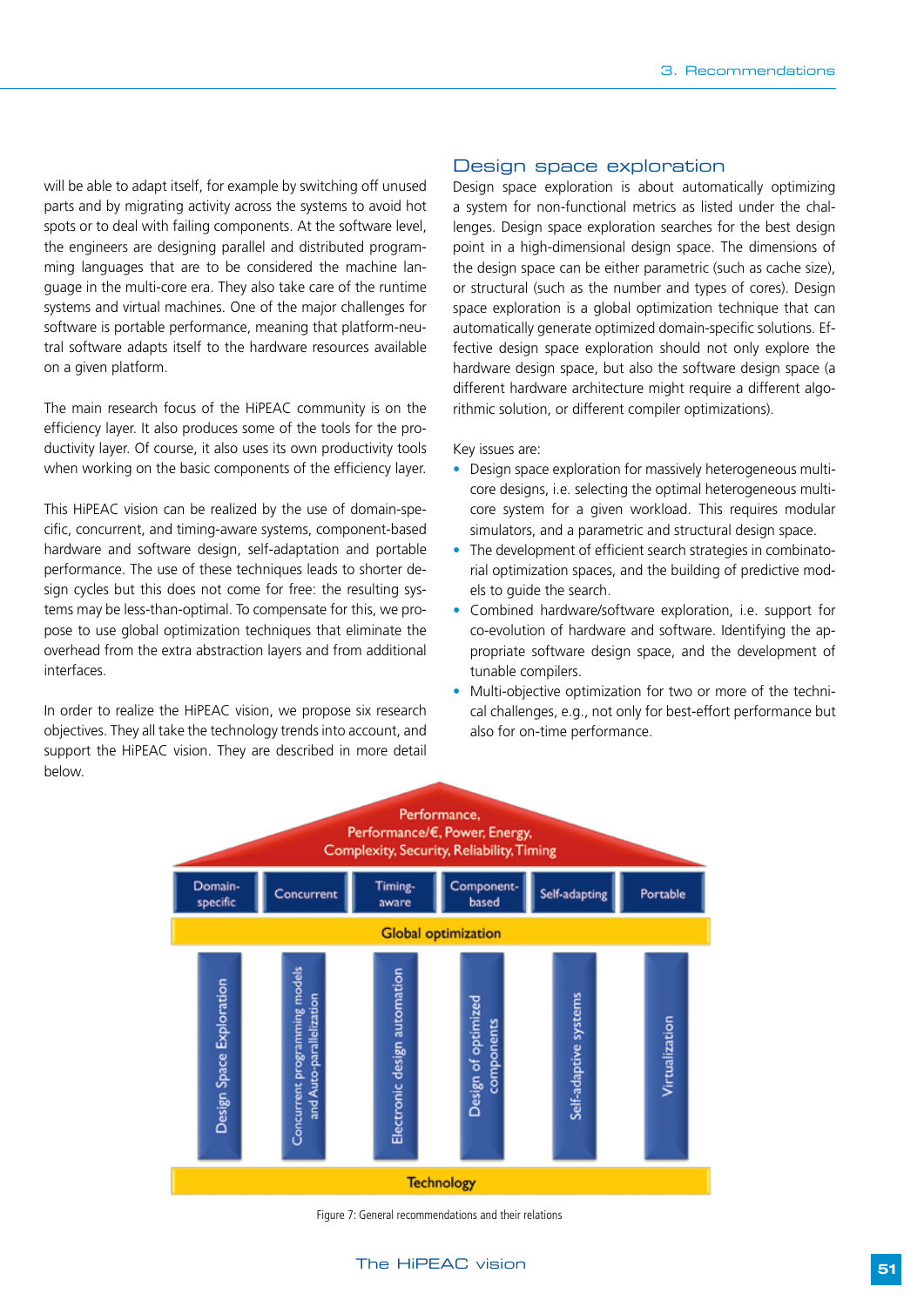#### Concurrent programming models and auto-parallelization

The holy grail of the multi-core era is automatic parallelization of code. Rather than starting from legacy C code, we propose to start from platform-neutral domain-specific, timing-aware and concurrent languages. The auto-parallelizer must be able to convert concurrency into parallelism, and exploit the parallel resources that are available in a given hardware platform, effectively realizing portable performance.

The automatic mapping will be a two-phase approach, a.k.a. split compilation. The first, static, hardware-independent phase will extract concurrency information from the code and give feedback to the programmer about the available concurrency or lack thereof. The second, possibly dynamic, hardware-dependent phase, will then map that concurrency on the available parallel hardware. In this approach, the first phase is hardwareindependent, but is not necessarily independent of the second phase. Depending on the tools or mapping techniques that will be used in the second phase, the first phase might need to extract different kinds of information.

Key issues are:

- The design of truly platform-neutral concurrent, domainspecific, timing-aware languages. Although not per se a HiPEAC activity, language designers might need our help to come up with concepts that are amenable to parallelization.
- The design of a tool flow that allows the extraction of all necessary concurrency information to exploit all possible parallelism. The static first phase of the split compilation needs to be made retargetable to the dynamic second phase.
- How to give to programmers the most useful feedback concerning the concurrency in their applications.
- The development of second-phase techniques for automatically mapping concurrency to a multitude of parallel hardware structures, including reconfigurable fabrics, graphical processing units, and accelerators of all kinds. Portable performance.

#### Electronic Design Automation

Component-based design requires tools that enable productivity designers to compose their design starting from a high level functional description. EDA technology is a key factor in reaching higher design productivity of future heterogeneous multicore systems.

EDA is currently aiming at a new abstraction level: Electronic System Level (ESL). ESL focuses on system design aspects beyond RTL such as efficient HW/SW modeling and partitioning, mapping applications to MPSoC architectures, and ASIP design.

Key issues are:

- Component-based design, from the basic building blocks up to the complete datacenter.
- Accurate and fast evaluation of performance, power consumption and temperature of the resulting system.
- Manageable simulation, validation and certification time.
- Automatic generation of hardware accelerators from highlevel specifications.
- The design of self-adaptive systems.

#### Design of optimized components

Component-based design can only be productive if it can build upon an extensive set of well-designed and fully-debugged components. In the hardware domain, they are called IP-blocks; in the software domain, we call them libraries. These components should on the one hand be optimized for the function they were designed for, and on the other hand they should be general enough to be applicable in a wide range of applications. This dilemma might lead to suboptimal solutions, which is the price one has to pay for a faster time to market.

Key issues are:

- General-purpose processor architecture: optimization for power and reliability.
- Correct selection and architecture of domain-specific accelerators.
- Improvements of the memory architecture.
- New components interconnection systems.
- Efficient reconfigurable architectures.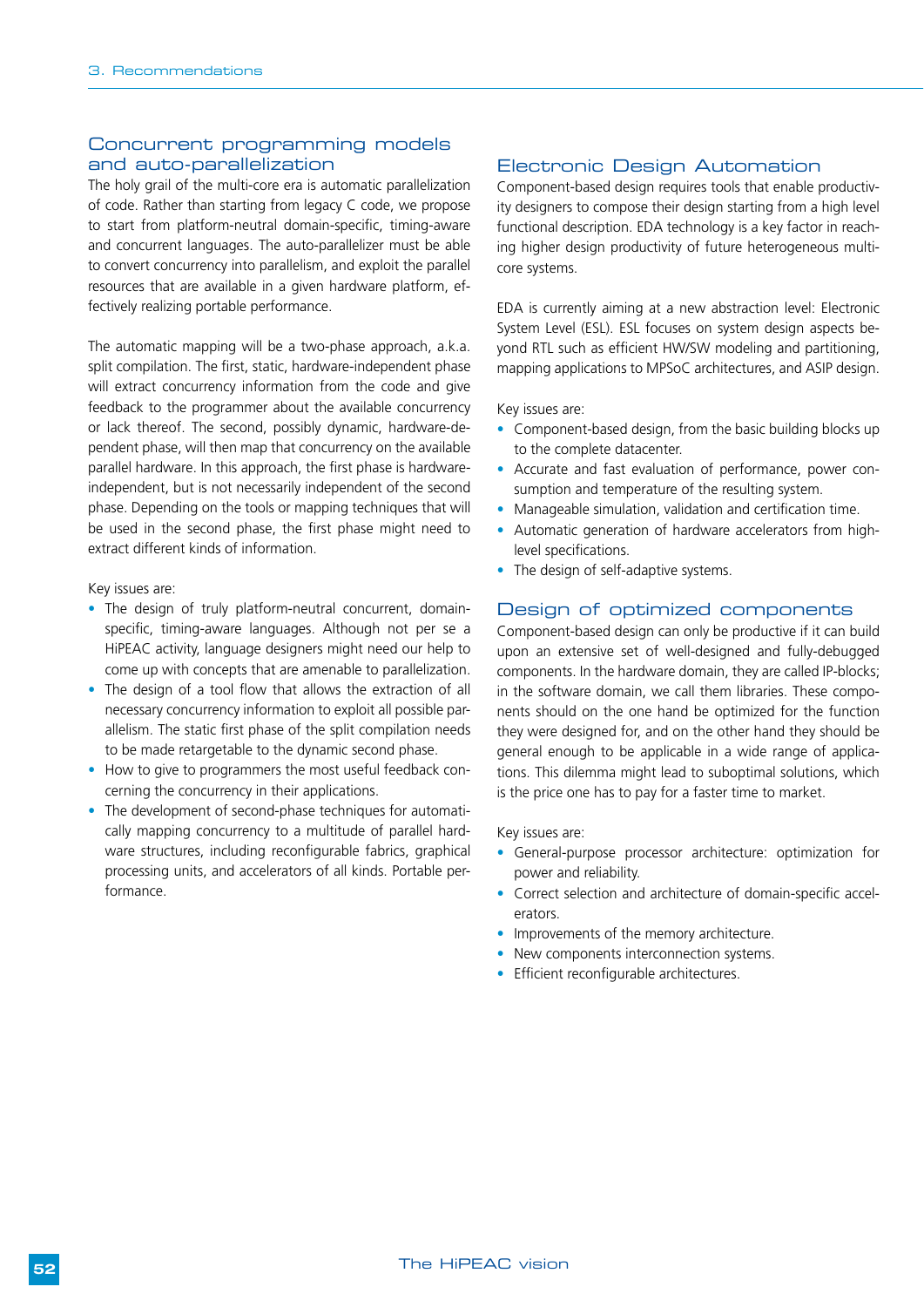#### Self-adaptive systems

Three aspects of future computing systems will show variability over time and space. The available hardware will vary because of wear-out, process variability, reconfiguration and monitoring local heat production. Furthermore, the environment in which the system operates will change. Physical properties, such as temperature, will change and affect the operation of the devices, as well as other properties that form inputs to the applications running on the devices, such as changing light conditions around a smart camera. More virtual changes will also occur, such as when previously undisturbed systems become the target of a security invasion. Furthermore, we have seen many applications where the applications themselves, i.e., the software running on the devices, changes because different functionality is needed at different points in time.

Since optimizing these computing systems for all worst-case scenarios of the three aspects is not feasible, we have to start developing systems that adapt dynamically to changing conditions. This requires a large investment in methodologies and tools.

Key issues for these methodologies are that they should support

- An integrated approach for all three kinds (hardware, software, environment) of changing variables.
- System-wide approaches for global adaptation and optimizations rather than local adaptation and optimization.
- Appropriate split between static compilation phases and dynamic, adaptive phases.

#### Virtualization

Virtualization is a basic technique that separates workloads from the physical hardware. It allows for running legacy software on new hardware, for dynamically adapting applications to changing hardware resources, and for isolating software domains (to do dedicated resource provisioning, or for security).

Key issues are:

- Efficient virtualization of heterogeneous multi-core systems, or how to create a virtual architecture for a multitude of heterogeneous platforms, including accelerators. Modular virtualization frameworks.
- Performance models for virtualized workloads, essential for, a.o., scheduling virtualized workloads. Hardware/software support for dynamic instrumentation, monitoring and optimization.
- Real-time guarantees in virtual environments, validation, certification.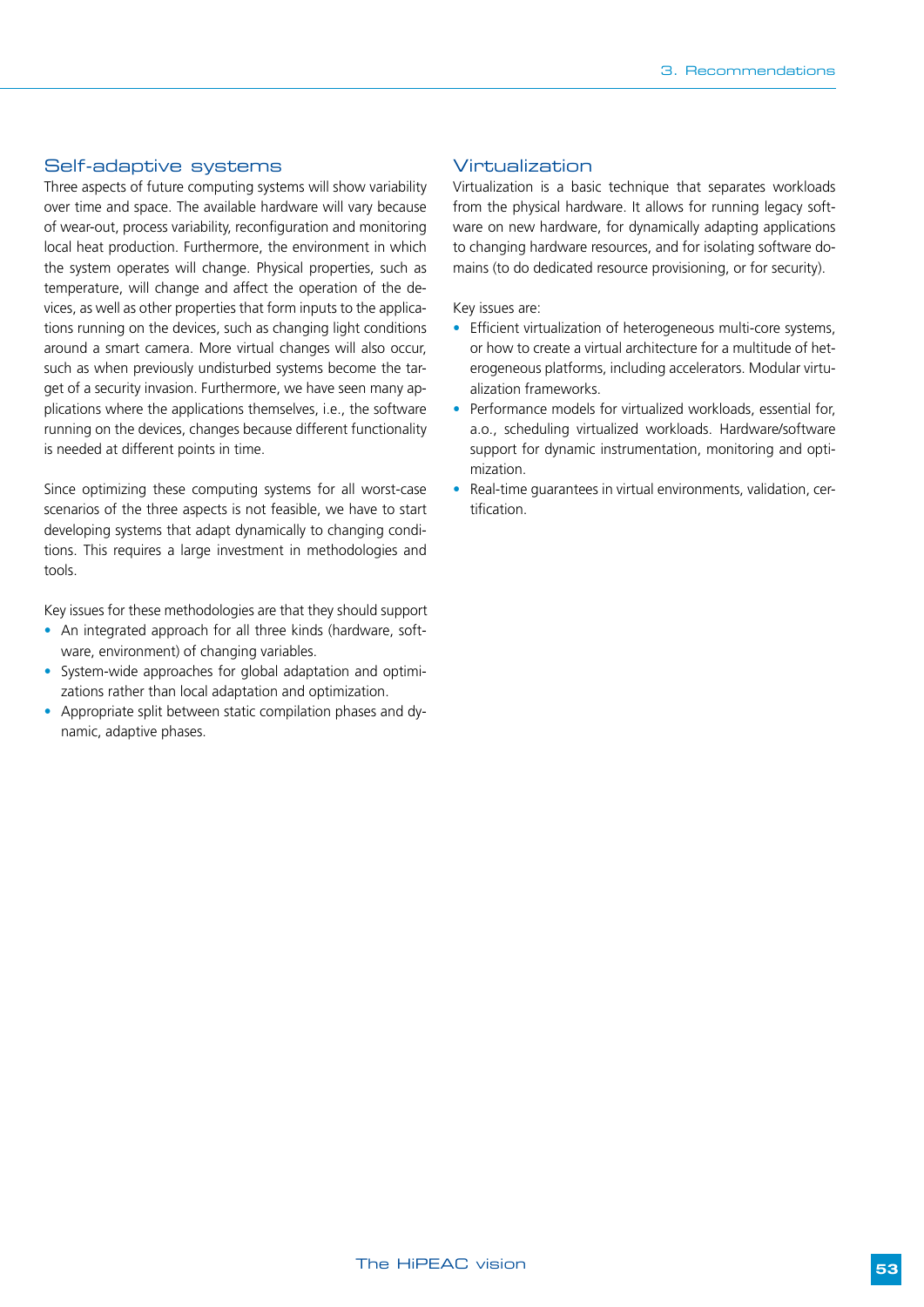### Conclusion

This document describes the HiPEAC vision. It starts by listing the grand societal challenges, the application and business trends, and the ten technical constraints ahead of us:

- 1. Hardware has become more flexible than software;
- 
- 
- 4. ASICs are becoming unaffordable;
- 
- 
- 
- 
- 
- 10. One day, Moore's law will end.

These lead to technical challenges that can be summarized as imformance/Watt/€, Power and energy, Managing system complexity, Security, Reliability, and Timing predictability.

From these challenges, trends and constraints follows the HiPEAC to worry about technicalities of platforms, where 90% of the programmers and hardware designers only care about productivity in designing software and hardware, and were only 10% of the trained computer scientists have to worry about efficiency and performance.

Systems will be heterogeneous for performance and power reasons, and computers will be used to specialize and optimize the system beyond the component level.

Besides the tasks for the humans, computers will do the hard work of searching for a good enough system architecture through design space exploration, generating it automatically using EDA tools, automatically parallelizing applications written in domainspecific languages, and make sure the system can automatically adapt to varying operating conditions.

Finally, the vision also reminds us that one day scaling will end, computing systems domain. Therefore it is suggested to start look-

research is needed to support the HiPEAC vision. These areas are, virtualization.

This document does definitely not offer "silver bullet" solutions for progress.

The described vision has been created by and for the HiPEAC community. By working in accordance with this common vision, European collaboration will become the most natural option for computing systems research. This vision can also focus the European research capacity to a smaller number of research objectives, thereby creating communities with enough critical mass to force real breakthroughs in the different areas.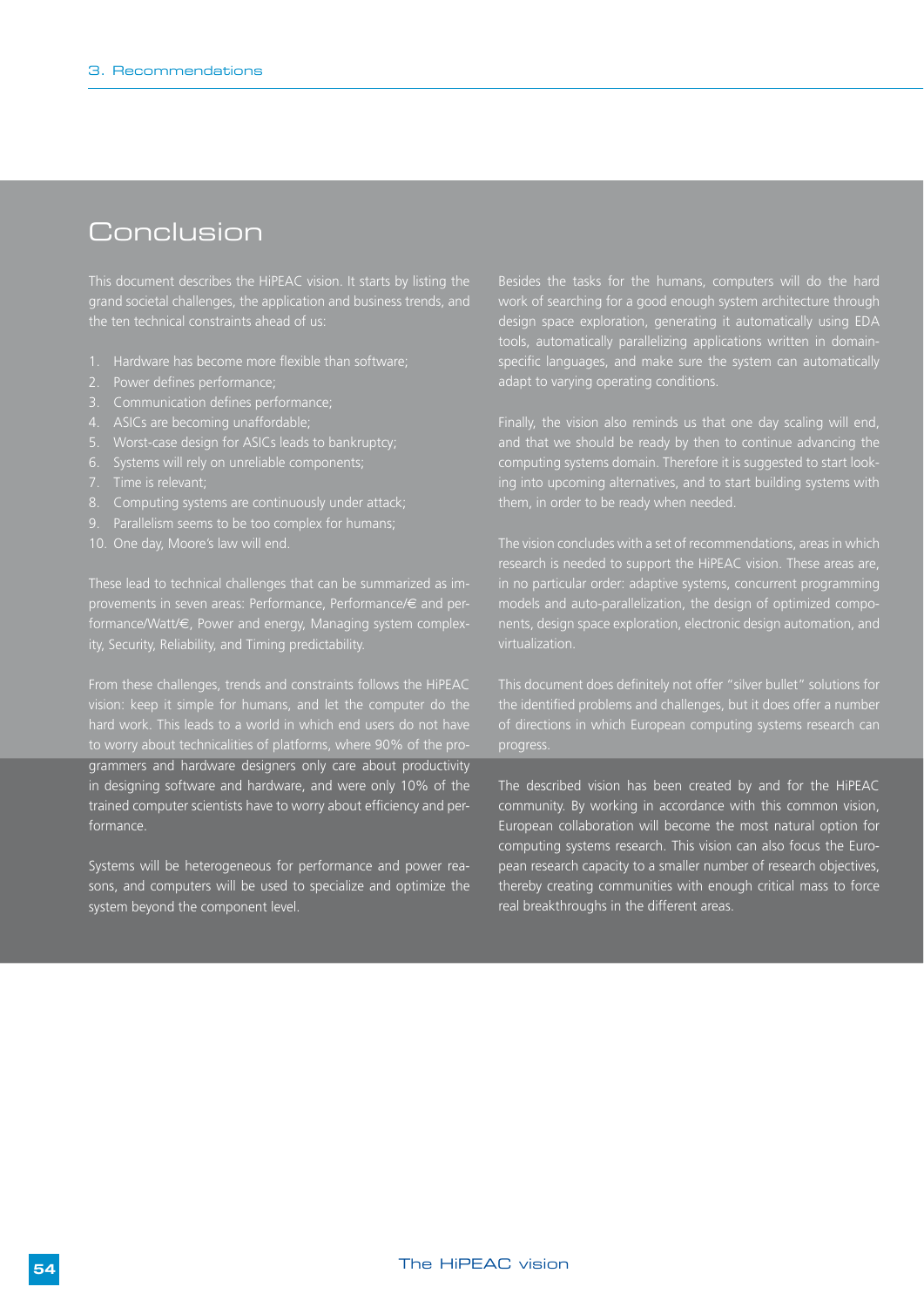| [AMD]          | AMD Supercomputer To Deliver Next-Generation Games<br>and Applications Entirely Through the Cloud available                                                                                  | [Gartner08]     | Gartner, Inc, Gartner Identifies Seven Grand Challenges Facing<br>IT, April 2008.                                             |
|----------------|----------------------------------------------------------------------------------------------------------------------------------------------------------------------------------------------|-----------------|-------------------------------------------------------------------------------------------------------------------------------|
|                | at http://www.amd.com/us-en/Corporate/VirtualPress-<br>Room/0,,51_104_543~129743,00.html                                                                                                     | [GC3]           | GC3 in Grand Challenges in Computing Research 2008, avail-<br>able at http://www.ukcrc.org.uk/grand_challenges/index.cfm      |
| [Asanovic2006] | Asanovic, Krste and Bodik, Ras and Catanzaro, Bryan Chris-                                                                                                                                   | [Grandcentral]  | http://www.apple.com/macosx/snowleopard/                                                                                      |
|                | topher and Gebis, Joseph James and Husbands, Parry and                                                                                                                                       | [ISTAG]         | Shaping Europe's Future through ICT, ISTAG, March 2006.                                                                       |
|                | Keutzer, Kurt and Patterson, David A. and Plishker, William<br>Lester and Shalf, John and Williams, Samuel Webb and Yelick,                                                                  | [ITRS]          | International Technology Roadmap for Semiconductors, http://<br>www.itrs.net/Links/2007ITRS/LinkedFiles/AP/AP_Paper.pdf       |
|                | Katherine A. The Landscape of Parallel Computing Research: A<br>View from Berkeley, EECS Department, University of California,                                                               | [Katz2009]      | Randy H. Katz, Tech Titans Building Boom, IEEE Spectrum,<br>46(2):40-54, Feb 2009.                                            |
|                | Berkeley, 2006.                                                                                                                                                                              | [Lee2006]       | Edward A. Lee, The Future of Embedded Software (Powerpoint                                                                    |
| [Bekey2008]    | The Status of Robotics, Bekey, G.; Junku Yuh; Robotics &<br>Automation Magazine, IEEE Volume 15, Issue 1, March 2008                                                                         |                 | presentation) May 22-24, 2006, Artemis Annual Conference,<br>Graz, Austria. Available at http://ptolemy.berkeley.edu/presen-  |
|                | Page(s):80 - 86                                                                                                                                                                              |                 | tations/index.htm                                                                                                             |
| [Blaauw2008]   | David Blaauw, Sudherssen Kalaiselvan, Kevin Lai, Wei-Hsiang<br>Ma, Sanjay Pant, Carlos Tokunaga, Shidhartha Das, David Bull,<br>"Razorll: In-Situ Error Detection and Correction for PVT and | [Mead89]        | Mead, C. 1989 Analog VLSI and Neural Systems. Addison-<br>Wesley Longman Publishing Co., Inc.[MtM]<br>Innova-                 |
|                | SER tolerance," IEEE International Solid-State Circuits Confer-                                                                                                                              |                 | tions in the 'More than Moore' era, René Penning de Vries, EE<br>Times Europe, 06/30/2009. http://www.eetimes.eu/218102043    |
|                | ence (ISSCC), February 2008                                                                                                                                                                  | [Muller2004]    | C. Müller-Schloer, C. von der Malsburg, R. P. Würtz: Organic                                                                  |
| [Borkar2004]   | Shekhar Y. Borkar: Microarchitecture and Design Challenges for                                                                                                                               |                 | computing. Informatik Spektrum, 27(4):332-336, 2004.                                                                          |
|                | Gigascale Integration.37th Annual International Symposium                                                                                                                                    | [Nota]          | http://www.notaworld.org                                                                                                      |
|                | on Microarchitecture (MICRO-37 2004), 4-8 December 2004,                                                                                                                                     | [OpenCL]        | http://www.khronos.org/opencl/                                                                                                |
|                | Portland, OR, USA. IEEE Computer Society 2004, ISBN 0-7695-                                                                                                                                  | [Palem05]       | Palem, K. V. 2005. Energy Aware Computing through Proba-                                                                      |
|                | 2126-6                                                                                                                                                                                       |                 | bilistic Switching: A Study of Limits. IEEE Trans. Comput. 54, 9                                                              |
| [Borkar2005]   | Shekhar Y. Borkar: Designing reliable systems from unreliable                                                                                                                                |                 | (Sep. 2005), 1123-1137.                                                                                                       |
|                | components: The challenges of transistor variability and degra-<br>dation. IEEE Micro, 25(6):10-16, 2005.                                                                                    | [Patterson2008] | David Patterson, Parallel Computing Landscape: A View from<br>Berkeley, keynote at SC08, November 2008.                       |
| [CEATEC2008]   | Richard Bergman, AMD HD graphics technology accelerates                                                                                                                                      | [Pfister2007]   | Gregory Pfister, IPDPS 2007 Panel Position: Is the Multi-Core                                                                 |
|                | the convergence of Digital Consumer Electronics and PCs,                                                                                                                                     |                 | Roadmap going to Live Up to its Promises? IDPDS, 2007.                                                                        |
|                | CEATEC 2008, October 2008. http://gl.ict.usc.edu/Research/                                                                                                                                   |                 | [Prokhorov2008] D. Prokhorov, Toyota Prius HEV neurocontrol. In proceedings of                                                |
|                | DigitalEmily/ or http://technology.timesonline.co.uk/tol/news/                                                                                                                               |                 | the International Joint Conference on Neural Networks, 2007,                                                                  |
|                | tech_and_web/article4557935.ece                                                                                                                                                              |                 | p. 2129 - 2134.                                                                                                               |
| [Cisco]        | http://www.cisco.com/en/US/netsol/ns340/ns394/ns430/index.<br>html                                                                                                                           | [Schmeck2005]   | H. Schmeck: Organic computing - A new vision for distributed<br>embedded systems. Proc. of the Eighth IEEE International Sym- |
| [Cuda]         | http://www.nvidia.com/object/cuda_develop.html and http://<br>www.khronos.org/opencl/                                                                                                        |                 | posium on Object-Oriented Real-Time Distributed Computing<br>(ISORC 2005), IEEE CS Press, 201-203, 2005.                      |
| [Dean2004]     | Jeffrey Dean, Sanjay Ghemawat: MapReduce: Simplified Data<br>Processing on Large Clusters. OSDI 2004: 137-150                                                                                | [Streit2005]    | Norbert Streit, Paddy Nixon, The disappearing computer, Com-<br>munications of the ACM March 2005/Vol. 48, No. 3 33-35.       |
| [Ernst2004]    | Daniel Ernst, Shidhartha Das, Seokwoo Lee, David Blaauw,                                                                                                                                     | [Vas97]         | Cotofana, S., Vassiliadis, S. 1997. Low Weight and Fan-In Neu-                                                                |
|                | Todd Austin, Trevor Mudge, Nam Sung Kim, Krisztian Flautner.                                                                                                                                 |                 | ral Networks for Basic Arithmetic Operations. In 15th IMACS                                                                   |
|                | "Razor: Circuit-Level Correction of Timing Errors for Low-Power                                                                                                                              |                 | World Congress 1997 on Scientific Computation, Modelling                                                                      |
|                | Operation". IEEE Micro, 24(6):10-20, November 2004.                                                                                                                                          |                 | and Applied Mathematics, volume 4 Artificial Intelligence and                                                                 |
| [ESA]          | http://www.theesa.com/newsroom/release_detail.                                                                                                                                               |                 | Computer Science, 227-232                                                                                                     |
|                | asp?releaseID=44                                                                                                                                                                             | [Velliste2008]  | Meel Velliste, Sagi Perel, M. Chance Spalding, Andrew S. Whit-                                                                |
| [ESIA2008]     | Mastering Innovation Shaping the Future, ESIA 2008 Com-                                                                                                                                      |                 | ford and Andrew B. Schwartz, Cortical control of a prosthetic                                                                 |
|                | petitiveness Report, ESIA European Semiconductor Industry                                                                                                                                    |                 | arm for self-feeding, Nature, 2008                                                                                            |
|                | Association, 2008.                                                                                                                                                                           | [Vocaloid]      | http://en.wikipedia.org/wiki/Vocaloid                                                                                         |
|                |                                                                                                                                                                                              | [Whener2008]    | Michael Wehner, Leonid Oliker, and John Shalf Towards Ultra-                                                                  |
| [FCOT05]       | Grigori Fursin and Albert Cohen and Michael O'Boyle and Oli-                                                                                                                                 |                 | High Resolution Models of Climate and Weather International                                                                   |
|                | ver Temam, A Practical Method For Quickly Evaluating Program                                                                                                                                 |                 | Journal of High Performance Computing Applications 2008 22:                                                                   |
|                | Optimizations, Proceedings of the 1st International Conference                                                                                                                               |                 | 149-165. or http://www.lbl.gov/Science-Articles/Archive/NE-                                                                   |
|                | on High Performance Embedded Architectures & Compilers<br>(HiPEAC 2005), LNCS 3793, pages 29-46, 2005.                                                                                       |                 | climate-predictions.html                                                                                                      |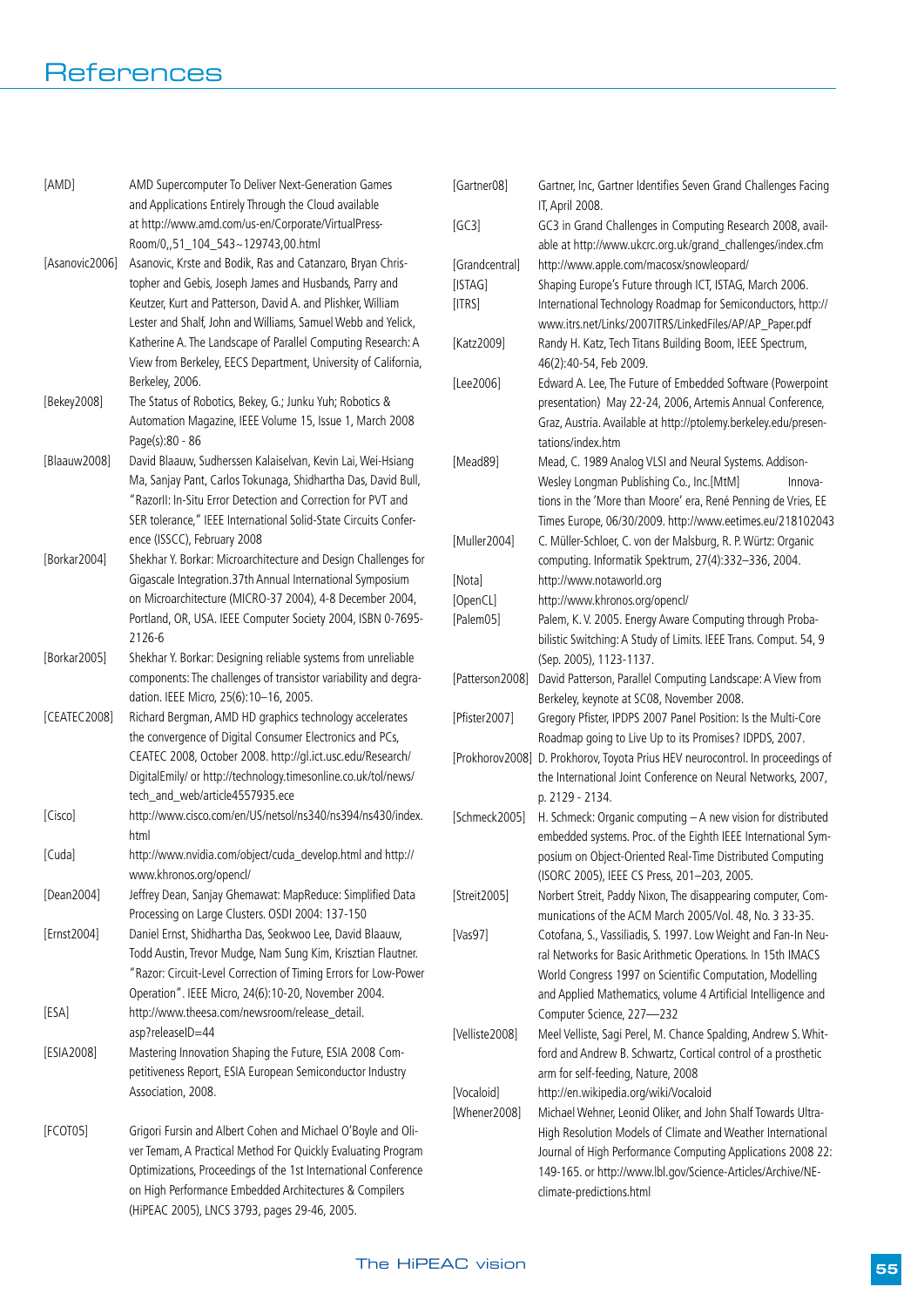The authors are indebted to several people who contributed to this document over the last year:

- As reviewers: Mladen Berekovic, Christian Bertin, Angelos Bilas, Attila Bilgic, Grigori Fursin, Avi Mendelson, Aly Syed, Alasdair Rawsthorne.
- All HiPEAC clusters and task forces.
- The teachers and company delegates at the ACACES 2008 and 2009 summer schools.
- The whole HiPEAC community.
- And last but not least, the European Commission, which triggered and sponsored this work through the HiPEAC2 project (Grant agreement no: ICT- 217068).